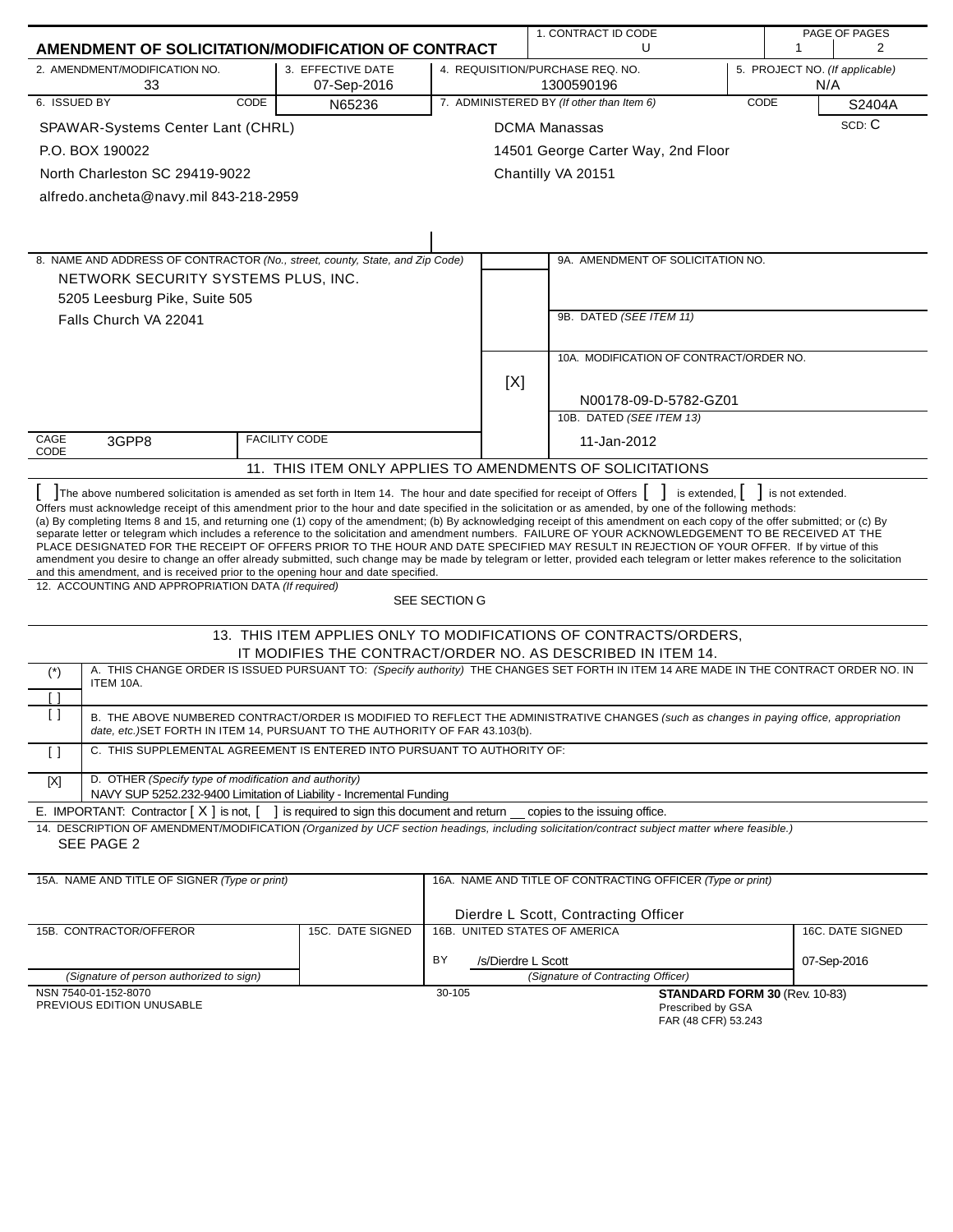| I CONTRACT NO.   | <b>IDELIVERY ORDER NO.</b> | AMENDMENT/MODIFICATION NO. | PAGE   | 'FINAL |
|------------------|----------------------------|----------------------------|--------|--------|
| N00178-09-D-5782 | GZ01                       |                            | 2 of 2 |        |

## **GENERAL INFORMATION**

The purpose of this modification is to incrementally fund Task Order GZ01 in accordance with Purchase Request (PR) # 1300590196 in the amount of \$736,000.00 and change the line of accounting (LOA) of CLIN 600604. All other terms and conditions remain unchanged. Accordingly, said Task Order is modified as follows: A conformed copy of this Task Order is attached to this modification for informational purposes only.

The Line of Accounting information is hereby changed as follows:

Change CLIN 600604 - from - 9760130 1884 HIT\_CIO\_C S\_ 1680 77 93-201 6 PFMCR-TMA-257-HT0003613325 044226 Standard Number: HT0003613478

To:

9760130 1884 IAG EN\_CS\_16DHA8 07 793-20 16 IA-TMA-25 7-HT0003613478

The total amount of funds obligated to the task is hereby increased from \$28,574,181.18 by \$736,000.00 to \$29,310,181.18.

| <b>CLIN/SLIN</b> | Type Of Fund         | From $(\$)$ | By()       | To $($ )   |
|------------------|----------------------|-------------|------------|------------|
| 400614           | Fund Type - TBD 0.00 |             | 87,011.70  | 87,011.70  |
| 400615           | Fund Type - TBD 0.00 |             | 400,000.00 | 400,000.00 |
| 400616           | Fund Type - TBD 0.00 |             | 248,988.30 | 248,988.30 |

The total value of the order is hereby increased from \$41,659,557.34 by \$0.00 to \$41,659,557.34.

The Period of Performance of the following line items is hereby changed as follows:

CLIN/SLIN From To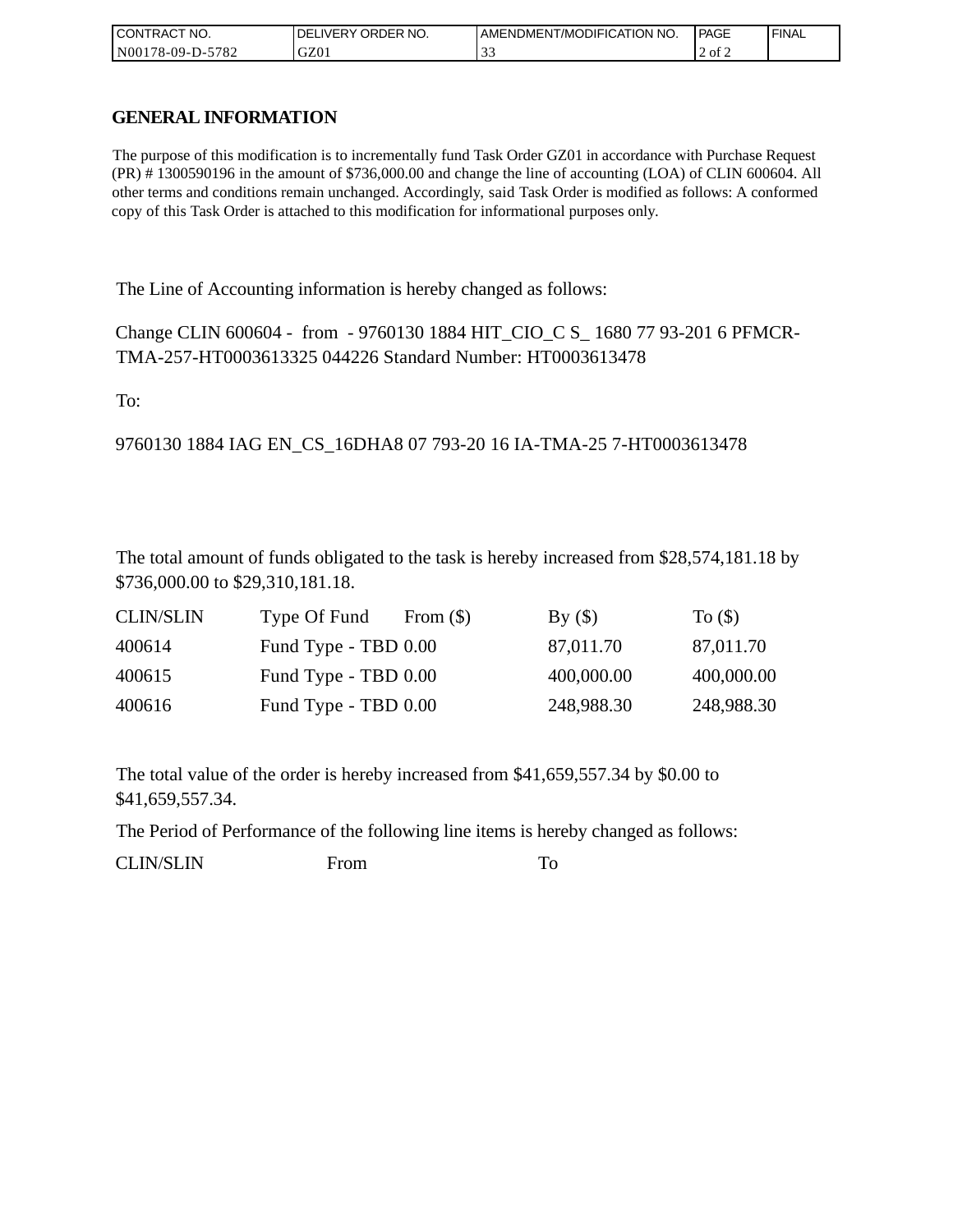| " NO.<br><b>CON</b><br>்⊤RA∟                                           | $- - -$<br>r no.<br>าR<br>א⊐ר<br>.)F<br>$V$ $\vdash$ $\vdash$<br>ີ | DMENT/MODIFICATION NO.<br>AMENL | PAGE      | <b>FINAL</b> |
|------------------------------------------------------------------------|--------------------------------------------------------------------|---------------------------------|-----------|--------------|
| 5700<br>N <sub>00</sub><br>$99 - 1$<br>$'$ O $\sim$<br>$\sim$ -<br>. . | C70<br>uzu                                                         | $\overline{\phantom{a}}$<br>ັ້  | ΟĪ<br>ـ ب |              |

## **SECTION B SUPPLIES OR SERVICES AND PRICES**

CLIN - SUPPLIES OR SERVICES

```
For Cost Type Items:
```

| Item | PSC | Supplies/Services                                                                   |  | Qty Unit Est. Cost | <b>Fixed Fee</b> | CPFF |
|------|-----|-------------------------------------------------------------------------------------|--|--------------------|------------------|------|
| 4001 |     | R425 IA Support (Fund Type - TBD) 1.0 LO \$282,675.35 \$12,324.65 \$295,000.00      |  |                    |                  |      |
|      |     | 400101 R425 ACRN:AA PR 1300239279 (Fund Type -<br>OTHER)                            |  |                    |                  |      |
|      |     | 400102 R425 ACRN:AB PR 1300286595 (Fund Type -<br>OTHER)                            |  |                    |                  |      |
| 4002 |     | R425 IA Support (Fund Type - TBD) 1.0 LO \$2,477,518.34 \$120,326.00 \$2,597,844.34 |  |                    |                  |      |
|      |     | 400201 R425 ACRN: AC PR: 1300298860 (Fund Type<br>- OTHER)                          |  |                    |                  |      |
|      |     | 400202 R425 ACRN: AF PR: 1300319971 (Fund Type<br>- OTHER)                          |  |                    |                  |      |
|      |     | 400203 R425 ACRN: AE PR: 1300332147 (Fund Type<br>$-$ OTHER)                        |  |                    |                  |      |
|      |     | 400204 R425 ACRN: AG PR: 1300354996 (Fund Type<br>- OTHER)                          |  |                    |                  |      |
|      |     | 400205 R425 ACRN: AH PR: 1300354996 (Fund Type<br>$-$ OTHER)                        |  |                    |                  |      |
| 4003 |     | R425 IA Support (Fund Type - TBD) 1.0 LO \$2,919,639.00 \$142,361.00 \$3,062,000.00 |  |                    |                  |      |
|      |     | 400301 R425 ACRN: AJ PR: 1300373150 (Fund Type<br>$-$ OTHER)                        |  |                    |                  |      |
|      |     | 400302 R425 ACRN: AK PR: 1300373150 (Fund Type<br>- OTHER)                          |  |                    |                  |      |
|      |     | 400303 R425 ACRN: AJ PR: 1300373150 (Fund Type<br>- OTHER)                          |  |                    |                  |      |
|      |     | 400304 R425 ACRN: AM PR: 1300394554 (Fund Type<br>- OTHER)                          |  |                    |                  |      |
|      |     | 400305 R425 ACRN AN PR 1300415544 (O&MN, N)                                         |  |                    |                  |      |
|      |     | 400306 R425 ACRN AP PR 1300436371 (O&MN, N)                                         |  |                    |                  |      |
|      |     | 400307 R425 ACRN AQ PR 1300436371 (O&MN, N)                                         |  |                    |                  |      |
| 4004 |     | R425 IA Support (Fund Type - TBD) 1.0 LO \$4,843,418.00 \$238,550.00 \$5,081,968.00 |  |                    |                  |      |
|      |     | 400401 R425 ACRN AR PR1300443439 (O&MN, N)                                          |  |                    |                  |      |
|      |     | 400402 R425 ACRN AS PR1300443439 (O&MN, N)                                          |  |                    |                  |      |
|      |     | 400403 R425 ACRN AT PR1300443439 (O&MN, N)                                          |  |                    |                  |      |
|      |     | 400404 R425 ACRN AU PR 1300447315 (O&MN, N)                                         |  |                    |                  |      |
|      |     | 400405 R425 ACRN AV PR 1300447315 (O&MN, N)                                         |  |                    |                  |      |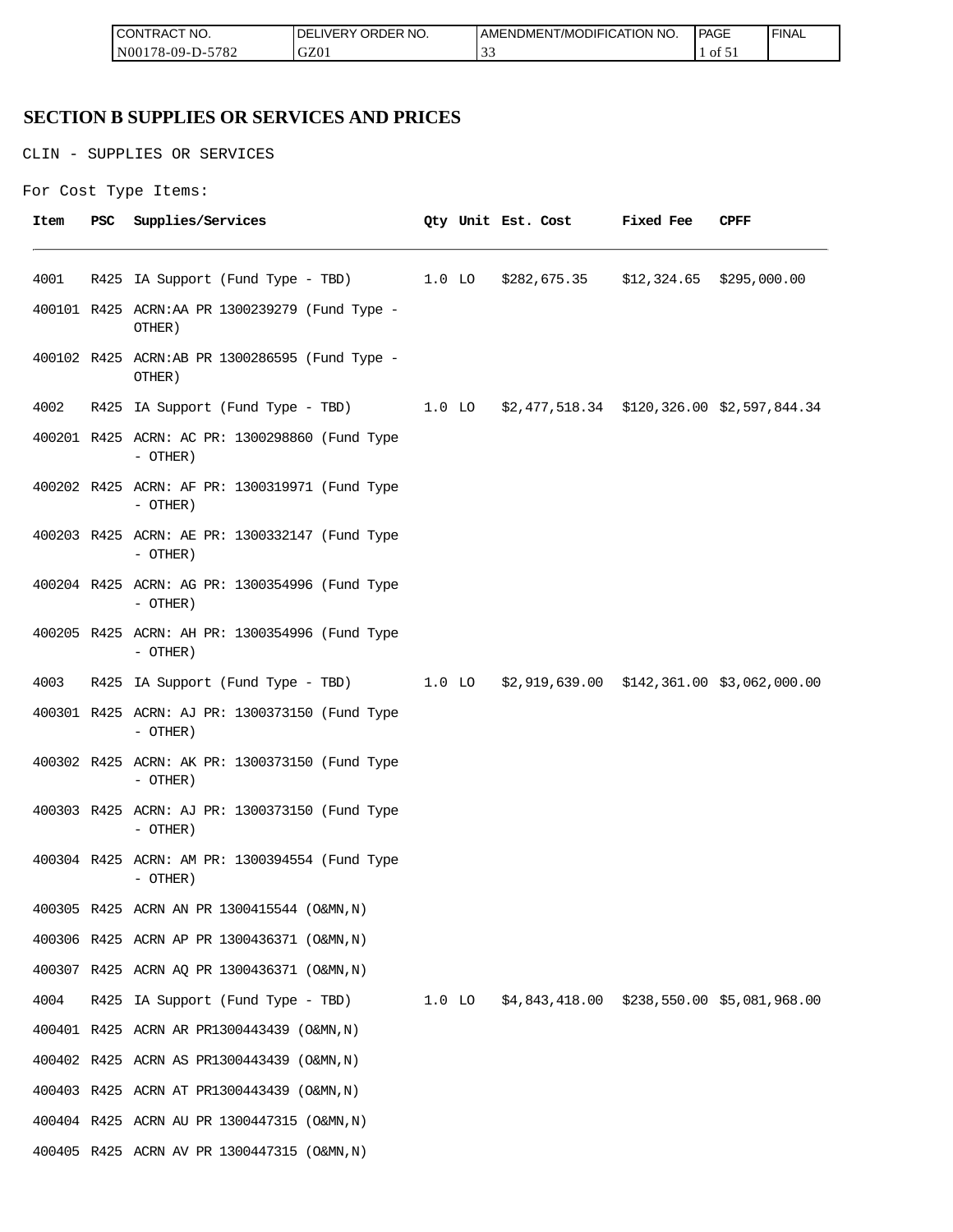| <b>I CONTRACT NO.</b> | LIVERY ORDER NO.<br>DEI | LAMENDMENT/MODIFICATION NO. | <b>PAGE</b> | ' FINAL |
|-----------------------|-------------------------|-----------------------------|-------------|---------|
| N00178-09-D-5782      | GZ01                    | $\sim$<br><u>. .</u>        | 2 of 51     |         |

|      |            | CONTRACT NO.<br>N00178-09-D-5782                                                                                                                      | DELIVERY ORDER NO.<br>GZ01 |          | 33 |                    | AMENDMENT/MODIFICATION NO.                   |           | <b>PAGE</b><br>2 of 51 | <b>FINAL</b> |
|------|------------|-------------------------------------------------------------------------------------------------------------------------------------------------------|----------------------------|----------|----|--------------------|----------------------------------------------|-----------|------------------------|--------------|
| Item | <b>PSC</b> | Supplies/Services                                                                                                                                     |                            |          |    | Qty Unit Est. Cost |                                              | Fixed Fee | <b>CPFF</b>            |              |
|      |            | 400406 R425 ACRN AW PR 1300447315 (O&MN, N)                                                                                                           |                            |          |    |                    |                                              |           |                        |              |
|      |            | 400407 R425 ACRN AX PR 1300481274 (O&MN, N)                                                                                                           |                            |          |    |                    |                                              |           |                        |              |
|      |            | 400408 R425 ACRN AY PR 1300481274 (O&MN, N)                                                                                                           |                            |          |    |                    |                                              |           |                        |              |
|      |            | 400409 R425 ACRN AZ PR 1300481274 (O&MN, N)                                                                                                           |                            |          |    |                    |                                              |           |                        |              |
|      |            | 400410 R425 ACRN BB PR 1300493466 (O&MN, N)                                                                                                           |                            |          |    |                    |                                              |           |                        |              |
|      |            | 400411 R425 ACRN BC PR 1300493466 (O&MN, N)                                                                                                           |                            |          |    |                    |                                              |           |                        |              |
|      |            | 400412 R425 ACRN BD PR 1300493466 (O&MN, N)                                                                                                           |                            |          |    |                    |                                              |           |                        |              |
|      |            | 400413 R425 ACRN BE PR 1300494766 (O&MN, N)                                                                                                           |                            |          |    |                    |                                              |           |                        |              |
|      |            | 400414 R425 ACRN BF PR1300503112 FUNDING<br>DOC: PRM510760 NWA/BS: 100000986792<br>0060 EXPIRATION DATE: 9/30/2015<br>$($ O&MN, $N$ $)$               |                            |          |    |                    |                                              |           |                        |              |
|      |            | 400415 R425 ACRN BG PR1300503112 FUNDING<br>DOC: PRM510785 NWA/BS: 100001054404<br>0060 EXPIRATION DATE: 9/30/2015<br>$($ O&MN, $N$ $)$               |                            |          |    |                    |                                              |           |                        |              |
|      |            | 400416 R425 ACRN: BH PR1300513212 FUNDING DOC:<br>PRM510771 FUNDS EXPIRATION:<br>9/30/2015 NWA/BS: 100000989184 0060<br>$($ O&MN, $N$ $)$             |                            |          |    |                    |                                              |           |                        |              |
|      |            | 400417 R425 ACRN:BF PR1300513212 FUNDING DOC:<br>PRM510760 FUNDS EXPIRATION:<br>9/30/2015 NWA/BS: 100000986792 0060<br>$($ O&MN, N)                   |                            |          |    |                    |                                              |           |                        |              |
| 4005 |            | R425 IA Support (Fund Type - TBD)                                                                                                                     |                            | $1.0$ LO |    |                    | \$15,063,060.56 \$656,749.44 \$15,719,810.00 |           |                        |              |
|      |            | 400501 R425 ACRN: BD PR1300518572 FUNDING DOC:<br>PRM58810 EXPIRATION OF FUNDS:<br>9/30/2015 NWA/BS: 100000989199 0060<br>$($ O&MN, $\overline{N}$ )  |                            |          |    |                    |                                              |           |                        |              |
|      |            | 400502 R425 ACRN: BJ PR1300518572 FUNDING DOC:<br>PRM510772 EXPIRATION OF FUNDS:<br>9/30/2015 NWA/BS: 100000989224 0060<br>$($ O&MN, $\overline{N}$ ) |                            |          |    |                    |                                              |           |                        |              |
|      |            | 400503 R425 ACRN: BF PR1300518572 FUNDING DOC:<br>PRM510760 EXPIRATION OF FUNDS:<br>9/30/2015 NWA/BS: 100000986792 0060<br>$($ O&MN, N)               |                            |          |    |                    |                                              |           |                        |              |
|      |            | 400504 R425 ACRN: BK PR1300518572 FUNDING DOC:<br>PRM510762 EXPIRATION OF FUNDS:<br>9/30/2015 NWA/BS: 100000986795 0060<br>$($ O&MN, $N$ $)$          |                            |          |    |                    |                                              |           |                        |              |
|      |            | 400505 R425 ACRN: BL PR1300518572 FUNDING DOC:<br>PRM510768 EXPIRATION OF FUNDS:<br>9/30/2015 NWA/BS: 100001000323 0060                               |                            |          |    |                    |                                              |           |                        |              |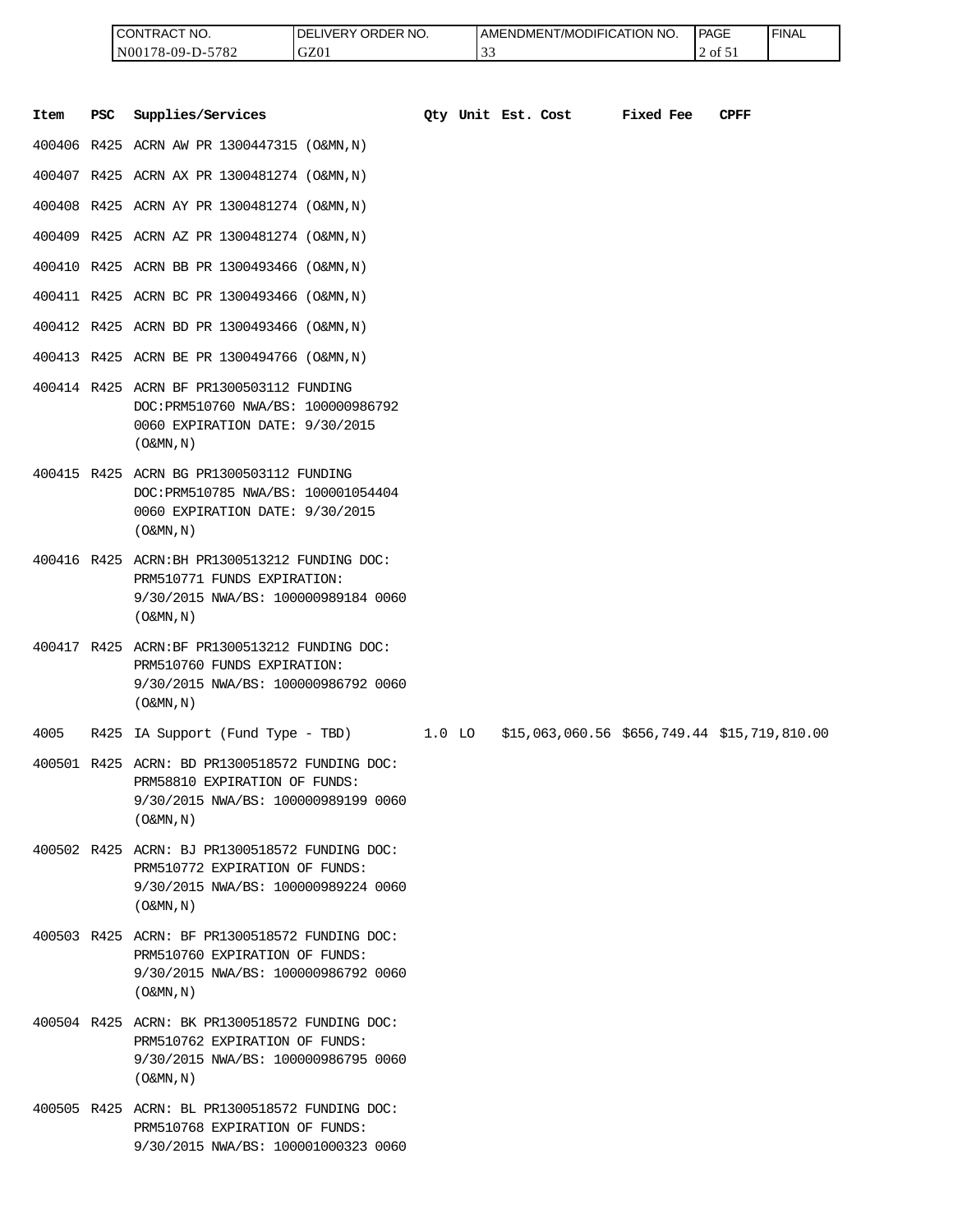| " NO.<br>LCON<br>'I RAC                         | ORDER NO.<br>ר.<br>IVER\ | AMENDMENT/MODIFICATION NO. | PAGE<br>_____ | <b>FINAL</b> |
|-------------------------------------------------|--------------------------|----------------------------|---------------|--------------|
| 5700<br>N <sub>00</sub><br>78-09-1<br>.<br>∟ه ' | GZ0                      | $\sim$<br>JJ               | ΟĪ            |              |

| Item | <b>PSC</b> | Supplies/Services                                                                                                                                               |  | Qty Unit Est. Cost | <b>Fixed Fee</b> | <b>CPFF</b> |
|------|------------|-----------------------------------------------------------------------------------------------------------------------------------------------------------------|--|--------------------|------------------|-------------|
|      |            | $($ O&MN, $\overline{N}$ )                                                                                                                                      |  |                    |                  |             |
|      |            | 400506 R425 ACRN: BM PR1300518572 FUNDING DOC:<br>HT0003510986 EXPIRATION OF FUNDS:<br>9/30/2015 NWA/BS: 100001060851 0060<br>$($ O&MN, N)                      |  |                    |                  |             |
|      |            | 400507 R425 ACRN: BN PR1300519229 COST CODE:<br>6890151H334Q FUNDING DOC:<br>N6890115RCV0003 NWA/BS:<br>100001020678 0401 (O&MN, N)                             |  |                    |                  |             |
|      |            | 400508 R425 ACRN: BP PR1300519229 COST CODE:<br>6156451H303Q FUNDING DOC:<br>N6156415RC09018 NWA/BS:<br>100001072719 0400 (O&MN, N)                             |  |                    |                  |             |
|      |            | 400509 R425 ACRN: BN PR1300527919 FUNDING DOC:<br>N6890115RCV0003 FUNDS EXPIRATION:<br>9/30/2015 COST CODE: 6890151H334O<br>NWA/BS: 100001020678 0401 (O&MN, N) |  |                    |                  |             |
|      |            | 400510 R425 ACNR: BQ PR1300520956 FUNDING DOC:<br>HT0003511890 FUNDS EXPIRATION:<br>9/30/2015 NWA/BS: 100000986793 0060<br>$($ O&MN, $N$ $)$                    |  |                    |                  |             |
|      |            | 400511 R425 ACNR: BR PR1300520956 FUNDING DOC:<br>HT0003510989 FUNDS EXPIRATION:<br>9/30/2015 NWA/BS: 100001060852 0060<br>$($ O&MN, $N$ $)$                    |  |                    |                  |             |
|      |            | 400512 R425 ACNR: BS PR1300520956 FUNDING DOC:<br>HT0003511892 FUNDS EXPIRATION:<br>9/30/2015 NWA/BS: 100000986796 0060<br>$($ O&MN, $N$ $)$                    |  |                    |                  |             |
|      |            | 400513 R425 ACNR: BT PR1300520956 FUNDING DOC:<br>HT0003511713 FUNDS EXPIRATION:<br>9/30/2015 NWA/BS: 100000989225 0060<br>$($ O&MN, N)                         |  |                    |                  |             |
|      |            | 400514 R425 ACNR: BU PR1300520956 FUNDING DOC:<br>PRM510766 FUNDS EXPIRATION:<br>9/30/2015 NWA/BS: 100000987052 0060<br>$($ O&MN, $N$ $)$                       |  |                    |                  |             |
|      |            | 400515 R425 ACNR: BV PR1300520956 FUNDING DOC:<br>PRM510911 FUNDS EXPIRATION:<br>9/30/2015 NWA/BS: 100001054759 0060<br>$($ O&MN, N)                            |  |                    |                  |             |
|      |            | 400516 R425 ACNR: BH PR1300520956 FUNDING DOC:<br>PRM510771 FUNDS EXPIRATION:<br>9/30/2015 NWA/BS: 100000989184 0060<br>$($ O&MN, N)                            |  |                    |                  |             |
|      |            |                                                                                                                                                                 |  |                    |                  |             |

400517 R425 ACNR: BW PR1300520956 FUNDING DOC: HT0003511157 FUNDS EXPIRATION: 9/30/2015 NWA/BS: 100000987059 0060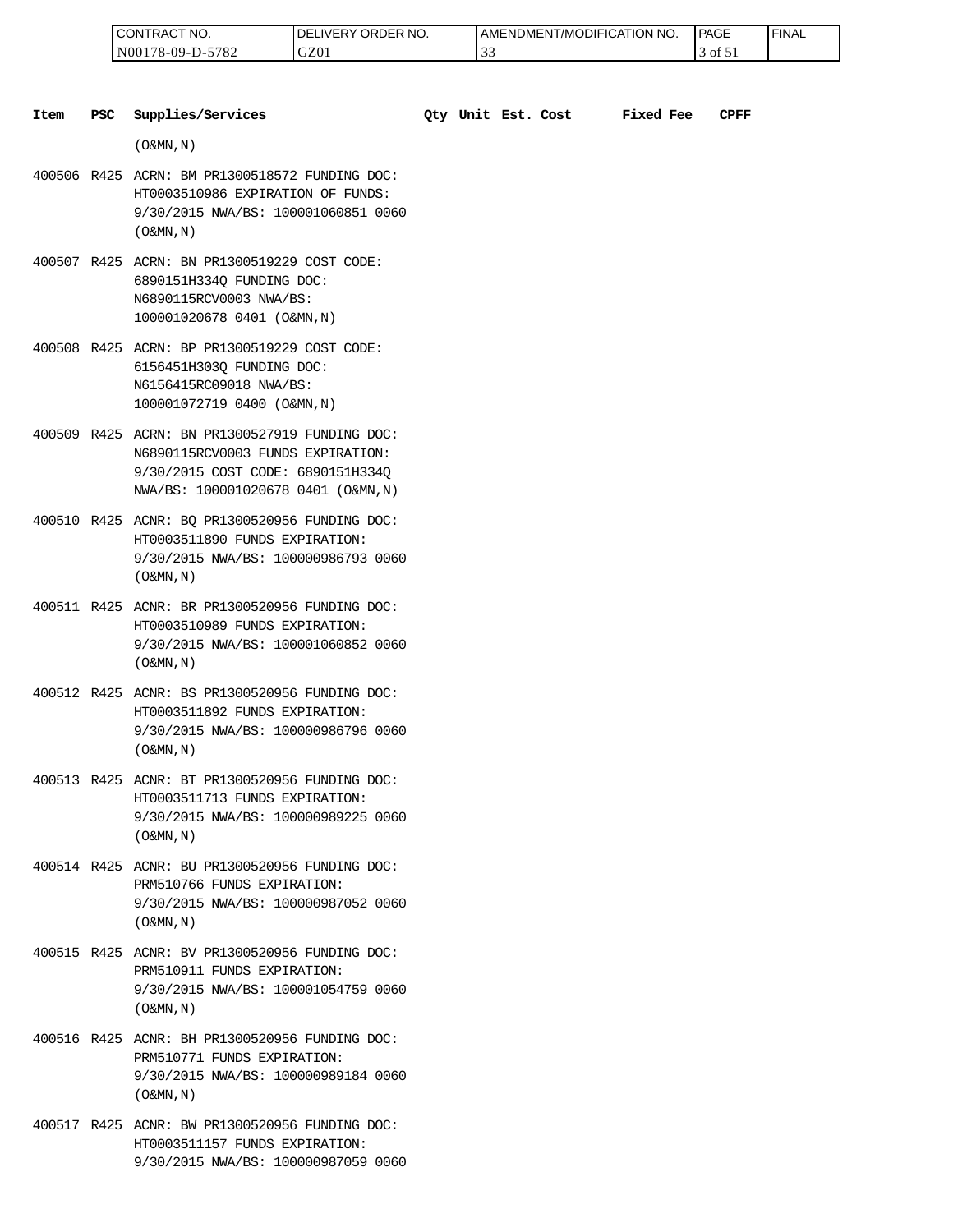| 'NO.<br>⊸∪N '<br>`I RAL            | RDER NO.<br>ר.<br>⊣∨E⊑<br>эR. | 'T/MODIFICATION NO.<br>AMENDMENT | <b>PAGE</b><br>_____           | <b>FINAL</b> |
|------------------------------------|-------------------------------|----------------------------------|--------------------------------|--------------|
| 5700<br>N(<br>'8-09-l<br>∟ه '<br>. | GZ0                           | ີ່                               | ОI<br>$\overline{\phantom{a}}$ |              |

| Item | <b>PSC</b> | Supplies/Services                                                                                                                                                     |  | Qty Unit Est. Cost | Fixed Fee | CPFF |
|------|------------|-----------------------------------------------------------------------------------------------------------------------------------------------------------------------|--|--------------------|-----------|------|
|      |            | $($ O&MN, $\overline{N}$ )                                                                                                                                            |  |                    |           |      |
|      |            | 400518 R425 ACNR: BY PR1300541516 FUNDING DOC:<br>HT0003512377 FUNDS EXPIRATION:<br>9/30/2016 NWA/BS: 100001091456 0060<br>$($ O&MN, $N$ $)$                          |  |                    |           |      |
|      |            | 400519 R425 ACNR: BZ PR1300541516 FUNDING DOC:<br>HT0003612852 FUNDS EXPIRATION:<br>9/30/2016 NWA/BS: 100001099806 0060<br>$($ O&MN, N)                               |  |                    |           |      |
|      |            | 400520 R425 ACNR: CA PR1300541516 FUNDING DOC:<br>HT0003512349 FUNDS EXPIRATION:<br>9/30/2016 NWA/BS: 100001090127 0060<br>$($ O&MN, $N$ $)$                          |  |                    |           |      |
|      |            | 400521 R425 ACRN: CB - Incr. funding PR:<br>1300576439 CIN: 130057643900004<br>NWA/BS: 100001090127 0060 Type:<br>Direct Cite Funding doc -<br>HT0003512349 (O&MN, N) |  |                    |           |      |
|      |            | 400522 R425 ACRN: CC - Incr. funding PR:<br>1300576439 CIN: 130057643900001<br>NWA/BS: 100001099806 0060 Type:<br>Direct Cite Funding Doc -<br>HT0003612852 (O&MN, N) |  |                    |           |      |
|      |            | 400523 R425 ACRN: CD - Incr. funding PR:<br>1300576439 CIN: 130057643900002<br>NWA/BS: 100001094073 0060 Type:<br>Direct Cite Funding Doc -<br>HT0003613773 (O&MN, N) |  |                    |           |      |
|      |            | 400524 R425 ACRN: CE - Incr. funding PR:<br>1300576439 CIN: 130057643900007<br>NWA/BS: 100001093445 0060 Type:<br>Direct Cite Funding Doc -<br>HT0003512379 (O&MN, N) |  |                    |           |      |
|      |            | 400525 R425 ACRN: CF - Incr. funding PR:<br>1300576439 CIN: 130057643900003<br>NWA/BS: 100001091357 0060 Type:<br>Direct Cite Funding doc -<br>HT0003512351 (O&MN, N) |  |                    |           |      |
|      |            | 400526 R425 ACRN: BY - Incr. funding PR:<br>1300576439 CIN: 130057643900005<br>NWA/BS: 100001091456 0060 Type:<br>Direct Cite Funding Doc -<br>HT0003512377 (O&MN, N) |  |                    |           |      |
|      |            | 400527 R425 ACRN: CG PR: 1300585804 FUNDING<br>DOC: HT0003613773 NWA: 100001094073<br>0060 FUNDS EXPIRATION: 09/30/2016                                               |  |                    |           |      |

 $($  O&MN , N  $)$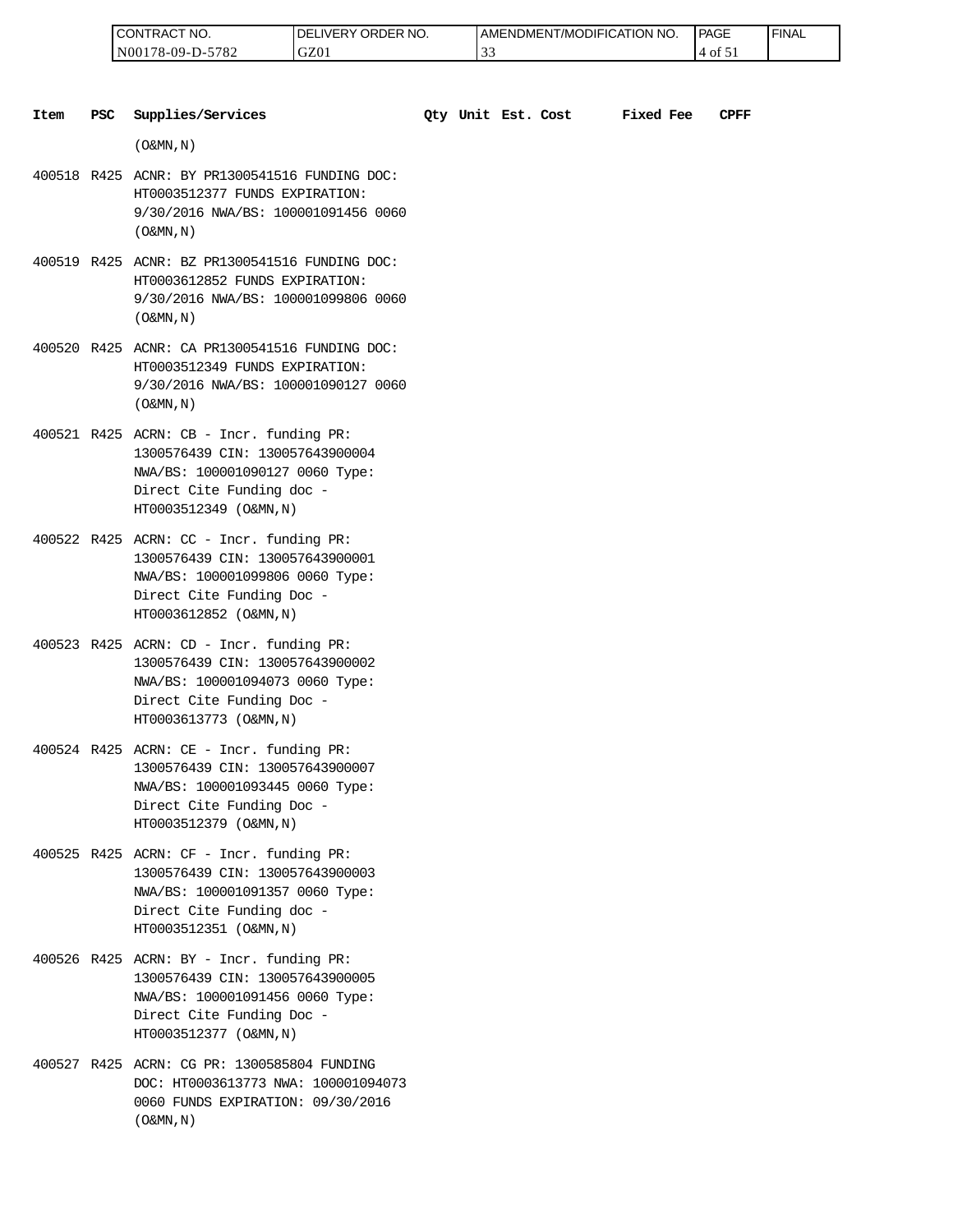| <b>ICONTRACT</b><br>NO.                      | LIVERY ORDER NO.<br>DEI | AMENDMENT/MODIFICATION NO. | <b>PAGE</b> | ' FINAL |
|----------------------------------------------|-------------------------|----------------------------|-------------|---------|
| 5782<br>N <sub>001</sub><br>$178 - 09 - D -$ | GZ01                    | $\sim$<br><u>. .</u>       | 5 of 51     |         |

| Item | PSC | Supplies/Services                                                                                                                                                                                                                                                                                                                     | Qty Unit Est. Cost |  | Fixed Fee | CPFF                                         |
|------|-----|---------------------------------------------------------------------------------------------------------------------------------------------------------------------------------------------------------------------------------------------------------------------------------------------------------------------------------------|--------------------|--|-----------|----------------------------------------------|
|      |     | 400528 R425 ACRN: CC PR: 1300585804 FUNDING<br>DOC: HT0003612852 NWA: 100001099806<br>0060 FUNDS EXPIRATION: 09/30/2016<br>$($ O&MN, N)                                                                                                                                                                                               |                    |  |           |                                              |
|      |     | 400529 R425 ACRN: CH PR: 1300585804 FUNDING<br>DOC: HT0003512377 NWA: 100001091456<br>0060 FUNDS EXPIRATION: 09/30/2016<br>$($ O&MN, N)                                                                                                                                                                                               |                    |  |           |                                              |
|      |     | 400530 R425 ACRN: CJ PR: 1300585804 FUNDING<br>DOC: HT0003512351 NWA: 100001091357<br>0060 FUNDS EXPIRATION: 09/30/2016<br>$($ O&MN, $N$ $)$                                                                                                                                                                                          |                    |  |           |                                              |
| 4006 |     | R425 Information Assurance (IA), IA<br>Mitigation, Certification and<br>Accreditation (C&A), Information<br>Assurance Vulnerability Management<br>(IAVM) and Military and Federal<br>Health Information<br>Management/Information Technology<br>(IM/IT) Strategic Plans and Master<br>Integrated Project Plans (Fund Type<br>$-$ TBD) | $1.0$ LO           |  |           | \$12,780,427.00 \$540,608.00 \$13,321,035.00 |
|      |     | 400601 R425 (Fund Type - TBD)                                                                                                                                                                                                                                                                                                         |                    |  |           |                                              |
|      |     | 400602 R425 (Fund Type - TBD)                                                                                                                                                                                                                                                                                                         |                    |  |           |                                              |
|      |     | 400603 R425 (Fund Type - TBD)                                                                                                                                                                                                                                                                                                         |                    |  |           |                                              |
|      |     | 400604 R425 (Fund Type - TBD)                                                                                                                                                                                                                                                                                                         |                    |  |           |                                              |
|      |     | 400605 R425 (Fund Type - TBD)                                                                                                                                                                                                                                                                                                         |                    |  |           |                                              |
|      |     | 400606 R425 (Fund Type - TBD)                                                                                                                                                                                                                                                                                                         |                    |  |           |                                              |
|      |     | 400607 R425 (Fund Type - TBD)                                                                                                                                                                                                                                                                                                         |                    |  |           |                                              |
|      |     | 400608 R425 (Fund Type - TBD)                                                                                                                                                                                                                                                                                                         |                    |  |           |                                              |
|      |     | 400609 R425 (Fund Type - TBD)                                                                                                                                                                                                                                                                                                         |                    |  |           |                                              |
|      |     | 400610 R425 (Fund Type - TBD)                                                                                                                                                                                                                                                                                                         |                    |  |           |                                              |
|      |     | 400611 R425 (Fund Type - TBD)                                                                                                                                                                                                                                                                                                         |                    |  |           |                                              |
|      |     | 400612 R425 (Fund Type - TBD)                                                                                                                                                                                                                                                                                                         |                    |  |           |                                              |
|      |     | 400613 R425 (Fund Type - TBD)                                                                                                                                                                                                                                                                                                         |                    |  |           |                                              |
|      |     | 400614 R425 ACRN: CX - Incr Funding<br>PR:1300590196 CIN: 130059019600003<br>NWA/BS: 100001176498 0401 Type:<br>Direct Cite Appropriation: 9760130<br>(Fund Type - TBD)                                                                                                                                                               |                    |  |           |                                              |
|      |     | 400615 R425 ACRN: CQ - Incr. funding PR:<br>1300590196 CIN: 130059019600001<br>NWA/BS: 100001094073 0060 Funding<br>Doc: HT0003613773 Type: Direct Cite                                                                                                                                                                               |                    |  |           |                                              |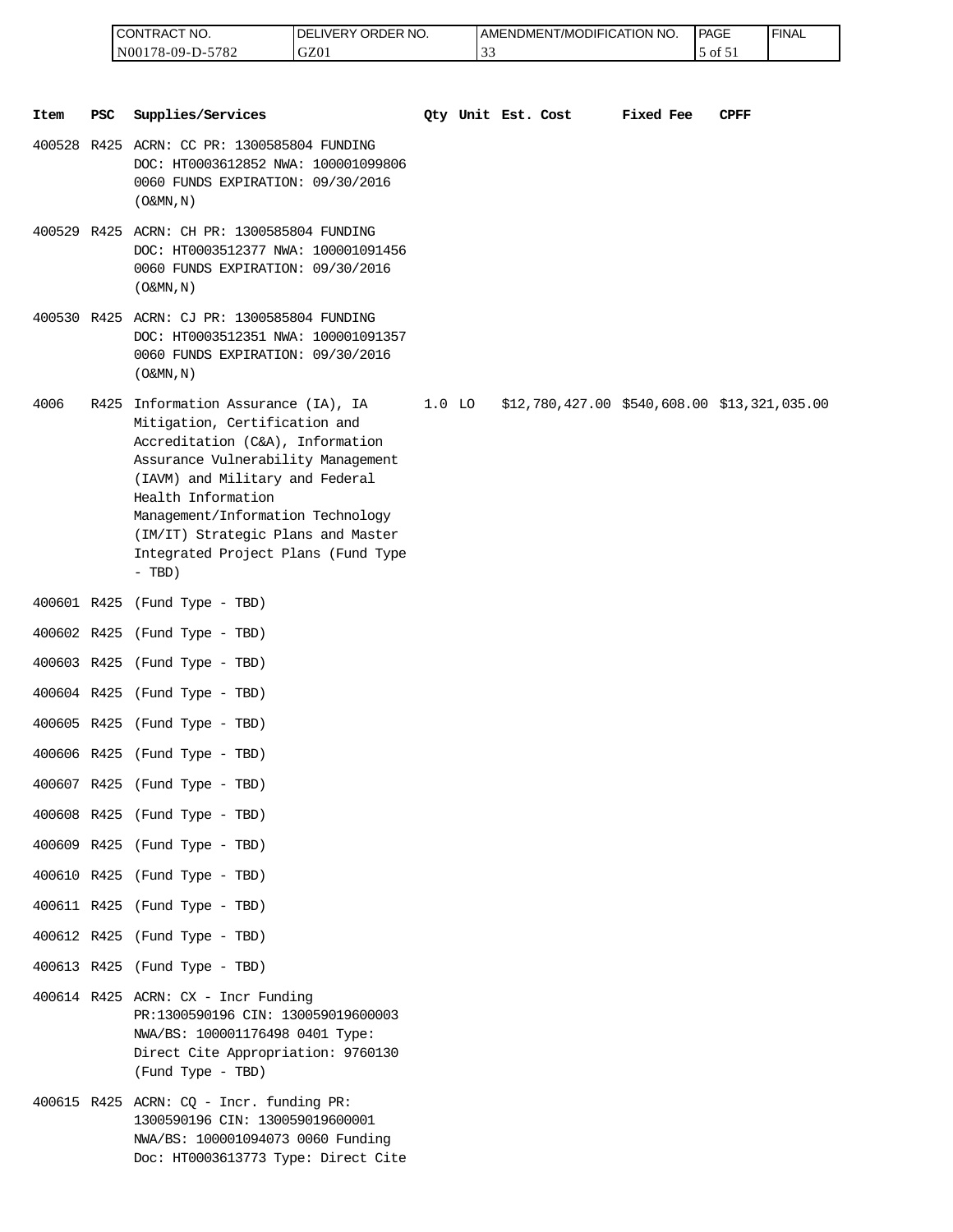| <b>CONTRACT NO.</b> | <b>IDELIVERY ORDER NO.</b> | I AMENDMENT/MODIFICATION NO. | <b>I PAGE</b> | <sup>I</sup> FINAL |
|---------------------|----------------------------|------------------------------|---------------|--------------------|
| N00178-09-D-5782    | GZ01                       |                              | $16$ of $51$  |                    |

**Item PSC Supplies/Services Qty Unit Est. Cost Fixed Fee CPFF** Appropriation: 9760130 (Fund Type - TBD) 400616 R425 ACRN: CU - Incr. funding PR: 1300590196 CIN: 130059019600002 NWA/BS: 100001094679 0401 Type: Direct Cite Appropriation: 9760130 (Fund Type - TBD)

For ODC Items:

| Item | PSC. | Supplies/Services                                                                                                                                              |          | Qty Unit Est. Cost |
|------|------|----------------------------------------------------------------------------------------------------------------------------------------------------------------|----------|--------------------|
| 6001 |      | R425 IA Support (Fund Type - TBD)                                                                                                                              | $1.0$ LO | \$10,000.00        |
|      |      | 600101 R425 ACRN: AB PR 1300286595 (Fund Type - OTHER)                                                                                                         |          |                    |
| 6002 |      | R425 IA Support (Fund Type - TBD)                                                                                                                              | $1.0$ LO | \$25,000.00        |
|      |      | 600201 R425 ACRN: AC PR: 1300298860 (Fund Type - OTHER)                                                                                                        |          |                    |
|      |      | 600202 R425 ACRN: AH PR: 1300354996 (Fund Type - OTHER)                                                                                                        |          |                    |
| 6003 |      | R425 IA Support (Fund Type - TBD)                                                                                                                              | $1.0$ LO | \$10,216.00        |
|      |      | 600301 R425 ACRN: AJ PR: 1300373150 (Fund Type - TBD)                                                                                                          |          |                    |
|      |      | 600302 R425 ACRN: AP PR:1300436371 (O&MN,N)                                                                                                                    |          |                    |
| 6004 |      | R425 IA Support (Fund Type - TBD)                                                                                                                              | $1.0$ LO | \$15,000.00        |
|      |      | 600401 R425 ACRN AS PR 1300443439 (O&MN, N)                                                                                                                    |          |                    |
|      |      | 600402 R425 ACRN AW PR 1300447315 (O&MN, N)                                                                                                                    |          |                    |
|      |      | 600403 R425 ACRN BA PR 1300481274- Realigned to 400408 AY (O&MN, N)                                                                                            |          |                    |
|      |      | 600404 R425 ACRN BE PR 1300494766 (O&MN, N)                                                                                                                    |          |                    |
| 6005 |      | R425 IA Support (Fund Type - TBD)                                                                                                                              | $1.0$ LO | \$631,490.00       |
|      |      | 600501 R425 ACRN BN: PR 1300519229 COST CODE: 6890151H334O FUNDING DOC:<br>N6890115RCV0003 NWA/BS: 100001020678 0401 (O&MN,N)                                  |          |                    |
|      |      | 600502 R425 ACRN: BX PR1300520956 FUNDING DOC: PRM510225 FUNDS EXPIRATION:<br>9/30/2015 NWA/BS: 100000987051 0060 (O&MN, N)                                    |          |                    |
|      |      | 600503 R425 ACRN: BW PR1300520956 FUNDING DOC: HT0003511157 FUNDS EXPIRATION:<br>9/30/2015 NWA/BS: 100000987059 0060 (O&MN, N)                                 |          |                    |
|      |      | 600504 R425 ACRN: BY PR1300541516 FUNDING DOC: HT0003512377 FUNDS EXPIRATION:<br>9/30/2016 NWA/BS: 100001091456 0060 (O&MN,N)                                  |          |                    |
|      |      | 600505 R425 ACRN: BY - Incr. funding PR: 1300576439 CIN: 130057643900006<br>NWA/BS: 100001091456 0060 Type: Direct Cite Funding Doc:<br>HT0003512377 (O&MN, N) |          |                    |
|      |      | 600506 R425 ACRN: CG PR: 1300585804 FUNDING DOC: HT0003613773 NWA:<br>100001094073 0060 FUNDS EXPIRATION: 09/30/2016 (O&MN,N)                                  |          |                    |
|      |      | 600507 R425 ACRN: CK PR: 1300585804 FUNDING DOC: HT0003512383 NWA:                                                                                             |          |                    |

100001094141 0060 FUNDS EXPIRATION: 09/30/2016 (O&MN,N)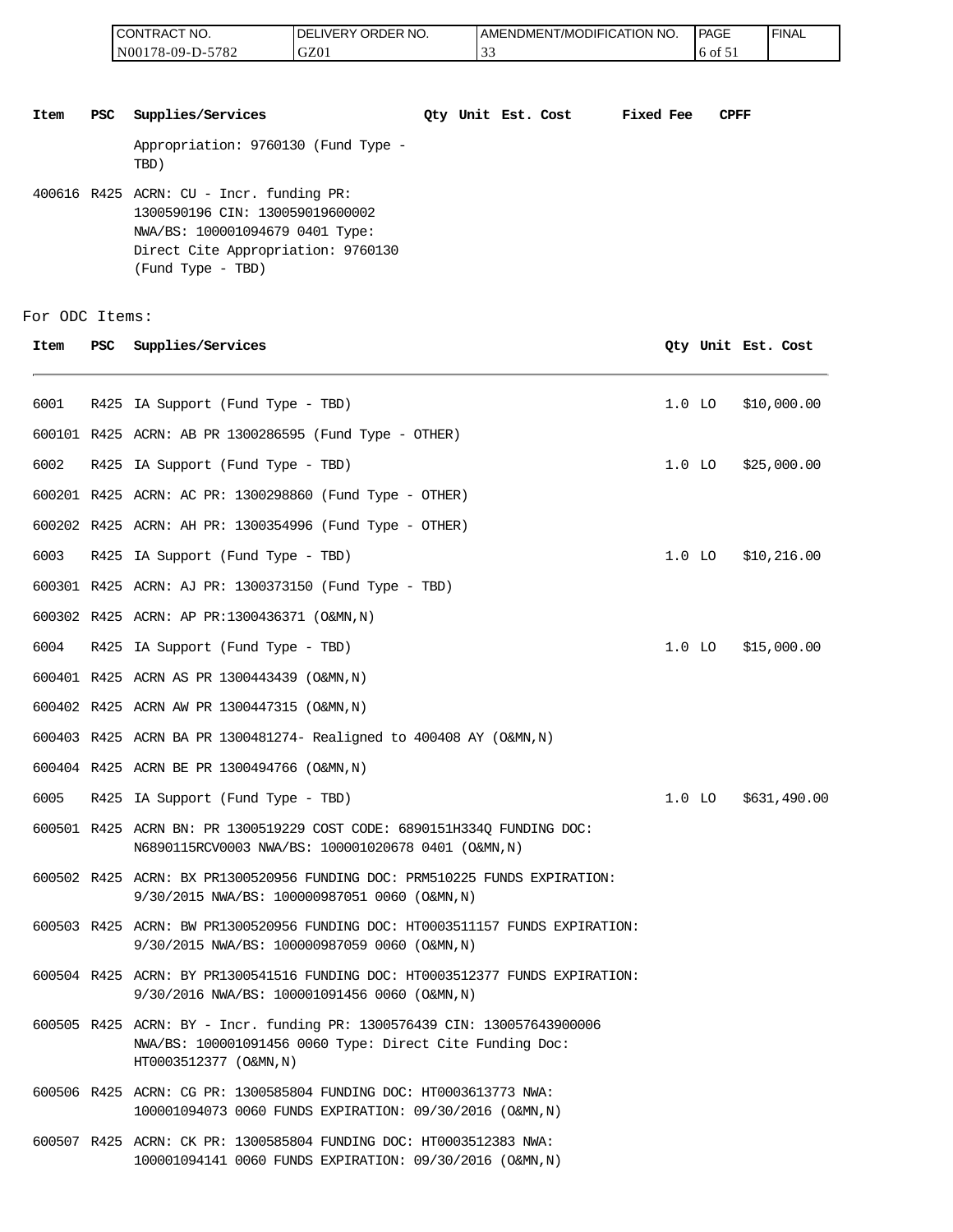|      |     | CONTRACT NO.                  | DELIVERY ORDER NO.                                                                                                            | AMENDMENT/MODIFICATION NO. | <b>PAGE</b>        | <b>FINAL</b> |
|------|-----|-------------------------------|-------------------------------------------------------------------------------------------------------------------------------|----------------------------|--------------------|--------------|
|      |     | N00178-09-D-5782              | GZ01                                                                                                                          | 33                         | 7 of 51            |              |
| Item | PSC | Supplies/Services             |                                                                                                                               |                            | Oty Unit Est. Cost |              |
|      |     |                               |                                                                                                                               |                            |                    |              |
|      |     |                               | 600508 R425 ACRN: CH PR: 1300585804 FUNDING DOC: HT0003512377 NWA:<br>100001091456 0060 FUNDS EXPIRATION: 09/30/2016 (O&MN,N) |                            |                    |              |
|      |     |                               | 6006 R425 ODC in support of CLIN 4006 (Fund Type - TBD)                                                                       |                            | $1.0$ LO           | \$890,194.00 |
|      |     | 600601 R425 (Fund Type - TBD) |                                                                                                                               |                            |                    |              |
|      |     | 600602 R425 (Fund Type - TBD) |                                                                                                                               |                            |                    |              |
|      |     | 600603 R425 (Fund Type - TBD) |                                                                                                                               |                            |                    |              |
|      |     | 600604 R425 (Fund Type - TBD) |                                                                                                                               |                            |                    |              |
|      |     | 600605 R425 (Fund Type - TBD) |                                                                                                                               |                            |                    |              |

#### 5252.216-9204 LEVEL OF EFFORT--FEE ADJUSTMENT FORMULA (MAR 1994)

(a) Subject to the provisions of the "Limitation of Cost" or "Limitation of Funds" clause (whichever is applicable to this contract), it is hereby understood and agreed that the fixed fee is based upon the Contractor providing the following number of staff-hours of direct labor, hereinafter referred to as X, at the estimated cost and during the term of this contract specified elsewhere herein:

Total Staff-Hours (X)\* Total Prime Staff-Hours

Fixed Fee\*\*\*(inclusive of Prime and any proposed Subcontractor(s))

| <b>Base Period</b> |  |  |
|--------------------|--|--|
| Option 1           |  |  |
| Option 2           |  |  |
| Option 3           |  |  |
| Option 4           |  |  |

\*\*Contractor is to identify basis for fixed fee amount: \_\_\_ Prime Hours Only \_\_\_ Total Staff-Hours

The Contractor agrees to provide the total level of effort specified above in performance of work described in Sections "B" and "C" of this contract.

(b) Of the total staff-hours of direct labor set forth above, it is estimated that \_\_ staff-hours are competitive time (uncompensated overtime). Competitive time (uncompensated overtime) is defined as hours provided by personnel in excess of 40 hours per week without additional compensation for such excess work. All other effort is defined as compensated effort. If no amount is indicated in the first sentence of this paragraph, competitive time (uncompensated overtime) effort performed by the contractor shall not be counted in fulfillment of the level of effort obligations under this contract.

(c) Effort performed in fulfilling the total level of effort obligations specified above shall only include effort performed in direct support of this contract and shall not include time and effort expended on such things as local travel from an employee's residence to their usual work location, uncompensated effort while on travel status, truncated lunch periods, or other time and effort which does not have a specific and direct contribution to the tasks described in Section B.

(d) It is understood and agreed that various conditions may exist prior to or upon expiration of the term of the contract, with regard to the expenditure of labor staff-hours and/or costs thereunder which may require adjustment to the aggregate fixed fee. The following actions shall be dictated by the existence of said conditions:

(1) If the Contractor has provided not more than 105% of X or not less than 95% of X, within the estimated cost, and at the term of the contract, then the fee shall remain as set forth in Section B.

(2) If the Contractor has provided X-staff-hours, within the term, and has not exceeded the estimated cost then the Contracting Officer may require the Contractor to continue performance until the expiration of the term, or until the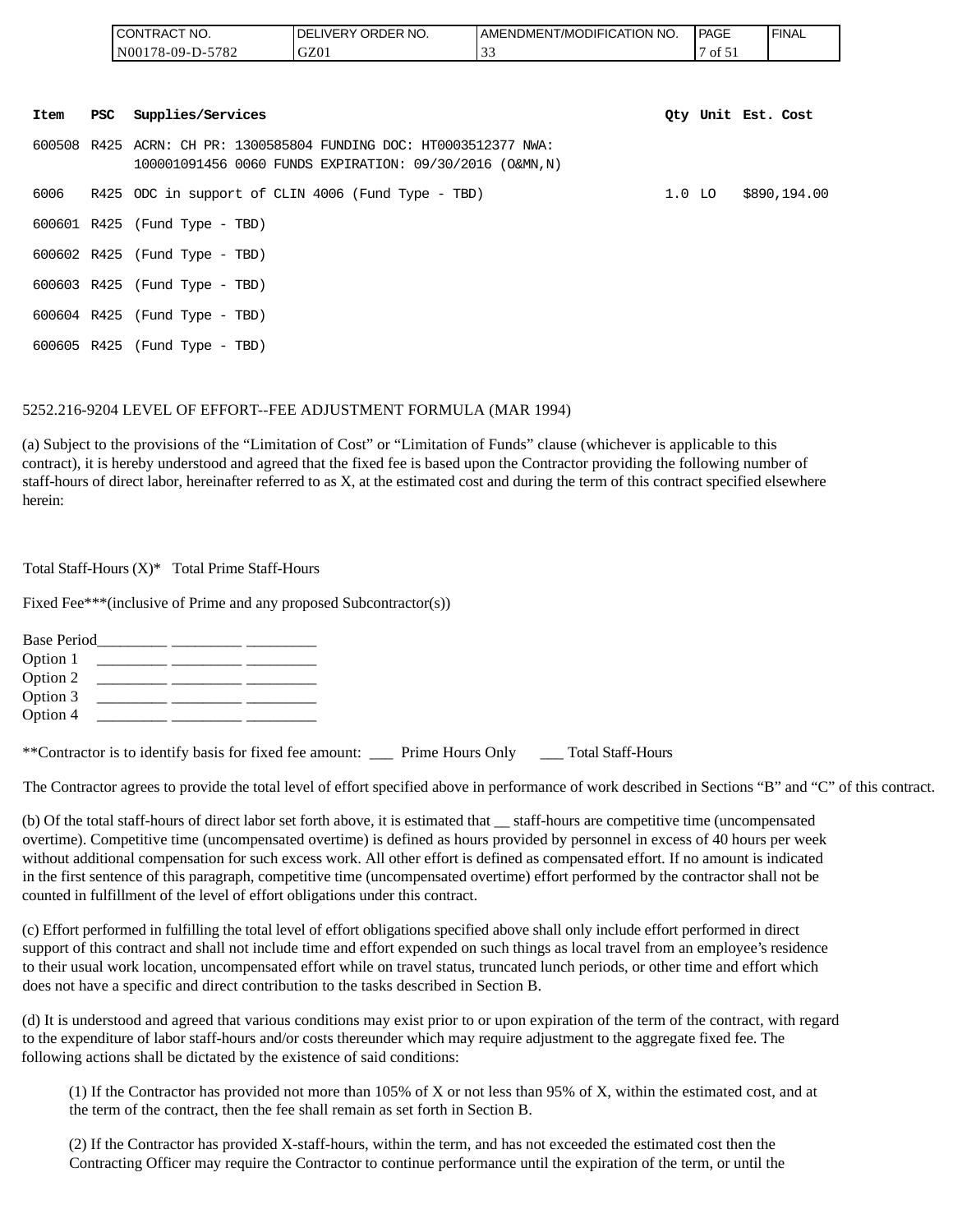| <b>I CONTRACT NO.</b>   | Y ORDER NO.<br><b>DELIVERY</b> | AMENDMENT/MODIFICATION NO. | <b>PAGE</b> | <b>FINAL</b> |
|-------------------------|--------------------------------|----------------------------|-------------|--------------|
| 5782<br>$NO0178-09-D$ - | GZ01                           | . J .                      | 8 of 51     |              |

expenditure of the estimated cost of the contract except that, in the case of any items or tasks funded with O&MN funds, performance shall not extend beyond 30 September. In no event shall the Contractor be required to provide more than 105% of X within the term and estimated cost of this contract. The fee shall remain as set forth in Section B.

(3) If the Contractor expends the estimated cost of the contract, during the term of the contract and has provided less than X staff-hours, the Government may require the Contractor to continue performance, by providing cost growth funding, without adjusting the fixed fee, until such time as the Contractor has provided X staff-hours.

(4) If the Contracting Officer does not elect to exercise the Government's rights as set forth in paragraph  $(d)(2)$  and  $(d)(3)$ above, and the Contractor has not expended more than 95% of X staff-hours, the fixed fee shall be equitably adjusted downward to reflect the diminution of work. The total fee due the contractor shall be adjusted so as to be in direct proportion to the number of direct hours utilized in the same ration of fee to the estimated total hours then set forth in the contract.

(5) Nothing herein contained shall, in any way, abrogate the Contractor's responsibilities, and/or the Government's rights within the terms of the contract provision entitled "Limitation of Cost" or "Limitation of Funds" as they shall apply throughout the term of the contract, based upon the total amount of funding allotted to the contract during its specified term.

(e) Within 45 days after completion of the work under each separately identified period of performance hereunder, the Contractor shall submit the following information in writing to the Contracting Officer with copies to the cognizant Contract Administration Office and DCAA office to which vouchers are submitted:

(1) The total number of staff-hours of direct labor expended during the applicable period.

(2) A breakdown of this total showing the number of staff-hours expended in each direct labor classification and associated direct and indirect costs.

(3) A breakdown of other costs incurred.

(4) The Contractor's estimate of the total allowable cost incurred under the contract for the period.

In the case of a cost under-run, the Contractor shall submit the following information in addition to that required above:

(5) The amount by which the estimated cost of this contract may be reduced to recover excess funds and the total amount of staff-hours not expended, if any.

(6) A calculation of the appropriate fee reduction in accordance with this clause.

All submissions required by this paragraph shall separately identify subcontractor information, if any.

### **ADDITIONAL SLINS**

Additional SLINs will be unilaterally created by the Contracting Officer during performance of this Task Order to accommodate the multiple types of funds that will be used under this order.

## **LIMITATION OF LIABILITY – INCREMENTAL FUNDING**

CLINs 4001 & 6001 are incrementally funded and the amount currently available for payment hereunder is limited to **\$305,000.00**. It is estimated that these funds will cover the cost of performance through **10 January 2013**. Subject to the provisions of the clause entitled "Limitation of Funds" (APR 94) (FAR 52.232-22) of the general provisions of this contract, no legal liability on the part of the Government for payment in excess of **\$305,000.00** shall arise unless additional funds are made available and are incorporated as a modification to the delivery order.

| CLIN | CPFF         | <b>PREVIOUSLY</b> | THIS          | <b>TOTAL</b>  | <b>UNFUNDED</b> |
|------|--------------|-------------------|---------------|---------------|-----------------|
|      | $\rm{VTE}^*$ | <b>FUNDED</b>     | <b>ACTION</b> | <b>FUNDED</b> | <b>BALANCE</b>  |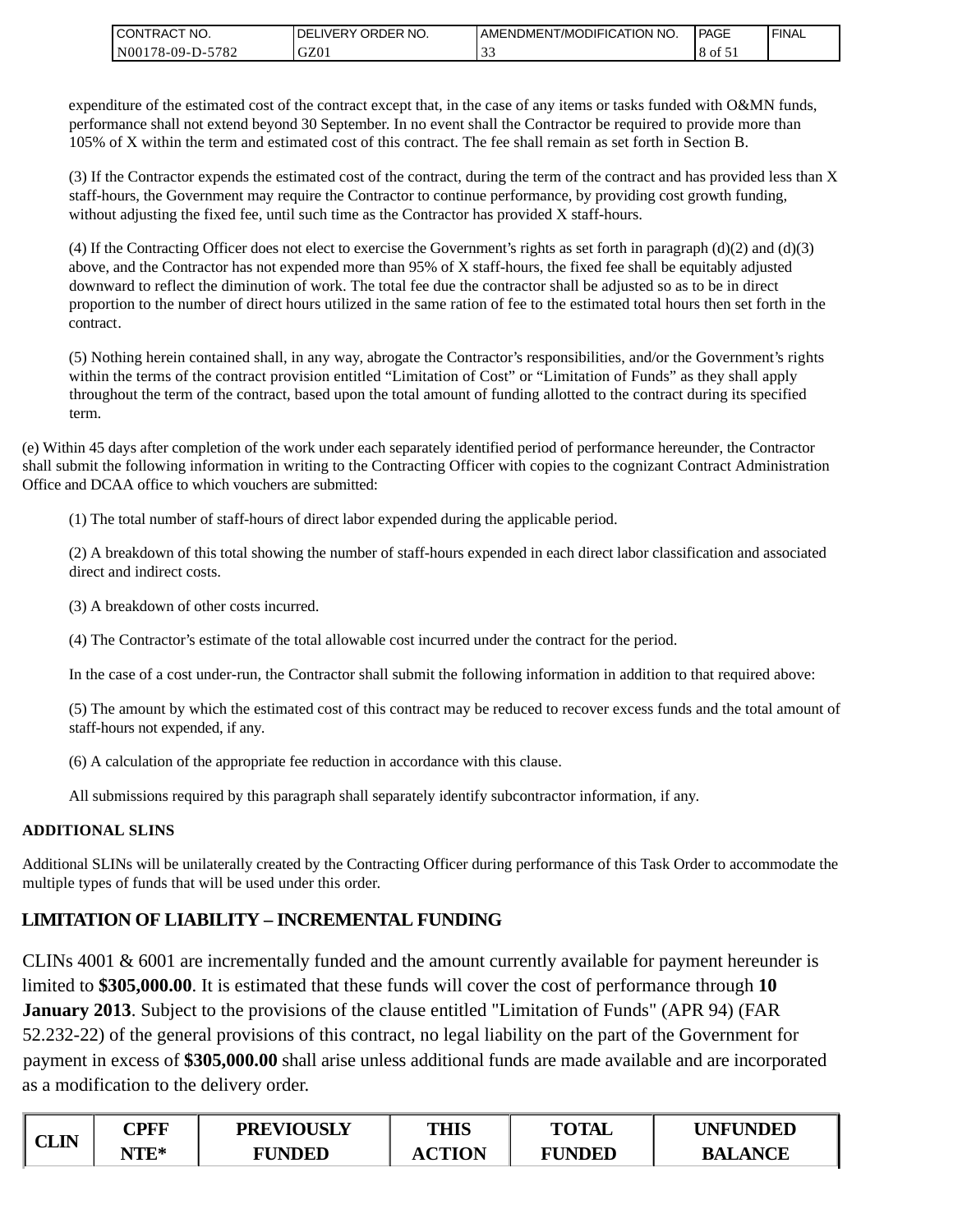| 'NO.<br>$\mathcal{L}$ ONT<br>TRACT | ORDER NO.<br>DF<br>۸/F۲ | `NO<br>ODIFICATION '<br>DMENT/MC<br>. AMENI | <b>IPAGE</b> | 'FINAL |
|------------------------------------|-------------------------|---------------------------------------------|--------------|--------|
| 5782<br>$_{\rm N00}$<br>$78-09-L$  | GZ0                     | ີ່                                          | 9 of         |        |

| 4001 | \$295,000.00        | \$0.00 | \$0.00 | \$295,000.00 | \$0.00 |
|------|---------------------|--------|--------|--------------|--------|
| 6001 | \$10,000.00         | \$0.00 | \$0.00 | \$10,000.00  | \$0.00 |
|      | TOTAL \\$305,000.00 | \$0.00 | \$0.00 | \$305,000.00 | \$0.00 |

\*\*\*\*\*\*\*\*\*\*\*\*\*\*\*\*\*\*\*\*\*\*\*\*\*\*\*\*\*\*\*\*\*\*\*\*\*\*\*\*\*\*\*\*\*\*\*\*\*\*\*\*\*\*\*\*\*\*\*\*\*\*\*\*\*\*\*\*\*\*\*\*\*\*\*\*\*\*\*\*\*\*\*\*\*\*\*\*\*\*\*\*\*\*\*\*\*\*\*\*\*\*\*\*\*

\*\*\*\*\*\*\*\*\*\*\*\*\*\*\*\*\*\*\*

CLINs 4002 & 6002 are incrementally funded and the amount currently available for payment hereunder is limited to **\$2,622,844.34**. It is estimated that these funds will cover the cost of performance through **10 September 2013**. Subject to the provisions of the clause entitled "Limitation of Funds" (APR 94) (FAR 52.232-22) of the general provisions of this contract, no legal liability on the part of the Government for payment in excess of **\$2,622,844.34** shall arise unless additional funds are made available and are incorporated as a modification to the delivery order.

| CLIN | <b>CPFF NTE*</b>     | <b>PREVIOUSLY</b><br><b>FUNDED</b> | <b>THIS</b><br><b>ACTION</b> | <b>TOTAL</b><br><b>FUNDED</b> | <b>UNFUNDED</b><br><b>BALANCE</b> |
|------|----------------------|------------------------------------|------------------------------|-------------------------------|-----------------------------------|
| 4002 | \$7,864,802.00       | \$0.00                             | \$0.00                       | \$2,597,844.34                | \$5,266,957.66                    |
| 6002 | \$313,470.00         | \$0.00                             | \$0.00                       | \$25,000.00                   | \$288,470.00                      |
|      | TOTAL \$8,178,272.00 | \$0.00                             | \$0.00                       | \$2,622,844.34                | \$5,555,427.66                    |

\*\*\*\*\*\*\*\*\*\*\*\*\*\*\*\*\*\*\*\*\*\*\*\*\*\*\*\*\*\*\*\*\*\*\*\*\*\*\*\*\*\*\*\*\*\*\*\*\*\*\*\*\*\*\*\*\*\*\*\*\*\*\*\*\*\*\*\*\*\*\*\*\*\*\*\*\*\*\*\*\*\*\*\*\*\*\*\*\*\*\*\*\*\*\*\*\*\*\*\*\*\*\*\*\* \*\*\*\*\*\*\*\*\*\*\*\*\*\*\*\*\*\*\*

CLINs 4003 & 6003 are incrementally funded and the amount currently available for payment hereunder is limited to **\$3,072,215.99**. It is estimated that these funds will cover the cost of performance through 10 September 2014. Subject to the provisions of the clause entitled "Limitation of Funds" (APR 94) (FAR 52.232-22) of the general provisions of this contract, no legal liability on the part of the Government for payment in excess of **\$3,072,215.99** shall arise unless additional funds are made available and are incorporated as a modification to the delivery order.

| CLIN | <b>CPFF NTE*</b>     | <b>PREVIOUSLY</b> | <b>THIS</b>   | <b>TOTAL</b>   | <b>UNFUNDED</b> |
|------|----------------------|-------------------|---------------|----------------|-----------------|
|      |                      | <b>FUNDED</b>     | <b>ACTION</b> | <b>FUNDED</b>  | <b>BALANCE</b>  |
| 4003 | \$8,006,158.00       | \$532,000.00      | \$0.00        | \$3,062,000.00 | \$4,944,158.00  |
| 6003 | \$313,470.00         | \$1,000.00        | \$0.00        | \$10,215.99    | \$303,254.01    |
|      | TOTAL \$8,319,628.00 | \$533,000.00      | \$0.00        | \$3,072,215.99 | \$5,247,412.01  |

\*\*\*\*\*\*\*\*\*\*\*\*\*\*\*\*\*\*\*\*\*\*\*\*\*\*\*\*\*\*\*\*\*\*\*\*\*\*\*\*\*\*\*\*\*\*\*\*\*\*\*\*\*\*\*\*\*\*\*\*\*\*\*\*\*\*\*\*\*\*\*\*\*\*\*\*\*\*\*\*\*\*\*\*\*\*\*\*\*\*\*\*\*\*\*\*\*\*\*\*\*\*\*\*\* \*\*\*\*\*\*\*\*\*\*\*\*\*\*\*\*\*\*\*

CLINs 4004 & 6004 are incrementally funded and the amount currently available for payment hereunder is limited to **\$5,096,967.37**. It is estimated that these funds will cover the cost of performance through **10 September 2015**. Subject to the provisions of the clause entitled "Limitation of Funds" (APR 94) (FAR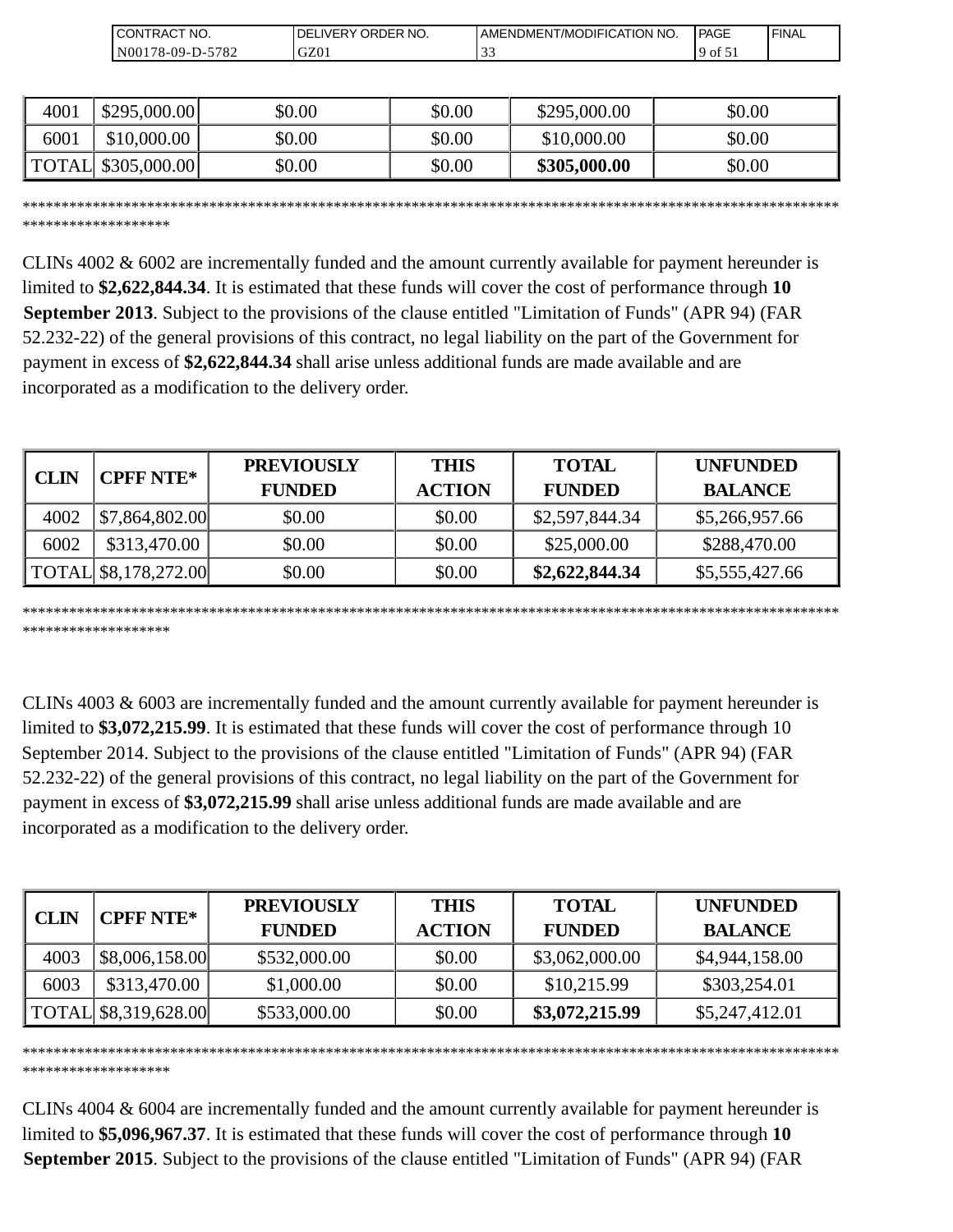| `NO.<br>CONT<br>"RAC                                   | ORDER NO.<br>-LIVER` | 'NO.<br>I AMENDMENT/MODIFICATION | PAGE     | 'FINAL |
|--------------------------------------------------------|----------------------|----------------------------------|----------|--------|
| 5701<br>N <sub>001</sub><br>$78-09-D-$<br>$'$ O $\sim$ | GZ01                 | $\sim$<br><u>. .</u>             | ΟĪ<br>10 |        |

52.232-22) of the general provisions of this contract, no legal liability on the part of the Government for payment in excess of **\$5,096,967.37** shall arise unless additional funds are made available and are incorporated as a modification to the delivery order.

|             | <b>CPFF NTE*</b>     | <b>PREVIOUSLY</b> | <b>THIS</b>    | <b>TOTAL</b>   | <b>UNFUNDED</b> |
|-------------|----------------------|-------------------|----------------|----------------|-----------------|
| <b>CLIN</b> |                      | <b>FUNDED</b>     | <b>ACTION</b>  | <b>FUNDED</b>  | <b>BALANCE</b>  |
| 4004        | \$8,191,887.00       | \$4,671,967.37    | \$410,000.00   | \$5,081,967.37 | \$3,109,919.63  |
| 6004        | \$313,470.00         | \$20,000.00       | $-$ \$5,000.00 | \$15,000.00    | \$298,470.00    |
|             | TOTAL \$8,505,357.00 | \$4,691,967.37    | \$405,000.00   | \$5,096,967.37 | \$3,408,389.63  |

\*\*\*\*\*\*\*\*\*\*\*\*\*\*\*\*\*\*\*\*\*\*\*\*\*\*\*\*\*\*\*\*\*\*\*\*\*\*\*\*\*\*\*\*\*\*\*\*\*\*\*\*\*\*\*\*\*\*\*\*\*\*\*\*\*\*\*\*\*\*\*\*\*\*\*\*\*\*\*\*\*\*\*\*\*\*\*\*\*\*\*\*\*\*\*\*\*\*\*\*\*\*\*\*\* \*\*\*\*\*\*\*\*\*\*\*\*\*\*\*\*\*\*\*

CLINs 4005 & 6005 are incrementally funded and the amount currently available for payment hereunder is limited to **\$10,448,856.92**. It is estimated that these funds will cover the cost of performance **11 September 2015 through 10 September 2016**. Subject to the provisions of the clause entitled "Limitation of Funds" (APR 94) (FAR 52.232-22) of the general provisions of this contract, no legal liability on the part of the Government for payment in excess of **\$\$10,448,856.92** shall arise unless additional funds are made available and are incorporated as a modification to the delivery order.

| <b>CLIN</b> | <b>CPFF NTE*</b>        | <b>PREVIOUSLY</b><br><b>FUNDED</b> | <b>THIS</b><br><b>ACTION</b> | <b>TOTAL</b><br><b>FUNDED</b> | <b>UNFUNDED</b><br><b>BALANCE</b> |
|-------------|-------------------------|------------------------------------|------------------------------|-------------------------------|-----------------------------------|
| 4005        | \$15,719,810            | \$9,118,223.92                     | \$1,145,000.00               | \$10,263,223.92               | \$5,471,586.08                    |
| 6005        | 631,490.00              | \$170,633.00                       | \$15,000.00                  | \$185,633.00                  | \$430,857.00                      |
|             | TOTAL   \$16,351,300.00 | \$9,288,856.92                     | \$1,160,000.00               | \$10,448,856.92               | \$5,902,443.08                    |

**\*\*\*\*\*\*\*\*\*\*\*\*\*\*\*\*\*\*\*\*\*\*\*\*\*\*\*\*\*\*\*\*\*\*\*\*\*\*\*\*\*\*\*\*\*\*\*\*\*\*\*\*\*\*\*\*\*\*\*\*\*\*\*\*\*\*\*\*\*\*\*\*\*\*\*\*\*\*\*\*\*\*\*\*\*\*\*\*\*\*\*\*\*\*\*\*\*\*\*\*\*\*\*\*\* \*\*\*\*\*\*\*\*\*\*\*\*\*\*\*\*\*\*\***

CLINs 4006 & 6006 are incrementally funded and the amount currently available for payment hereunder is limited to **\$7,455,296.56**. It is estimated that these funds will cover the cost of performance **11 September 2016 through 10 July 2017**. Subject to the provisions of the clause entitled "Limitation of Funds" (APR 94) (FAR 52.232-22) of the general provisions of this contract, no legal liability on the part of the Government for payment in excess of **\$7,455,296.56** shall arise unless additional funds are made available and are incorporated as a modification to the delivery order.

| <b>CLIN</b> | <b>CPFF NTE*</b>        | <b>PREVIOUSLY</b><br><b>FUNDED</b> | <b>THIS</b><br><b>ACTION</b> | <b>TOTAL</b><br><b>FUNDED</b> | <b>UNFUNDED</b><br><b>BALANCE</b> |
|-------------|-------------------------|------------------------------------|------------------------------|-------------------------------|-----------------------------------|
| 4006        | \$13,321,035.00         | \$6,484,296.56                     | \$736,000.00                 | \$7,220,296.56                | \$6,100,738.44                    |
| 6006        | 890,194.00              | \$235,000.00                       | \$0                          | \$235,000.00                  | 655,194.00                        |
|             | TOTAL   \$14,211,229.00 | \$6,719,296.56                     | \$736,000.00                 | \$7,455,296.56                | \$6,755,932.44                    |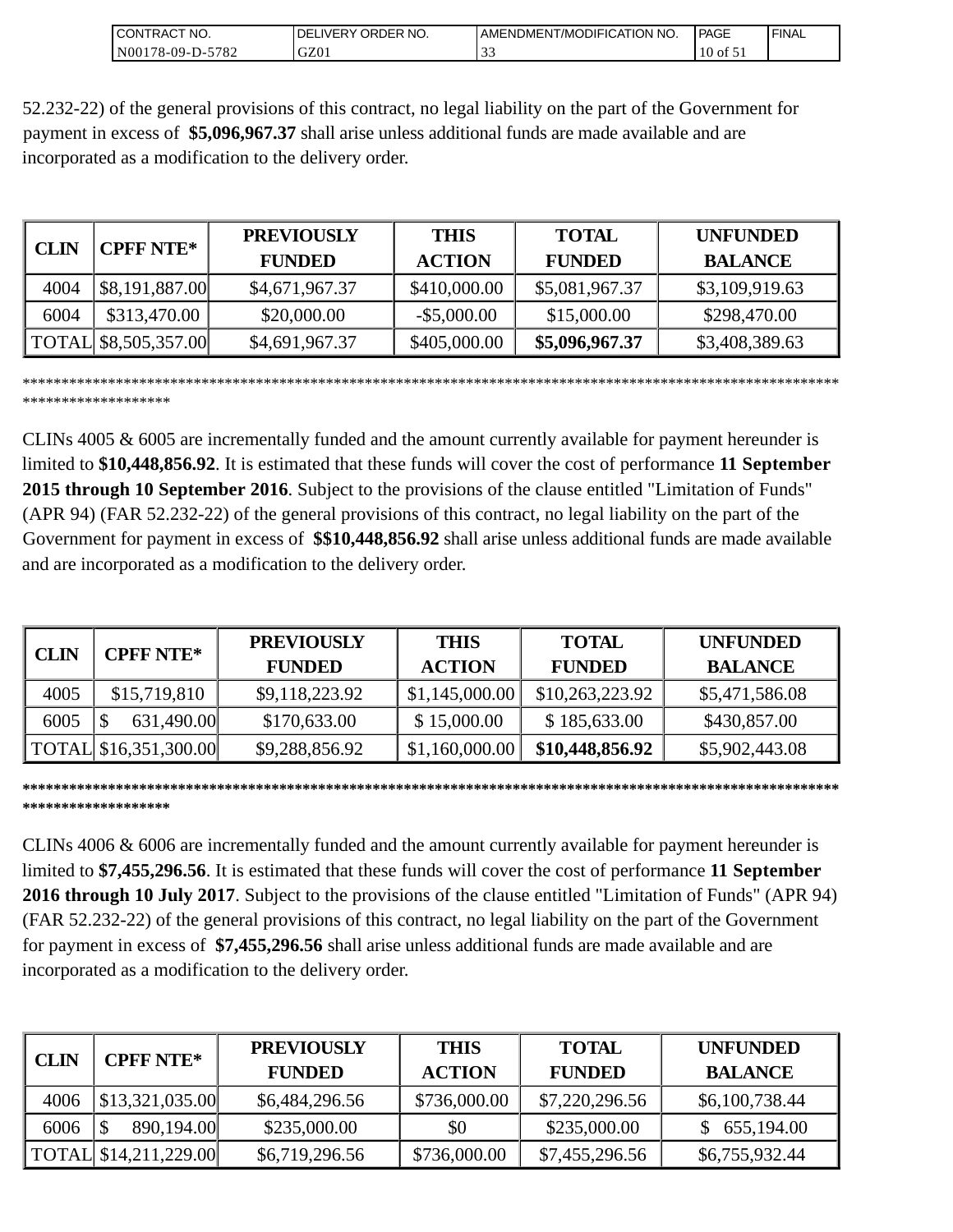| " NO.<br>CONTRACT' | `NO.<br>ORDER<br>DE<br>⊥LIVERY. | AMENDMENT/MODIFICATION NO. | <b>PAGE</b>           | ' FINAL |
|--------------------|---------------------------------|----------------------------|-----------------------|---------|
| N00178-09-D-5782   | GZ01                            |                            | $\cdot$ tot $\circ$ . |         |

**PR 1300590196 - dated 14 Aug 2016** 

**Funds expiration date: 30 Sep 2016**

**\*\*\*\*\*\*\*\*\*\*\*\*\*\*\*\*\*\*\*\*\*\*\*\*\*\*\*\*\*\*\*\*\*\*\*\*\*\*\*\*\*\*\*\*\*\*\*\*\*\*\*\*\*\*\*\*\*\*\*\*\*\*\*\*\*\*\*\*\*\*\*\*\*\*\*\*\*\*\*\*\*\*\*\*\*\*\*\*\*\*\*\*\*\*\*\*\*\*\*\*\*\*\*\*\* \*\*\*\*\*\*\*\*\*** 

**PR 1300588019 (All Documents)**

**Expiration of Funds: All Funds Expire on 10 July 2017.**

**\*\*\*\*\*\*\*\*\*\*\*\*\*\*\*\*\*\*\*\*\*\*\*\*\*\*\*\*\*\*\*\*\*\*\*\*\*\*\*\*\*\*\*\*\*\*\*\*\*\*\*\*\*\*\*\*\*\*\*\*\*\*\*\*\*\*\*\*\*\*\*\*\*\*\*\*\*\*\*\*\*\*\*\*\*\*\*\*\*\*\*\*\*\*\*\*\*\*\*\*\*\*\*\*\* \*\*\*\*\*\*\*\*\***

#### **PR: 1300576439**

Funding Documents: HT0003612852, HT0003613773, HT0003512379, HT0003512349, HT0003512377 & HT003512351

Expiration of funds: 30 Sep 2016

#### **PR: 1300518572**

Funding Documents: PRM58810, PRM510772, PRM510760, PRM510762, PRM510768, HT0003510986

Expiration of Funds: All Funds expire on 9/30/2015

#### **PR: 1300519229**

Funding Documents: N6890115RCV0003, N6156415RC09018

Expiration of Funds: 9/30/2015

#### **PR: 13005527919**

Funding Documents: N6890115RCV0003

Expiration of Funds: 9/30/2015

This document provides funding for a severable service contract that crosses fiscal years in compliance with 10 U.S. Code 2410 (a). Therefore, this period of performance may not exceed September 22, 2016.

\*One year from start date\*

#### **PR: 1300520956**

Funding Documents: HT0003511890, HT003510989, HT003511892, HT003511713, HT0003511157, PRM510225, PRM510766, PRM510911, PRM510771

Expiration of Funds: 9/30/2015

This document provides funding for a severable service contract that crosses fiscal years in compliance with 10 U.S. Code 2410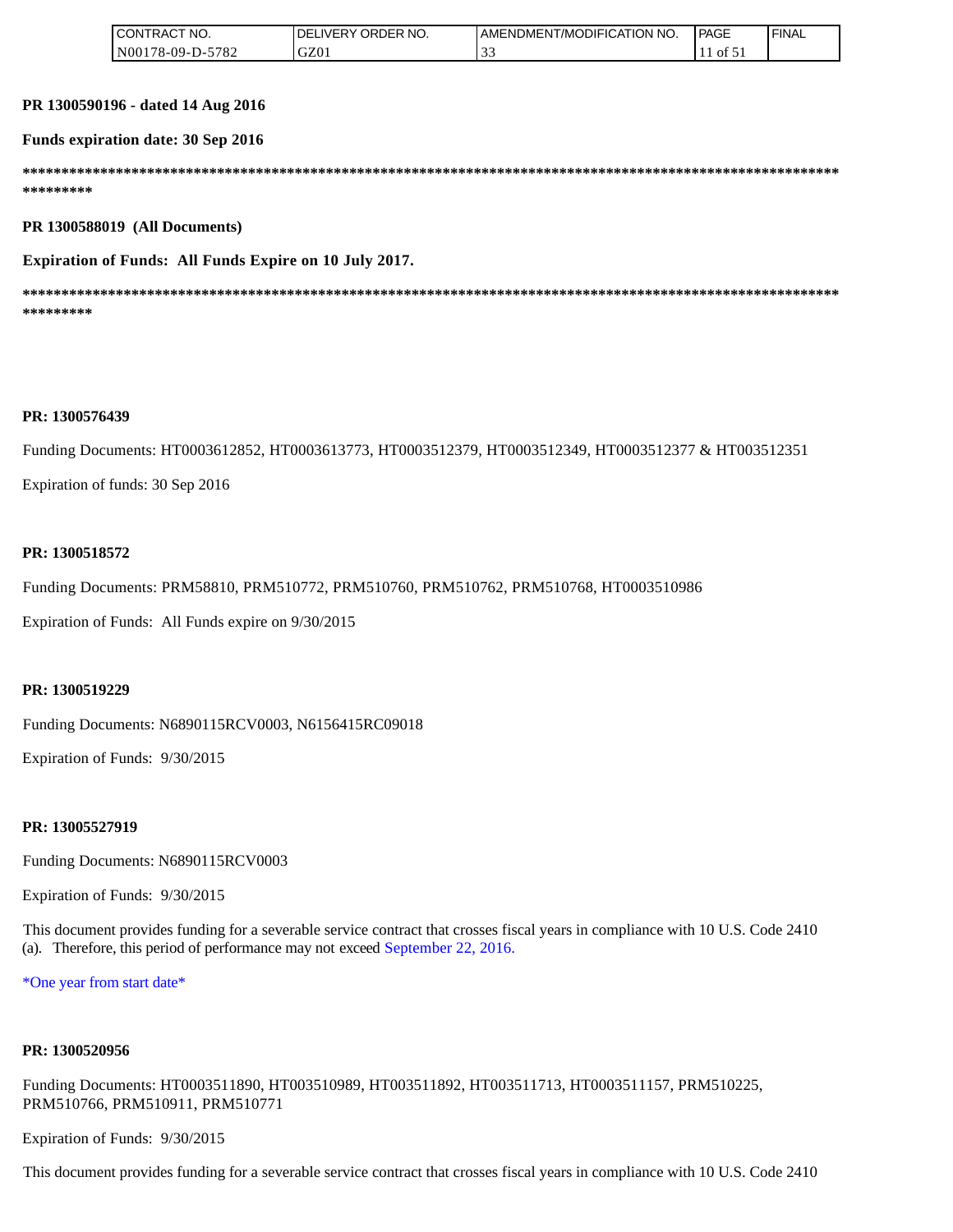| 'NO.<br>CONTRAC.      | NO.<br>ORDER<br>.∟iVERY 1<br>DE. | T/MODIFICATION NO.<br>AMENDMENT | <b>PAGE</b> | ' FINAL |
|-----------------------|----------------------------------|---------------------------------|-------------|---------|
| 5782<br>N00178-09-D-3 | GZ01                             | $\sim$                          | of 5<br>. . |         |

(a). Therefore, this period of performance may not exceed September 25, 2016.

## **PR: 1300541516**

Funding Documents: HT0003512377, HT0003612852, HT0003512349

Expiration of Funds: 9/30/2016

\*One year from start date\*

**PR: 1300572001**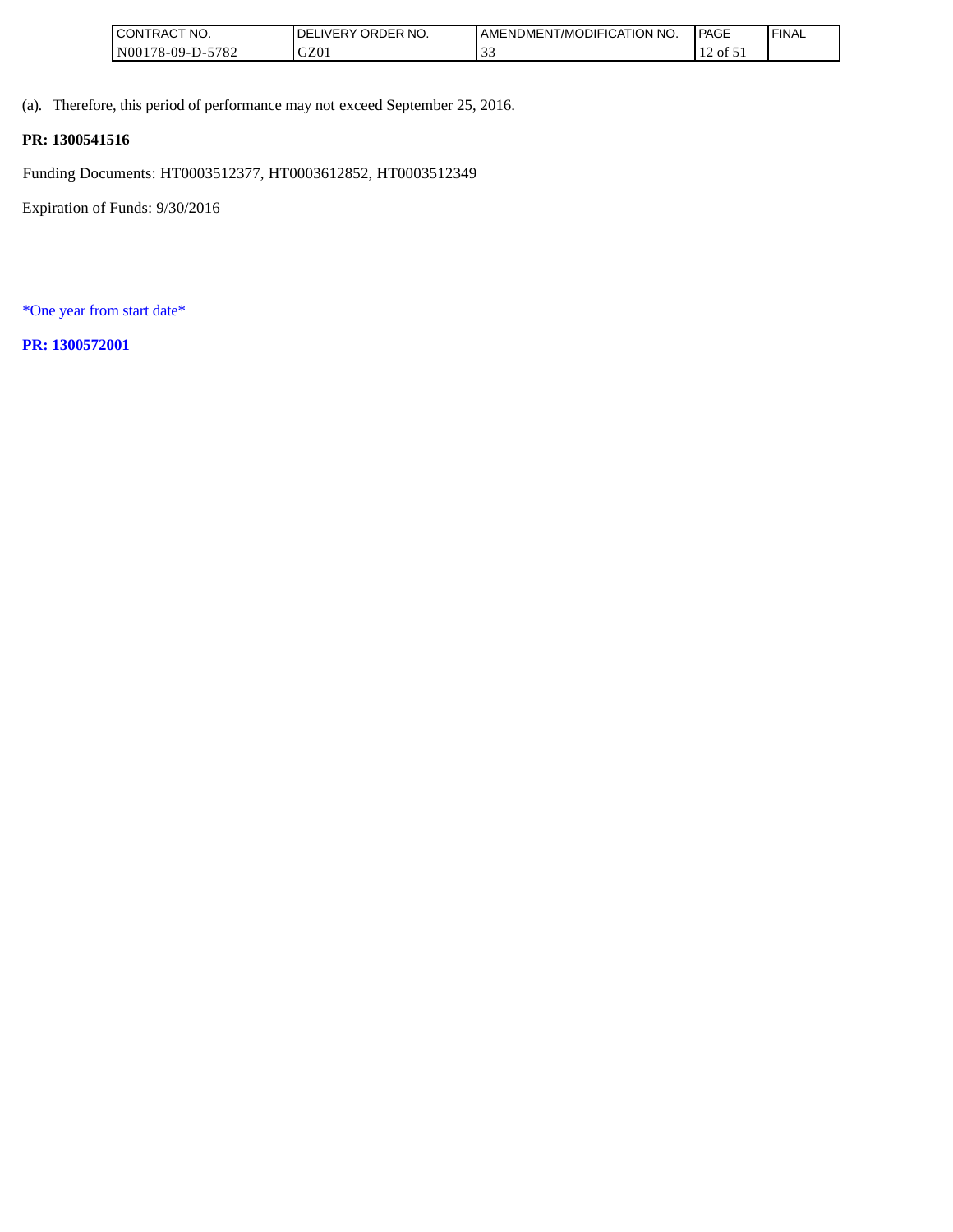| I CONTRACT NO.         | ORDER<br>NO.<br><b>IVERY</b><br>DELI | AMENDMENT/MODIFICATION NO. | l PAGE | ' FINAL |
|------------------------|--------------------------------------|----------------------------|--------|---------|
| N00178-09-D-5<br>-5782 | GZ01                                 | <u>. .</u>                 | ΟĪ     |         |

## **SECTION C DESCRIPTIONS AND SPECIFICATIONS**

# *C-302 SPECIFICATIONS/STATEMENT OF WORK (DEC 1998)*

Work under this contract shall be performed in accordance with the following Performance Work Statement (PWS):

## **Section C - Performance Work Statement (PWS)**

SPAWARSYSCEN-CHARLESTON, Code 582V0, Information Assurance (IA), IA Mitigation, Certification and Accreditation (C&A), and Information Assurance Vulnerability Management (IAVM)

### **1.0 INTRODUCTION**

The Space and Naval Warfare Systems Center (SPAWARSYSCEN) Atlantic; Network Security Implementation Branch, Code 582V0, is providing Network Security Engineering Support Services in support of Navy Medicine and Federal Health Systems as it pertains to information assurance for Navy Medicine's Military Treatment Facilities (MTF), Dental clinics worldwide, and Federal Health agencies.

## **2.0 BACKGROUND**

The task will support the continued Information Assurance initiatives within Navy Medicine and Federal Health agencies, and provide support to the Information Management and Information Technology (IM/IT) execution agent. SSC Atlantic will execute all aspects of Information Assurance for Navy Medicine and Federal Health agencies to ensure compliance with Federal, Department of Defense (DoD), and Department of Navy (DoN) regulations and policies.

### **3.0 SCOPE**

The objective of this Task Order is to provide support in the conduct of Information Assurance (IA), IA Mitigation, Certification and Accreditation (C&A), and Information Assurance Vulnerability Management (IAVM) to support the mission of Navy Medical and Federal Health systems at locations throughout the CONUS and OCONUS areas as well as incorporate the evaluation of the current IA and security posture of Navy Medical and Federal Health Systems facilities. The range of this support would span subject matter expertise to administrative support/graphic services with skill sets and experience that match Code 582V0's need to comply with and respond to requirements including current, updated program plans and documentation, current and accurate requirements definition, alternative approaches for fielding, migrating, staging and supporting systems, site management, adherence to standards, specifications and best practices, mitigation of risks, addressing issues and performing all Program and Project functions necessary to achieve the strategic goals and objectives of SPAWAR's customers.

## **4.0 PLACE OF PERFORMANCE**

Work shall be performed at the SPAWARSYSCEN, Atlantic and in each of the following location(s):

- Contractor's Facility
- Charleston, SC
- Bethesda, MD
- NH Pearl Harbor (Honolulu)

## **5.0 APPLICABLE DIRECTIVES / REFERENCES**

The Contractor shall adhere to the following documents in accordance with paragraph 8.0, Performance Requirements.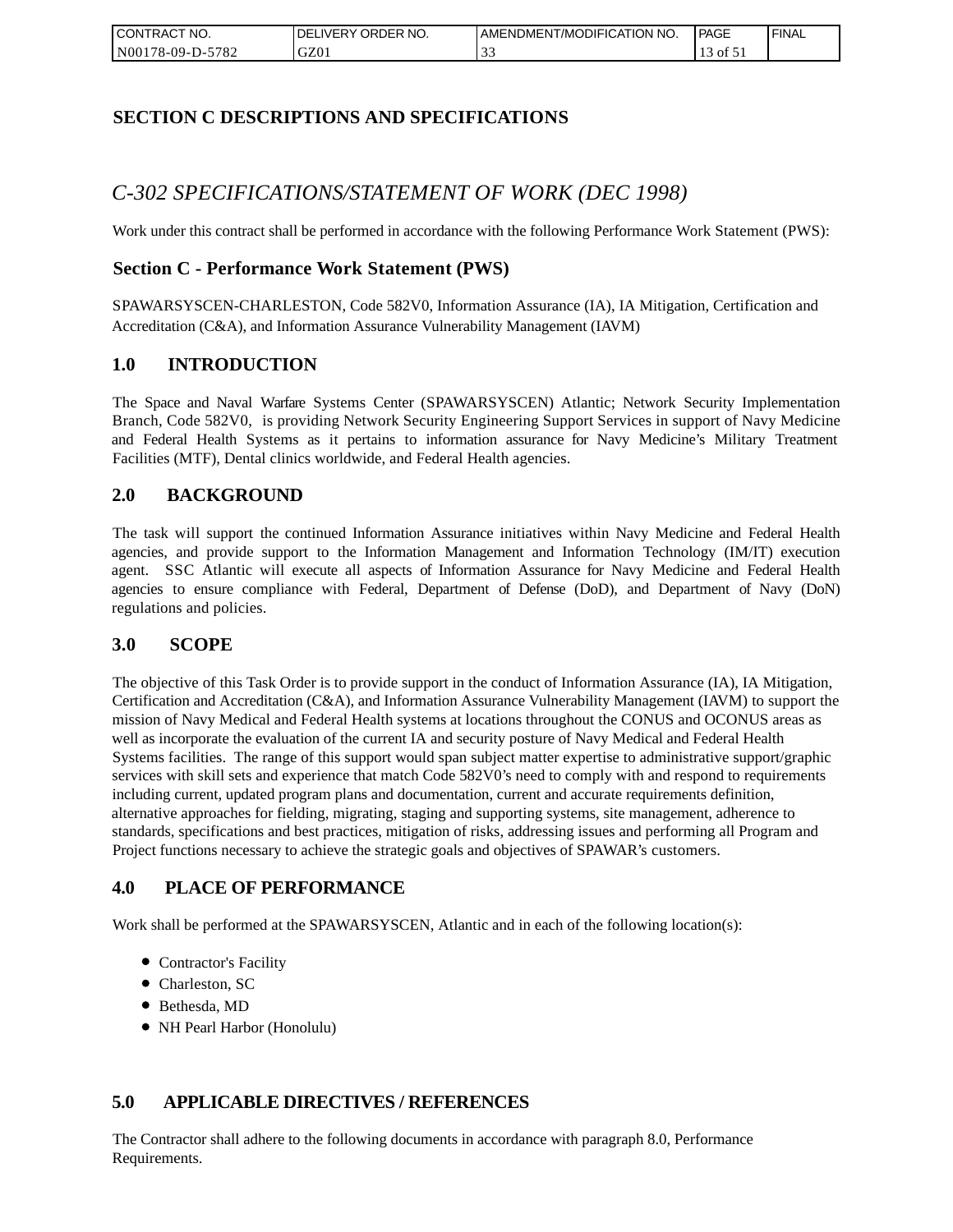| <b>CONTRACT NO.</b>                                | NO.<br>' ORDER<br>DELIVERY | AMENDMENT/MODIFICATION NO. | <b>PAGE</b> | <b>FINAL</b> |
|----------------------------------------------------|----------------------------|----------------------------|-------------|--------------|
| 5782<br>N <sub>00</sub><br>′8-09-I<br>$\mathbf{L}$ | GZ01                       | . J .                      | Οİ          |              |

| <b>Document Type</b>    | <b>No./Version</b> | <b>Title</b>                                                                                       | Date           |
|-------------------------|--------------------|----------------------------------------------------------------------------------------------------|----------------|
| DoD Directive 8500.1    |                    | Information Assurance (IA)                                                                         | $10-24-2002$   |
| DoD Instruction 8500.2  |                    | Information Assurance (IA)<br><b>Implementation for Automated</b><br>Information<br><b>Systems</b> | $2 - 6 - 2003$ |
| DoD Regulation 5200.2-R |                    | DoD Personnel Security Program                                                                     | 1-1987         |
| SECNAVINST 5510.30A     |                    | Department of the Navy<br>Personnel Security Program                                               | 3/10/1999      |
| SECNAVINST 5510.36      |                    | Department of the Navy<br><b>Information Security Program</b><br>(ISP)                             | 3/17/1999      |

## **6.0 SECURITY and TRAINING SUPPORT**

SSC-A contractor personnel will have the appropriate clearances required for access to classified data as required. Prior to starting work on the task, SSC-A contractor personnel will have a minimum of an interim Secret Security Clearance granted by the Defense Industrial Security Clearance Office (DISCO) and will comply with IT access authorization requirements. In addition, SSC-A contractor personnel will possess the appropriate IT level of access for the required task and position assignment. SSC-A contractor personnel shall handle and safeguard any unclassified but sensitive and classified information in accordance with appropriate Department of Defense security regulations.

The Project Engineer shall determine if the appropriate IT Position Category has been assigned to the respective contractor personnel and inform the contractor of that determination based on the following criteria:

*IT-1 Position -* Positions in which the incumbent is responsible for the planning, direction, and implementation of a computer security program; major responsibility for the direction, planning and design of a computer system, including the hardware and software; or, can access a system during the operation or maintenance in such a way, and with a relatively high risk for causing grave damage, or realize a significant personal gain. Personnel whose duties meet the criteria for IT-1 Position designation require a favorably adjudicated Single Scope Background Investigation (SSBI) or SSBI Periodic Reinvestigation (SSBI-PR). The SSBI or SSBI-PR shall be updated a minimum of every 5 years.

*IT-II Position -* Positions in which the incumbent is responsible for the direction, planning, design, operation, or maintenance of a computer system, and whose work is technically reviewed by a higher authority at the IT-II Position level to insure the integrity of the system. Personnel whose duties meet the criteria for an IT-II Position require a favorably adjudicated National Agency Check (NAC).

*IT-III Position -* All other positions involved in computer activities. Incumbent in this position has non-privileged access to one or more DoD information systems/applications or database to which they are authorized access. Personnel whose duties meet the criteria for an IT-III Position designation require a favorably adjudicated NAC.

Contractor's request for visit authorization shall be submitted in the appropriate format and coordinated with the SSC-C Project Office.

## *6.1 Personnel Common Access Card (CAC) and PKI Requirements*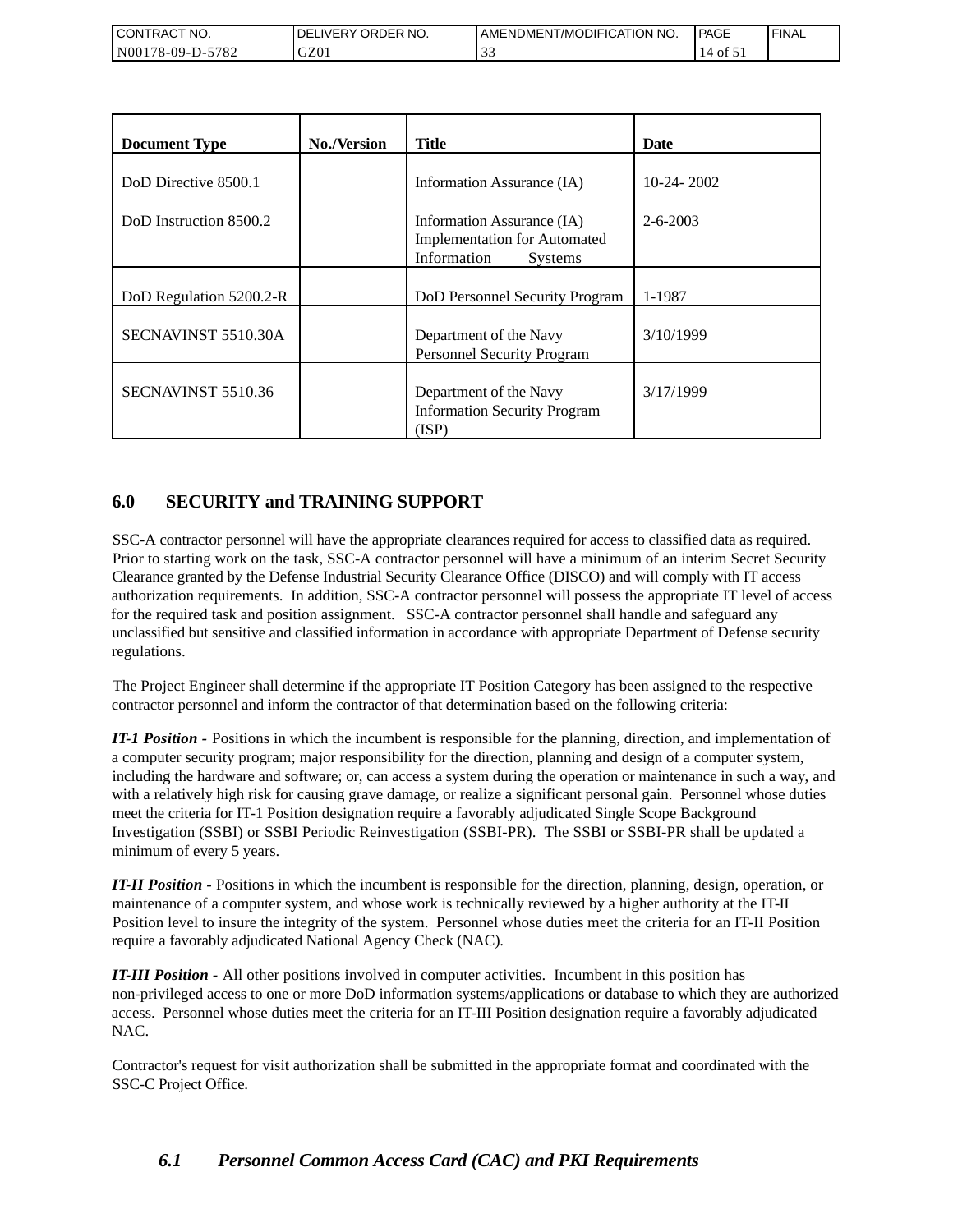| CONTRACT NO.     | ORDER NO.<br><b>IDELIVERY</b> | I AMENDMENT/MODIFICATION NO. | PAGE                | ' FINAL |
|------------------|-------------------------------|------------------------------|---------------------|---------|
| N00178-09-D-5782 | GZ01                          | $\sim$<br>ີ~                 | $\sim$ 01 $\circ$ . |         |

SSC-A contractor personnel are required to obtain a Common Access Card (CAC) with PKI for access to Department of Defense facilities (CONUS and OCONUS) and websites. In addition, a hardware solution to securely read the card via a personal computer, and approved software for reading the CAC (ex. ActiveGold) is required.

### *6.2 Personnel Supporting Information Assurance (IA) functions*

In accordance with clause 252.239-7001, Contractor personnel supporting Information Assurance (IA) functions shall be appropriately trained and certified prior to being engaged in IA related work. IA Personnel shall be in full compliance with DoD 8570.01-M, Information Assurance Workforce Improvement Program (PWS ref 2.1.\$) and DoDD 8570.1, IA Training, Certification, and Workforce Management (PWS ref 2.1.\$). This includes personnel training being certified/accredited at the appropriate levels of IAT I-III and IAM I-III. This will be verified by the contracting officer who will ensure that contractor personnel are entered in to the Defense Eligibility Enrollment System (DEERS) or other appropriate database. The contractor shall also provide the requested mix of labor categories pertaining to IA applicable tasks as directed by the PCO or Task Order in support of IA training requirements. Contractor personnel not certified within 6 months of assignment of IA duties or who fails to maintain their certified status will not be permitted to carry out the responsibilities of the position, and shall be replaced with personnel that meet the minimum certification requirements as mandated above.

## **7.0 CONTRACTING OFFICER'S REPRESENTATIVE (COR)**

The COR for this task order is Philip A. Middleton, Code 58210, [philip.a.middleton@navy.mil,](mailto:cphilip.a.middleton@navy.mil) (843) 218-3331.

## **8.0 PERFORMANCE REQUIREMENTS**

The contractor shall provide support to SPAWARSYSCEN Atlantic in conducting Information Assurance (IA), IA Mitigation, Certification and Accreditation (C&A), and Information Assurance Vulnerability Management (IAVM) to support the mission of Navy Medical and Federal Health agencies at locations throughout the CONUS and OCONUS areas as well as incorporate the evaluation of the current IA and security posture of Navy Medical and Federal Health facilities in accordance with DoD 8500.1 and 8500.2. The contractor shall provide support to SPAWAR Atlantic in the conduct of Certification and Accreditation (C&A) efforts to support the mission of Navy Medical and Federal Health systems. The contractor shall also assist in prioritizing short and long term initiatives considering strategic planning alignment, budget, and available funding.

In the performance of this work, the contractor will be required to utilize a government provided XenClient computing platform image [\(http://www.citrix.com/products/xenclient/how-it-works/specifications.html\)](http://www.citrix.com/products/xenclient/how-it-works/specifications.html).

### *8.1 Sub-Task 1. Project Management Support*

8.1.1 The contractor shall provide support to SPAWAR Atlantic in the conduct of Information Assurance (IA), IA Mitigation, Certification and Accreditation (C&A), Navy Medicine Network Operations Center (NOC) and Information Assurance Vulnerability Management (IAVM).

8.1.2 The contractor shall appoint a program manager specifically charted with the responsibility of interfacing with the Government on all matters pertaining to this Performance Work Statement. The Program Manager shall direct the contractor's effort through the company's internal management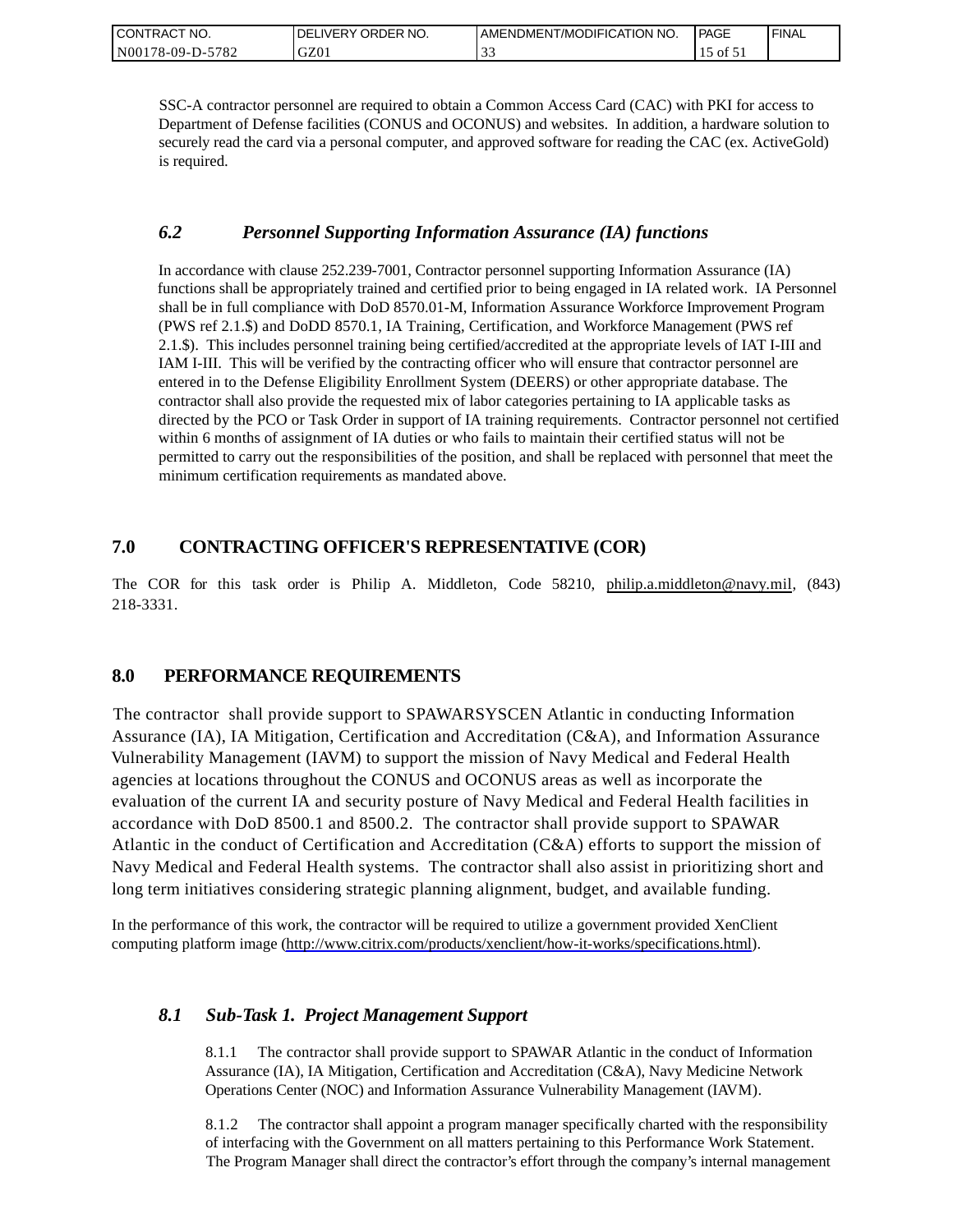| <b>CONTRACT</b><br>" NO. | ' ORDER NO.<br><b>DELIVERY</b> | I AMENDMENT/MODIFICATION NO. | PAGE     | ' FINAL |
|--------------------------|--------------------------------|------------------------------|----------|---------|
| N00178-09-D-5782         | GZ01                           | $\sim$<br>. J .              | 16 of 51 |         |

system that shall provide project progress visibility to assure on-time completion of contract requirements. The contractor shall also use best industry practices including ISO/IEC 15288 for System life cycle processes and ISO/IEC 12207 for Software life cycle processes. This shall include providing technical program and project management support that will mitigate the risks to successful program and compliance with SSC Atlantic's Capability Maturity Model Integration (CMMI) Engineering Process Office (EPO) program. The contractor as part of a team will support projects at SPAWAR Atlantic at CMMI Level III. The contractor will be required to utilize the processes and procedures already established for the project and the CMMI program, and deliver products that are compliant with the aforementioned processes and procedures. These tasks require the contractor to research and analyze technical and management information and data, costs, performance trends, and project progress based on earned value management (EVM). The contractor shall participate in design reviews, technical reviews, audits and discussions, and shall provide SPAWAR Atlantic with management status reports that will be updated and delivered on a weekly/monthly basis, or as required.

#### *8.2 Sub-Task 2. Facilitation*

8.2.1 The contractor shall assist in planning, coordinating, and facilitating meetings with the principals, develop material to support the meetings, and ensure all action items are tracked through completion. Meetings shall be held weekly unless otherwise directed.

### *8.3 Sub-Task 3. SCTS Deployment Support*

8.3.1 The contractor shall conduct the installation of the JTF/GNO mandated SCTS system to support the IAVM program at locations throughout the CONUS and OCONUS areas.

#### *8.4 Sub-Task 4. Network Device Hardening Analysis*

8.4.1 The contractor shall provide assistance in the management of the network perimeter improvement by ensuring that approved policies are implemented and controlled at the Outside Security Screening Router (OSSR) ACL, Firewall ruleset, and IPSs. This will ensure that only approved Ports, Protocols, Services (PPS) necessary to do business are opened.

#### *8.5 Sub-Task 5. Site Network IA Assessment Support*

8.5.1 The contractor shall provide support to SPAWAR Atlantic in the conduct of IA Tiger Team efforts at locations throughout the CONUS and OCONUS areas. These Tiger Team efforts would incorporate the evaluation of the current IA and security posture of these facilities. Final reports would be generated and delivered to SPAWAR Atlantic to support mitigation efforts and the development of an overall IA strategy.

#### *8.6 Sub-Task 6. Site Network Remediation and Mitigation support*

8.6.1 The contractor shall conduct the mitigation efforts at locations throughout the CONUS and OCONUS areas. These efforts will incorporate the evaluation of the current IA and security posture of these facilities in accordance with 8500.1 and 8500.2. Also provide final reports to SPAWAR Atlantic that can assist in the development of an overall Enterprise mitigation strategy.

#### *8.7 Sub-Task 7. Program of Record and Site Certification and Accreditation Packages*

8.7.1 The contractor shall provide support to SPAWAR Atlantic in the conduct of Certification and Accreditation (C&A) efforts. These efforts would be in accordance with Navy Medical and Federal Health systems IA documentation at various locations throughout the CONUS and OCONUS areas, as required.

### *8.8 Sub-Task 8. Navy Medicine Network Operations Center Support*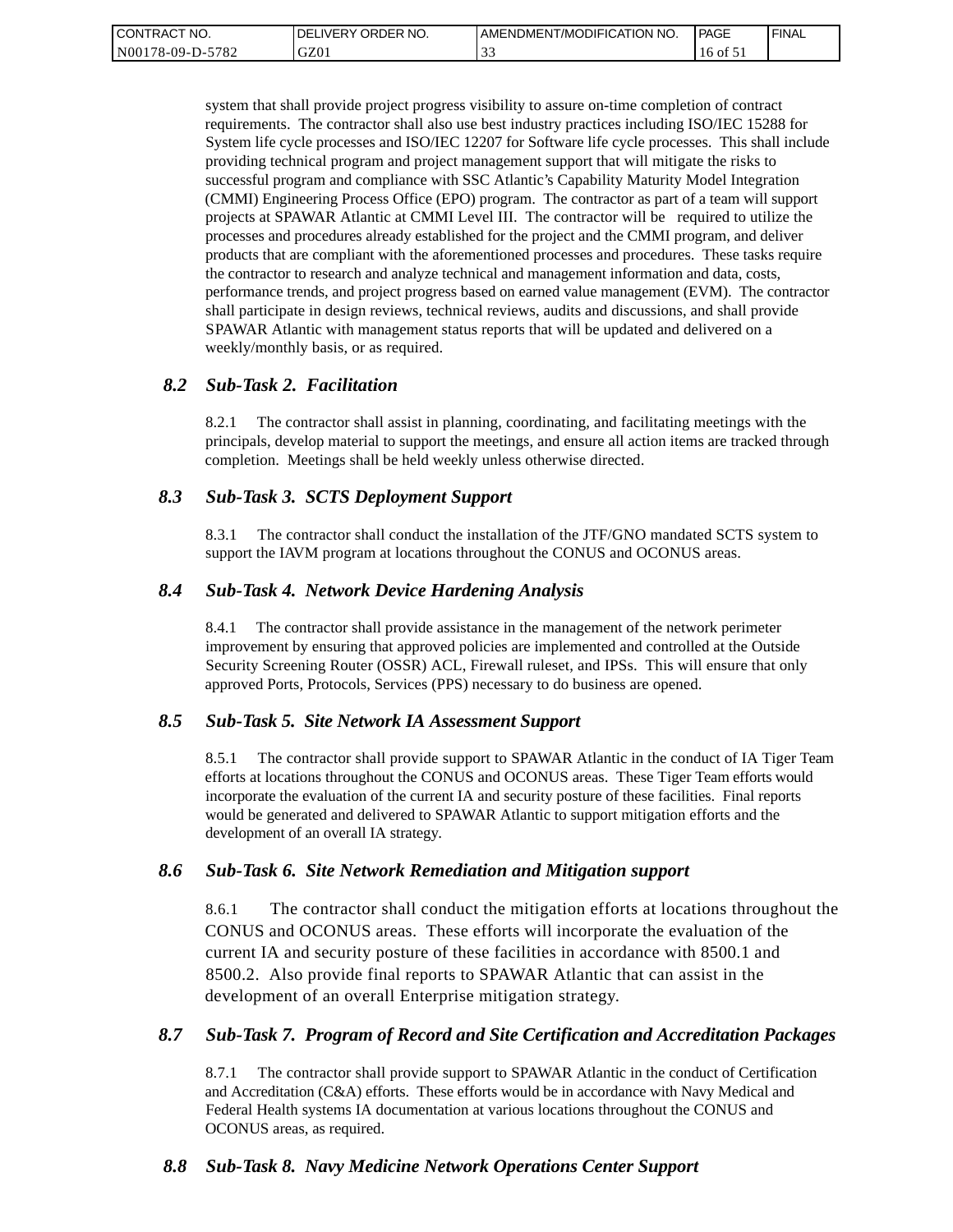| CONTRACT<br>" NO.                       | ORDER NO.<br><b>DELIVERY</b> | AMENDMENT/MODIFICATION NO. | PAGE | <b>FINAL</b> |
|-----------------------------------------|------------------------------|----------------------------|------|--------------|
| $-5782$<br>N <sub>00</sub><br>/8-09-D-5 | GZ0.                         | ີ~                         | ΟĪ   |              |

8.8.1 The contractor shall provide support to SPAWAR Atlantic in the 24 x 7 x 365 operations of the Navy Medicine Operations Center. These efforts will incorporate IA, router analysis, firewall analysis, and IAVA compliance.

## **9.0 GOVERNMENT FURNISHED INFORMATION**

The government will furnish a XenClient software image for contractor use when working on government networks

## **10.0 GOVERNMENT FURNISHED MATERIAL**

Not Applicable

## **11.0 GOVERNMENT FURNISHED EQUIPMENT**

Not Applicable

## **12.0 CONTRACTOR FURNISHED MATERIAL**

Miscellaneous Other Direct Costs (ODCs) such as FedEx shipping.

## **13.0 CONTRACTOR FURNISHED EQUIPMENT**

Not Applicable

## **14.0 TRAVEL REQUIREMENTS**

When it becomes necessary for the contractor to travel, the contractor shall submit a request, via email, to the SPAWARSYSCEN Atlantic Task Order Manager seeking approval to travel before initiating any travel plans. All travel claims shall make reference to the e-mail, letter or phone call that granted approval. Failure to gain prior approval may result in disallowance of invoiced travel claims. Emergent travel as directed by the Project Engineer for upgrade support and engineering solutions provided efforts are fair and reasonable and in accordance with the Joint Travel Regulations.

Estimated travel locations are as follows. The following trips are per annum.

| To                   | # of Trips     | # of<br><b>People</b> |
|----------------------|----------------|-----------------------|
| San Diego, CA        | $\overline{2}$ | $\overline{2}$        |
| Ocean Side, CA       | $\overline{2}$ | $\overline{2}$        |
| New Orleans, LA      | 2              | 2                     |
| Oak Harbor, WA       | $\overline{2}$ | $\overline{2}$        |
| Corpus Christi, TX   | 2              | $\overline{2}$        |
| Rota Spain           | $\overline{2}$ | $\overline{2}$        |
| Guam                 | $\overline{2}$ | $\overline{2}$        |
| Guantanamo Bay, Cuba | 2              | $\overline{2}$        |
| Cherry Point, NC     | $\overline{2}$ | $\overline{2}$        |
| Bremerton, WA        | 3              | 3                     |
| LeMoore, CA          | 2              | 2                     |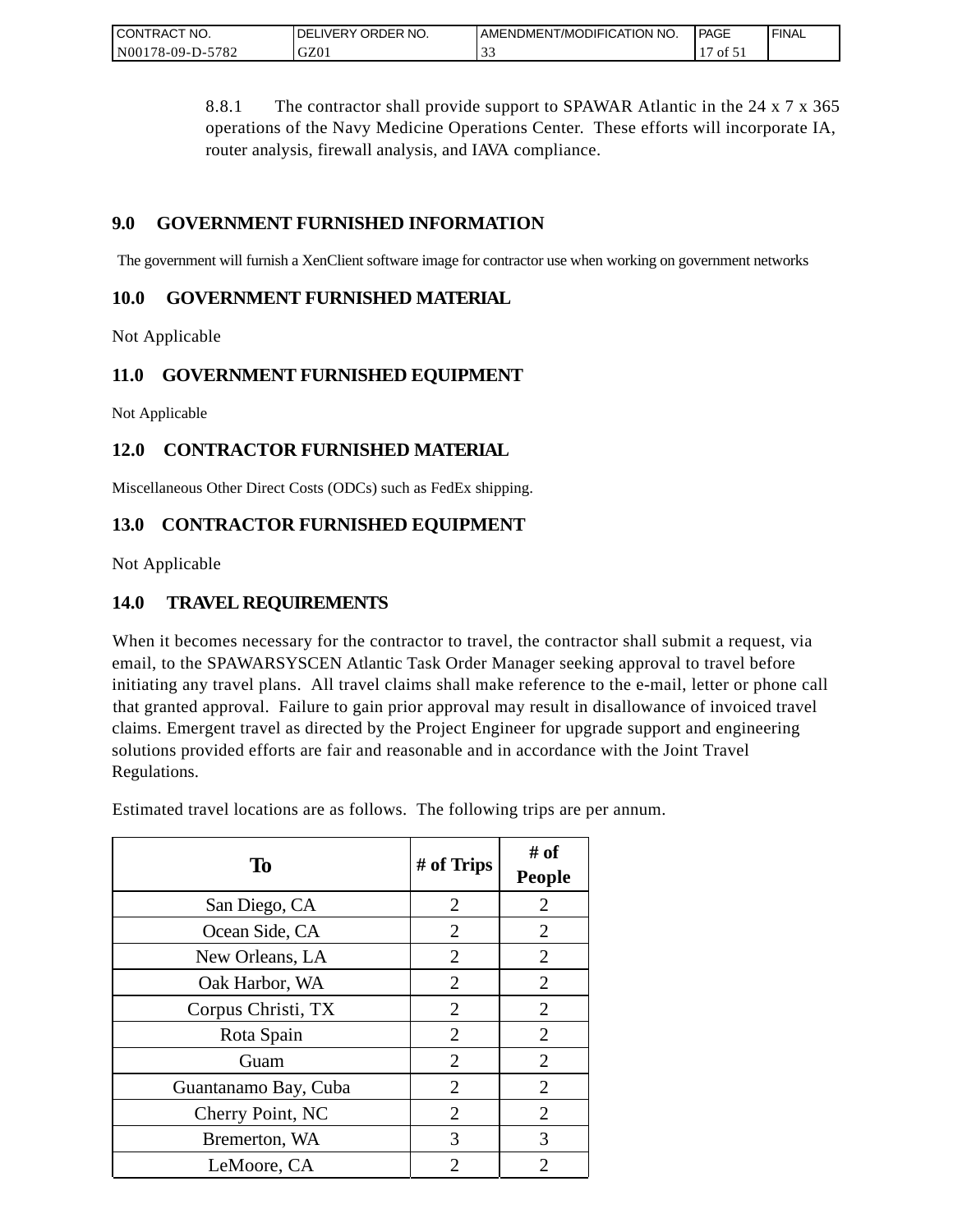| I CONTRACT NO.   | <b>IDELIVERY ORDER NO.</b> | AMENDMENT/MODIFICATION NO. | PAGE     | 'FINAL |
|------------------|----------------------------|----------------------------|----------|--------|
| N00178-09-D-5782 | GZ01                       |                            | 18 of 51 |        |

| Sigonella, Italy      | $\overline{2}$ | $\overline{c}$ |
|-----------------------|----------------|----------------|
| Naples, Italy         | $\overline{2}$ | $\overline{2}$ |
| Okinawa, Japan        | $\overline{2}$ | $\overline{c}$ |
| Pensacola, FL         | 3              | $\overline{c}$ |
| 29 Palms, CA          | 3              | $\overline{2}$ |
| Bethesda, MD          | 6              | $\overline{2}$ |
| Yokosuka, Japan       | 2              | $\overline{c}$ |
| Jakarta, Indonesia    | $\overline{c}$ | $\overline{c}$ |
| Cairo, Egypt          | $\overline{2}$ | $\overline{c}$ |
| Pearl Harbor, HI      | $\overline{2}$ | $\overline{2}$ |
| Lima, Peru            | $\overline{2}$ | $\overline{2}$ |
| Washington, DC        | 3              | $\mathbf{1}$   |
| San Antonio, TX       | 4              | $\overline{c}$ |
| Robins AFB, GA        | 4              | $\overline{c}$ |
| Ft Belvoir, VA        | $\overline{2}$ | $\mathbf{1}$   |
| Miramar, CA           | 2              | 1              |
| Hickham AFB, HI       | 4              | $\overline{2}$ |
| Yokota AFB, Japan     | 4              | $\overline{c}$ |
| Patch Barracks, GE    | $\overline{2}$ | $\mathbf{1}$   |
| Molesworth, GB        | 4              | $\overline{2}$ |
| Buckley AFB, CO       | 4              | $\overline{c}$ |
| Manama, Bahrain       | $\overline{c}$ | 1              |
| Fort Benning, GA      | $\overline{2}$ | 1              |
| Fort Bliss, TX        | $\overline{2}$ | 1              |
| Fort Bragg, NC        | $\overline{2}$ | 1              |
| Fort Campbell, KY     | 2              | 1              |
| Fort Carson, CO       | $\overline{c}$ |                |
| Fort Drum, NY         | $\overline{2}$ | 1              |
| Fort Gordon, GA       | $\overline{2}$ | 1              |
| Fort Hood, TX         | 2              | 1              |
| Fort Huachuca, AZ     | 2              | 1              |
| Fort Irwin, CA        | 2              | 1              |
| Fort Knox, KY         | $\overline{2}$ | 1              |
| Fort Leavenworth, KS  | $\overline{2}$ | 1              |
| Fort Leonard Wood, MO | 2              | 1              |
| Fort Lewis, WA        | $\overline{2}$ | 1              |
| Fort Polk, LA         | $\overline{c}$ | 1              |
| Fort Riley, KS        | $\overline{c}$ | 1              |
| Fort Rucker, AL       | $\overline{2}$ | 1              |
| Fort Sill, OK         | 2              | 1              |
| Fort Stewart, GA      | 2              | 1              |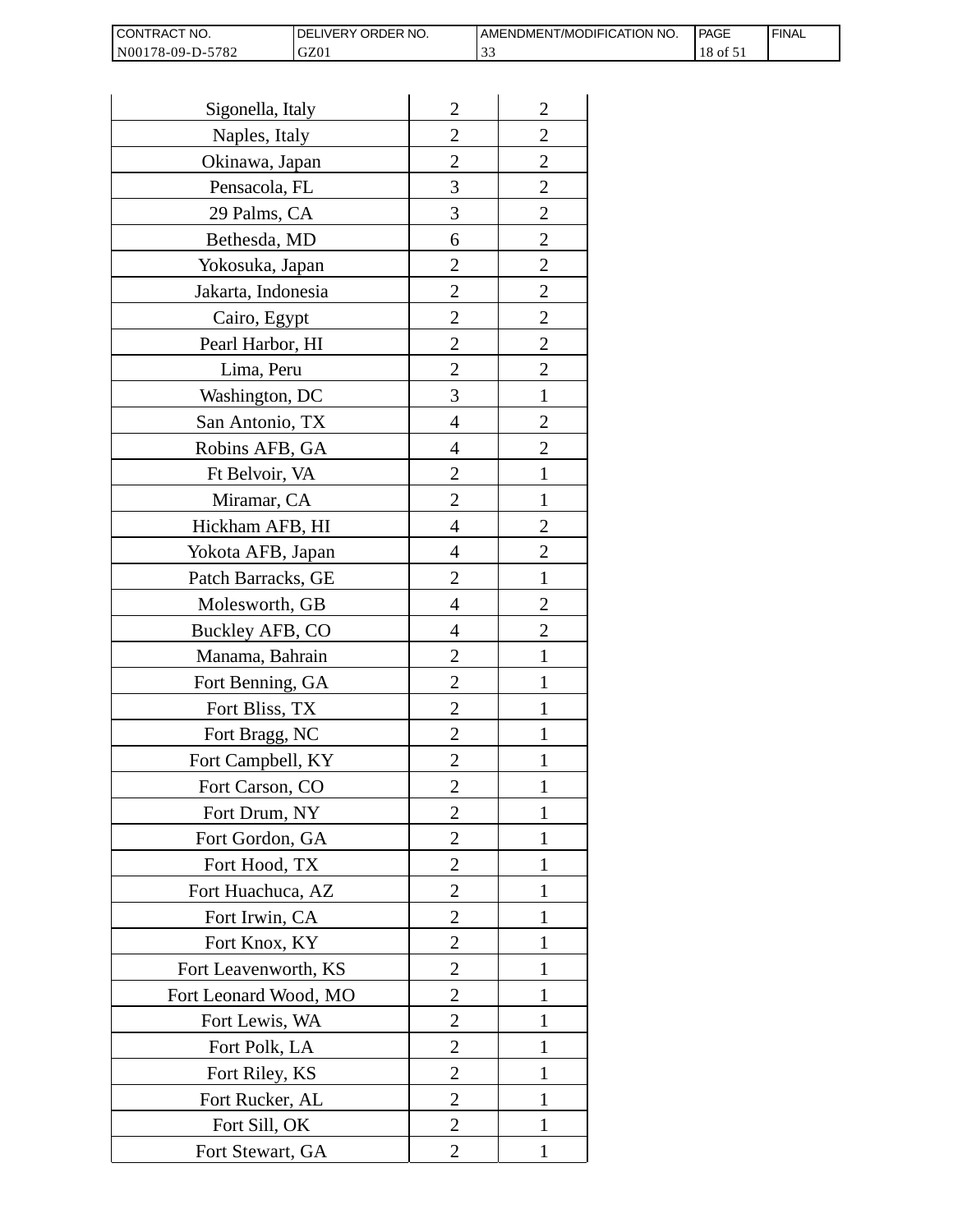| <b>I CONTRACT NO.</b> | `NO.<br>DELIVERY ORDER | I AMENDMENT/MODIFICATION NO. | l PAGE | <b>FINAL</b> |
|-----------------------|------------------------|------------------------------|--------|--------------|
| N00178-09-D-5782      | GZ01                   | . J .                        | 190t   |              |

| Redstone Arsenal, AL     | $\overline{2}$ | 1            |
|--------------------------|----------------|--------------|
| West Point, NY           | $\overline{2}$ | 1            |
| Seoul, South Korea       | $\overline{2}$ | 1            |
| Fort Wainwright, AK      | $\overline{c}$ | 1            |
| Landstuhl, Germany       | $\overline{2}$ | 1            |
| Fort Shafter, HI         | $\overline{2}$ | 1            |
| Fort Jackson, SC         | 2              | 1            |
| Fort Lee, VA             | 2              | 1            |
| Fort Eustis, VA          | 2              | 1            |
| Fort Sam Houston, TX     | $\overline{c}$ | 1            |
| Camp Zama, Japan         | $\overline{2}$ | 1            |
| Langley AFB, VA          | $\overline{2}$ | 1            |
| Beale AFB, CA            | $\overline{c}$ | 1            |
| Vandenberg AFB, CA       | 2              | 1            |
| Kirtland AFB, NM         | $\overline{2}$ | 1            |
| Offutt AFB, NE           | $\overline{2}$ | 1            |
| Peterson AFB, CO         | 2              | 1            |
| Macdill AFB, FL          | $\overline{2}$ | 1            |
| Scott AFB, IL            | 2              | 1            |
| Wright-Patterson AFB, OH | $\overline{2}$ | 1            |
| Ramstein, Germany        | $\overline{2}$ | 1            |
| Aviano AB, Italy         | 2              |              |
| Osan AB, South Korea     | 2              | 1            |
| Fairchild AFB, WA        | $\overline{2}$ | 1            |
| Incirlik AB, Turkey      | 2              | 1            |
| Travis AFB, CA           | 2              |              |
| Mt. Home AFB, ID         | 2              |              |
| Eielson AFB, AK          | $\overline{2}$ | 1            |
| Cannon AFB, NM           | $\overline{2}$ | $\mathbf{1}$ |
| Holloman AFB, NM         | $\overline{2}$ | 1            |
| Dyess AFB, TX            | 2              | 1            |
| Goodfellow AFB, TX       | 2              | 1            |
| Laughlin AFB, TX         | 2              | 1            |
| Sheppard AFB, TX         | $\overline{c}$ | 1            |
| Altus AFB, OK            | $\overline{2}$ | 1            |
| Barksdale AB, LA         | $\overline{2}$ | 1            |
| Columbus AFB, MS         | $\overline{2}$ | 1            |
| Keesler AFB, LA          | 2              | 1            |
| Randolph AB, TX          | $\overline{2}$ | $\mathbf{1}$ |
| Shaw AFB, SC             | $\overline{2}$ | 1            |
| Seymour Johnson AFB, NC  | 2              | 1            |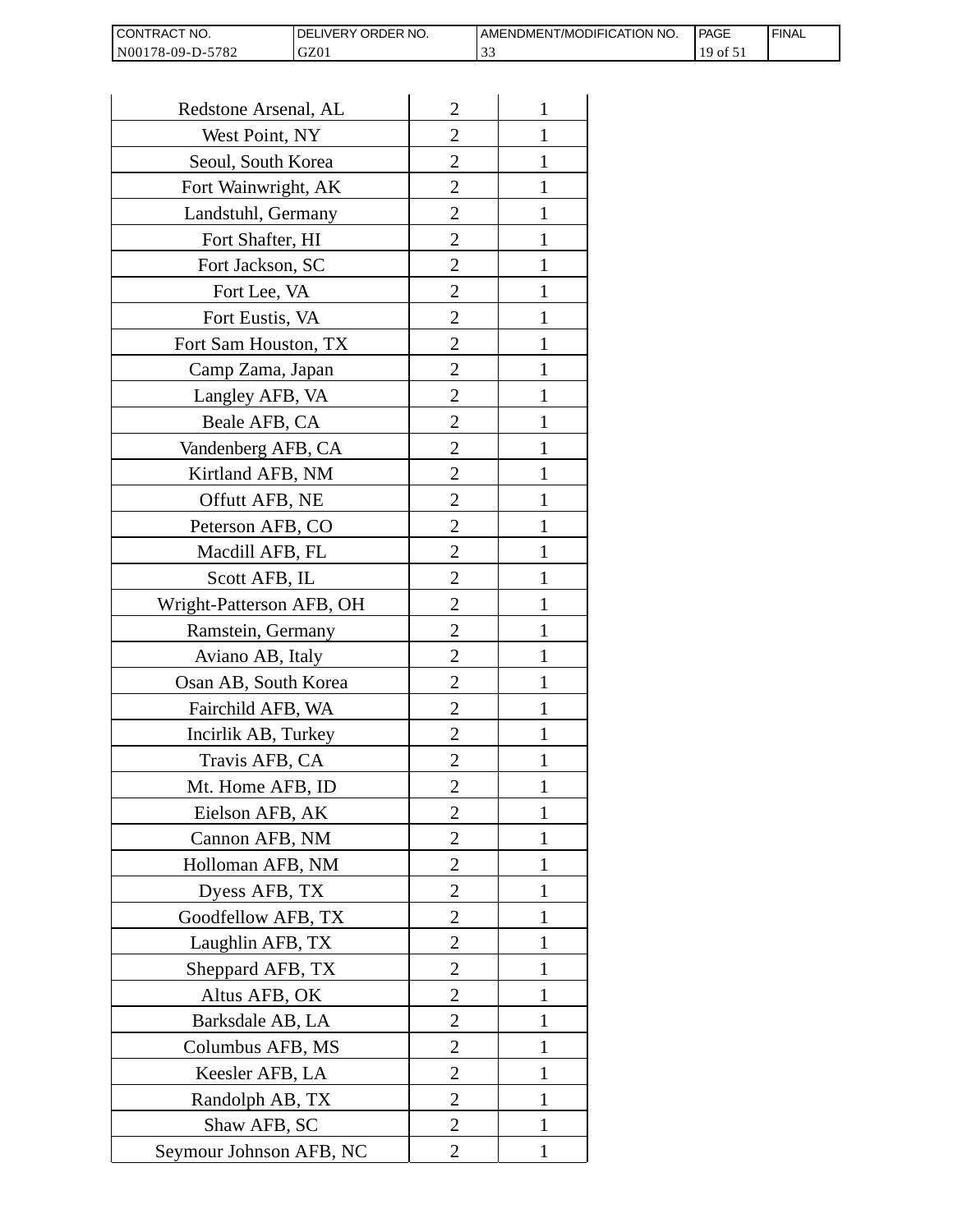| <b>CON</b><br>NO.<br>I RAC                             | ORDER NO.<br><b>NERY</b> | T/MODIFICATION NO.<br>AMENDMEN1 | PAGE           | <b>FINAL</b> |
|--------------------------------------------------------|--------------------------|---------------------------------|----------------|--------------|
| N0017<br>5701<br>78-09-L<br>$\sqrt{2}$<br>$\mathbf{I}$ | GZ01                     | $\sim$<br>ن ب                   | ንቦ<br>Οİ<br>∠∪ |              |

| CONTRACT NO.<br>N00178-09-D-5782 | DELIVERY ORDER NO.<br>GZ01 |                | AMENDMENT/MOI<br>33 |
|----------------------------------|----------------------------|----------------|---------------------|
|                                  |                            |                |                     |
| McGuire AFB, NJ                  |                            | $\overline{2}$ | 1                   |
| Andrews AFB, DC                  |                            | 2              | 1                   |
| Bolling AFB, DC                  |                            | 2              | 1                   |
| Dover AFB, DE                    |                            | $\overline{2}$ | $\mathbf{1}$        |
| Moody AFB, GA                    |                            | $\overline{2}$ | 1                   |
| Hurlburt Field AFB, FL           |                            | $\overline{2}$ | 1                   |
| Maxwell AFB, AL                  |                            | $\overline{2}$ | 1                   |
| Patrick AFB, FL                  |                            | $\overline{2}$ | 1                   |
| March AB, CA                     |                            | $\overline{c}$ | 1                   |
| RAF Lakenheath, England          |                            | $\overline{2}$ | $\mathbf{1}$        |
| Lajes Field, Portugal            |                            | $\overline{2}$ | 1                   |
| Grand Forks AFB, ND              |                            | $\overline{2}$ | 1                   |
| Minot AFB, ND                    |                            | $\overline{2}$ | 1                   |
| Ellsworth AFB, SD                |                            | $\overline{c}$ | 1                   |
| McConnell AFB, KS                |                            | $\overline{c}$ | 1                   |
| Whiteman AFB, MO                 |                            | $\overline{2}$ | 1                   |
| Tinker AFB, OK                   |                            | $\overline{2}$ | 1                   |
| Vance AFB, OK                    |                            | $\overline{c}$ | 1                   |
| Kunsan AB, South Korea           |                            | $\overline{2}$ | 1                   |
| Hill AFB, UT                     |                            | $\overline{c}$ | 1                   |
| Malmstrom AFB, MT                |                            | $\overline{2}$ | 1                   |
| F.E. Warren AFB, WY              |                            | $\overline{2}$ | $\mathbf{1}$        |
| AF Academy AB, CO                |                            | $\overline{c}$ | 1                   |
| Eglin AFB, FL                    |                            | $\overline{2}$ | $\mathbf{1}$        |
| Kansas ANG, KS                   |                            | $\overline{c}$ |                     |
| Spangdahlem AB, Germany          |                            | $\overline{2}$ | 1                   |
| Little Rock AFB, AR              |                            | 2              | 1                   |
| Tyndall AFB, FL                  |                            | $\overline{2}$ | $\mathbf{1}$        |
| Pennsylvania ANG, PA             |                            | $\overline{2}$ | 1                   |
| Edwards AFB, CA                  |                            | 2              | 1                   |
| Los Angeles AFB, CA              |                            | $\overline{2}$ | 1                   |
| Nellis AFB, NV                   |                            | 2              | 1                   |
| Davis Monthan AFB, AZ            |                            | $\overline{c}$ | 1                   |
| Luke AFB, AZ                     |                            | $\overline{2}$ | 1                   |
| Elemendorf AFB, AK               |                            | $\overline{2}$ | 1                   |
| Hanscom AFB, MA                  |                            | $\overline{2}$ | 1                   |
| Kadena AB, Japan                 |                            | 2              | 1                   |
| Misawa, Japan                    |                            | $\overline{2}$ | 1                   |
| Atlanta, GA                      |                            | $\overline{2}$ | 1                   |
| <b>DELIVERABLES</b><br>15.0      |                            |                |                     |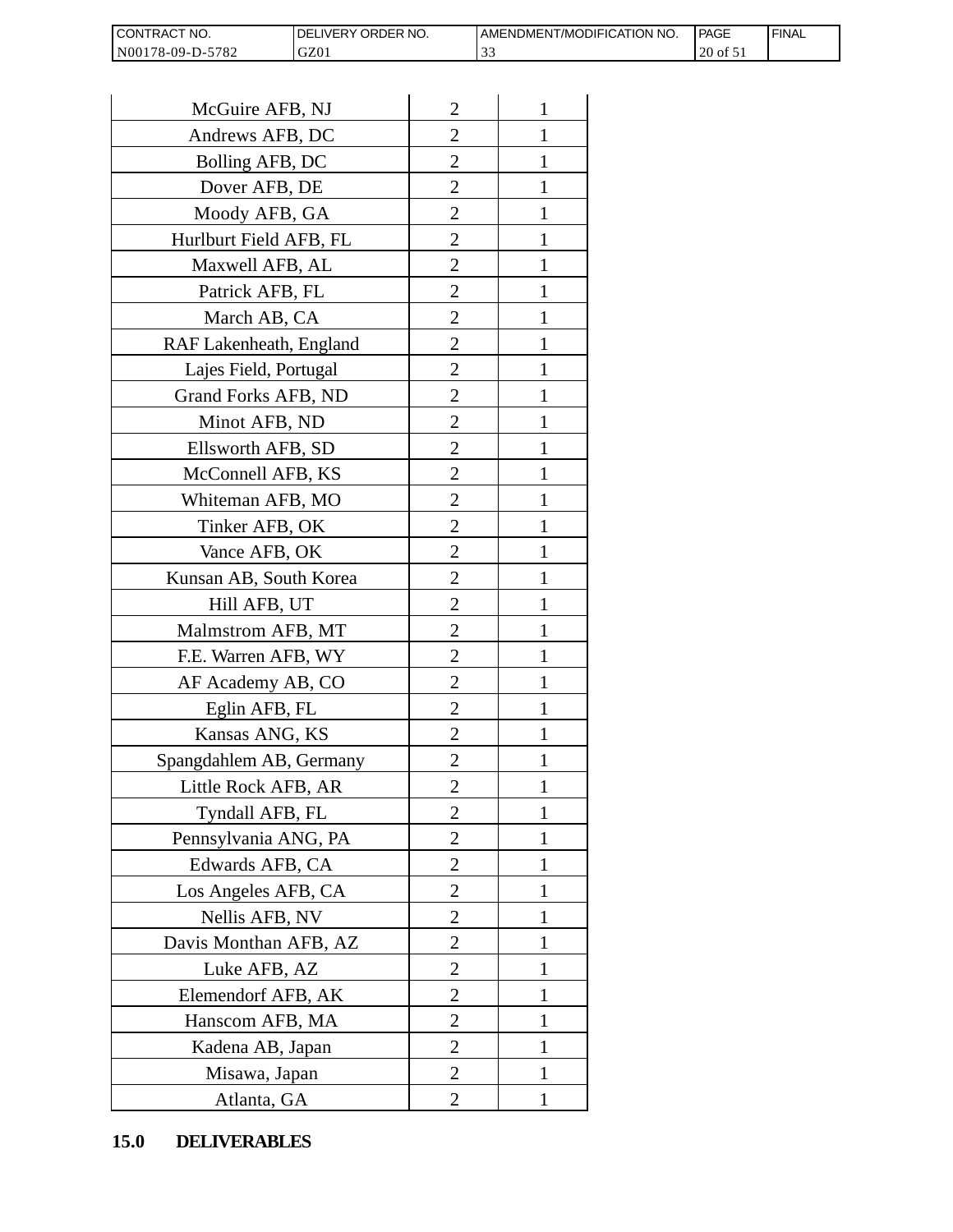| <b>CONTRACT NO.</b>         | NO.<br>DELIVERY ORDER | AMENDMENT/MODIFICATION NO. | PAGE  | <b>FINAL</b> |
|-----------------------------|-----------------------|----------------------------|-------|--------------|
| 5782<br>N001<br>$78-09-D$ - | GZ01                  | ີ້                         | 101.1 |              |

- Conference, Meeting Minutes and Presentation Reports as required CDRL A001
- Technical Reports as required CDRL A002
- Monthly Status Reports CDRL A003
- Monthly Financial Reports CDRL A004
- Weekly Activity Reports (WAR) CDRL A005
- White Papers CDRL A006
- NOC Operations CDRL A007
- Network Architecture Analysis Design as required CDRL A008

| CONTRACT NO.<br>N00178-09-D-5782                                                                                                                                                                                                                                                                                                                                 | DELIVERY ORDER NO.<br>GZ01                                                                                                                                                                                                                                                                                              | AMENDME<br>33 |
|------------------------------------------------------------------------------------------------------------------------------------------------------------------------------------------------------------------------------------------------------------------------------------------------------------------------------------------------------------------|-------------------------------------------------------------------------------------------------------------------------------------------------------------------------------------------------------------------------------------------------------------------------------------------------------------------------|---------------|
|                                                                                                                                                                                                                                                                                                                                                                  |                                                                                                                                                                                                                                                                                                                         |               |
| • Monthly Status Reports - CDRL A003<br>• Monthly Financial Reports - CDRL A004<br>• White Papers - CDRL A006<br>• NOC Operations - CDRL A007                                                                                                                                                                                                                    | • Conference, Meeting Minutes and Presentation Reports as rec<br>• Technical Reports as required – CDRL A002<br>• Weekly Activity Reports (WAR) – CDRL A005<br>• Network Architecture Analysis Design as required - CDRL A                                                                                              |               |
|                                                                                                                                                                                                                                                                                                                                                                  |                                                                                                                                                                                                                                                                                                                         |               |
|                                                                                                                                                                                                                                                                                                                                                                  | Type of Technical Reports - A002                                                                                                                                                                                                                                                                                        |               |
| <b>NOC</b> Operations                                                                                                                                                                                                                                                                                                                                            |                                                                                                                                                                                                                                                                                                                         |               |
| Network Architecture Analysis Design                                                                                                                                                                                                                                                                                                                             |                                                                                                                                                                                                                                                                                                                         |               |
| <b>Mitigation Reports</b>                                                                                                                                                                                                                                                                                                                                        |                                                                                                                                                                                                                                                                                                                         |               |
| <b>SSAA Gap Analysis</b>                                                                                                                                                                                                                                                                                                                                         |                                                                                                                                                                                                                                                                                                                         |               |
|                                                                                                                                                                                                                                                                                                                                                                  |                                                                                                                                                                                                                                                                                                                         |               |
| 16.0<br><b>WORKLOAD ESTIMATE</b>                                                                                                                                                                                                                                                                                                                                 |                                                                                                                                                                                                                                                                                                                         |               |
| The following workload data is provided for informational purposes<br>Contract.                                                                                                                                                                                                                                                                                  |                                                                                                                                                                                                                                                                                                                         |               |
| Number of man-hours: 121,408 per year                                                                                                                                                                                                                                                                                                                            |                                                                                                                                                                                                                                                                                                                         |               |
| Other Direct Costs: \$300,000 per year                                                                                                                                                                                                                                                                                                                           |                                                                                                                                                                                                                                                                                                                         |               |
| C-313 SECURITY REQUIREMENTS (DEC 1999)                                                                                                                                                                                                                                                                                                                           |                                                                                                                                                                                                                                                                                                                         |               |
| The work to be performed under this contract as delineated in the DI<br>officer insert attachment number] involves access to and handling of o                                                                                                                                                                                                                   |                                                                                                                                                                                                                                                                                                                         |               |
| In addition to the requirements of the FAR 52.204-2 "Security Requi<br>Security Officer, who shall (1) be responsible for all security aspects of<br>assure compliance with the National Industry Security Program Oper<br>assure compliance with any written instructions from the Security Of<br>Charleston, P.O. Box 190022, North Charleston, SC 29419-9022. |                                                                                                                                                                                                                                                                                                                         |               |
| C-315 WORKWEEK (DEC 1999)                                                                                                                                                                                                                                                                                                                                        |                                                                                                                                                                                                                                                                                                                         |               |
|                                                                                                                                                                                                                                                                                                                                                                  | (a) All or a portion of the effort under this contract will be per<br>normal workweek for Government employees at SPAWAR Sy<br>is Monday through Friday 0730 to 1600. Work at this Gover<br>contractor within the normal workweek unless differing hours<br>Following is a list of holidays observed by the Government: |               |
|                                                                                                                                                                                                                                                                                                                                                                  | Name of Holiday Time of Observance                                                                                                                                                                                                                                                                                      |               |
| New Year's Day 1 January                                                                                                                                                                                                                                                                                                                                         |                                                                                                                                                                                                                                                                                                                         |               |
|                                                                                                                                                                                                                                                                                                                                                                  | Martin Luther King Jr. Day Third Monday in January                                                                                                                                                                                                                                                                      |               |

### **16.0 WORKLOAD ESTIMATE**

The following workload data is provided for informational purposes only to assist you in estimating the price of this Contract.

## *C-313 SECURITY REQUIREMENTS (DEC 1999)*

The work to be performed under this contract as delineated in the DD Form 254, Attachment No. 2 [Contracting officer insert attachment number] involves access to and handling of classified material up to and including Secret.

In addition to the requirements of the FAR 52.204-2 "Security Requirements" clause, the Contractor shall appoint a Security Officer, who shall (1) be responsible for all security aspects of the work performed under this contract, (2) assure compliance with the National Industry Security Program Operating Manual (DODINST 5220.22M), and (3) assure compliance with any written instructions from the Security Officer Code OA1, SPAWAR Systems Center Charleston, P.O. Box 190022, North Charleston, SC 29419-9022.

### *C-315 WORKWEEK (DEC 1999)*

(a) All or a portion of the effort under this contract will be performed on a Government installation. The normal workweek for Government employees at SPAWAR Systems Center Charleston and its Detachments is Monday through Friday 0730 to 1600. Work at this Government installation, shall be performed by the contractor within the normal workweek unless differing hours are specified on the individual task orders. Following is a list of holidays observed by the Government: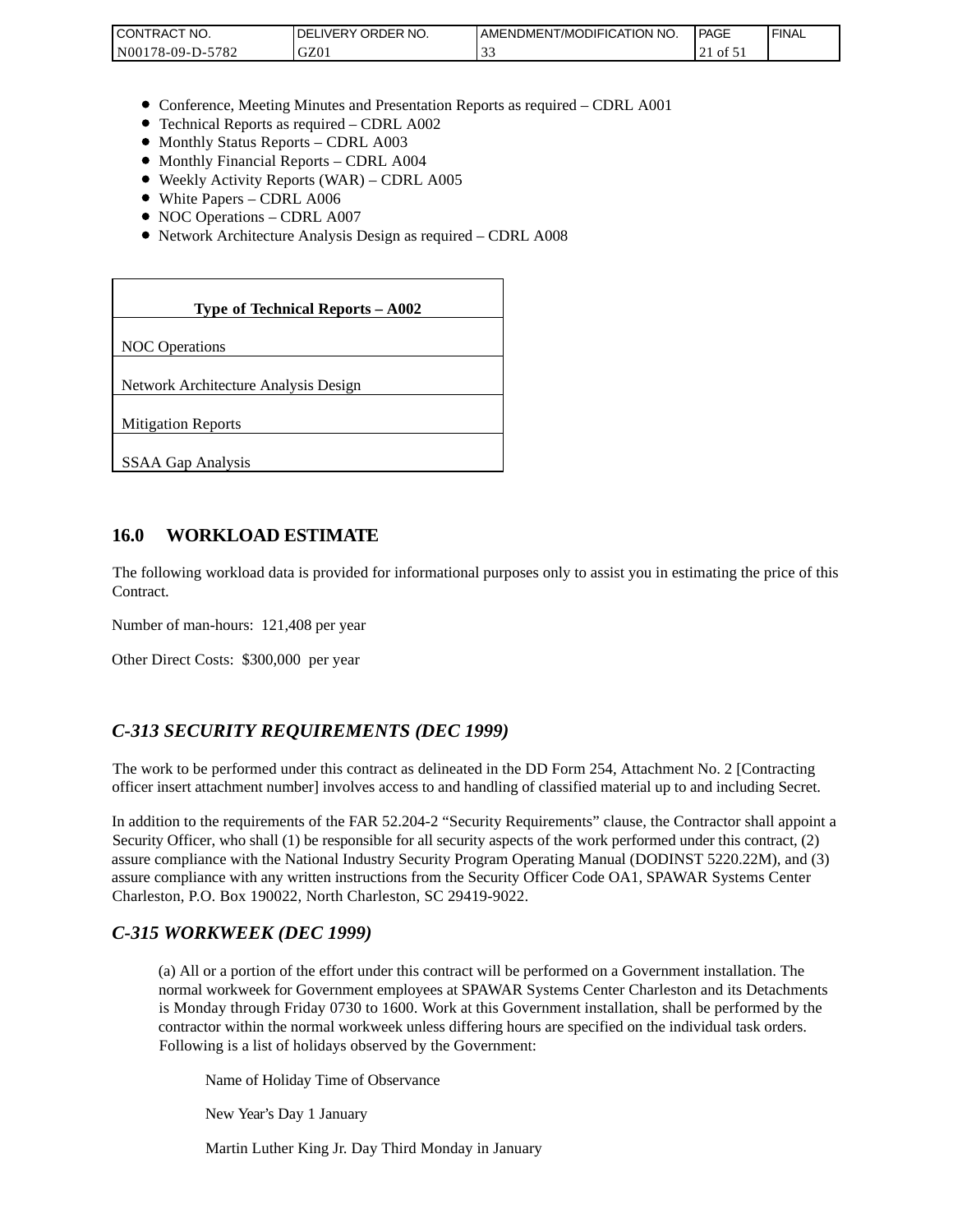| CONTRACT NO.     | `NO.<br>' ORDER<br><b>DELIVERY</b> | AMENDMENT/MODIFICATION NO. | PAGE       | 'FINAL |
|------------------|------------------------------------|----------------------------|------------|--------|
| N00178-09-D-5782 | GZ0 <sub>1</sub>                   |                            | of 51<br>∸ |        |

President's Day Third Monday in February

Memorial Day Last Monday in May

Independence Day 4 July

Labor Day First Monday in September

Columbus Day Second Monday in October

Veteran's Day 11 November

Thanksgiving Day Fourth Thursday in November

Christmas Day 25 December

(b) If any of the above holidays occur on a Saturday or a Sunday, then such holiday shall be observed by the Contractor in accordance with the practice as observed by the assigned Government employees at the using activity.

(c) If the Contractor is prevented from performance as the result of an Executive Order or an administrative leave determination applying to the using activity, such time may be charged to the contract as direct cost provided such charges are consistent with the Contractor's accounting practices.

(d) This contract does not allow for payment of overtime during the normal workweek for employees who are not exempted from the Fair Labor Standards Act unless expressly authorized by the Ordering Officer. Under Federal regulations the payment of overtime is required only when an employee works more than 40 hours in a normal week period.

# *C-317 NOTICE TO CONTRACTOR OF CERTAIN DRUG DETECTION PROCEDURES (DEC 1999)*

(a) Pursuant to Navy policy applicable to both Government and contractor personnel, measures will be taken to prevent the introduction and utilization of illegal drugs and related paraphernalia into Government Work areas.

(b) In furtherance of the Navy's drug control program, unannounced periodic inspections of the following nature may be conducted by installation security authorities:

(1) Routine inspection of contractor occupied work spaces.

(2) Random inspections of vehicles on entry or exit, with drug detection dog teams as available, to eliminate them as a safe haven for storage of or trafficking in illegal drugs.

(3) Random inspections of personnel possessions on entry or exit from the installation.

(c) When there is probable cause to believe that a contractor employee on board a naval installation has been engaged in use, possession or trafficking of drugs, the installation authorities may detain said employee until the employee can be removed from the installation, or can be released to the local authorities having jurisdiction.

(d) Trafficking in illegal drug and drug paraphernalia by contract employees while on a military vessel/installation may lead to possible withdrawal or downgrading of security clearance, and/or referral for prosecution by appropriate law enforcement authorities.

(e) The contractor is responsible for the conduct of employees performing work under this contract and is, therefore, responsible to assure that employees are notified of these provisions prior to assignment.

(f) The removal of contractor personnel from a Government vessel or installation as a result of the drug offenses shall not be cause for excusable delay, nor shall such action be deemed a basis for an equitable adjustment to price, delivery or other provisions of this contract.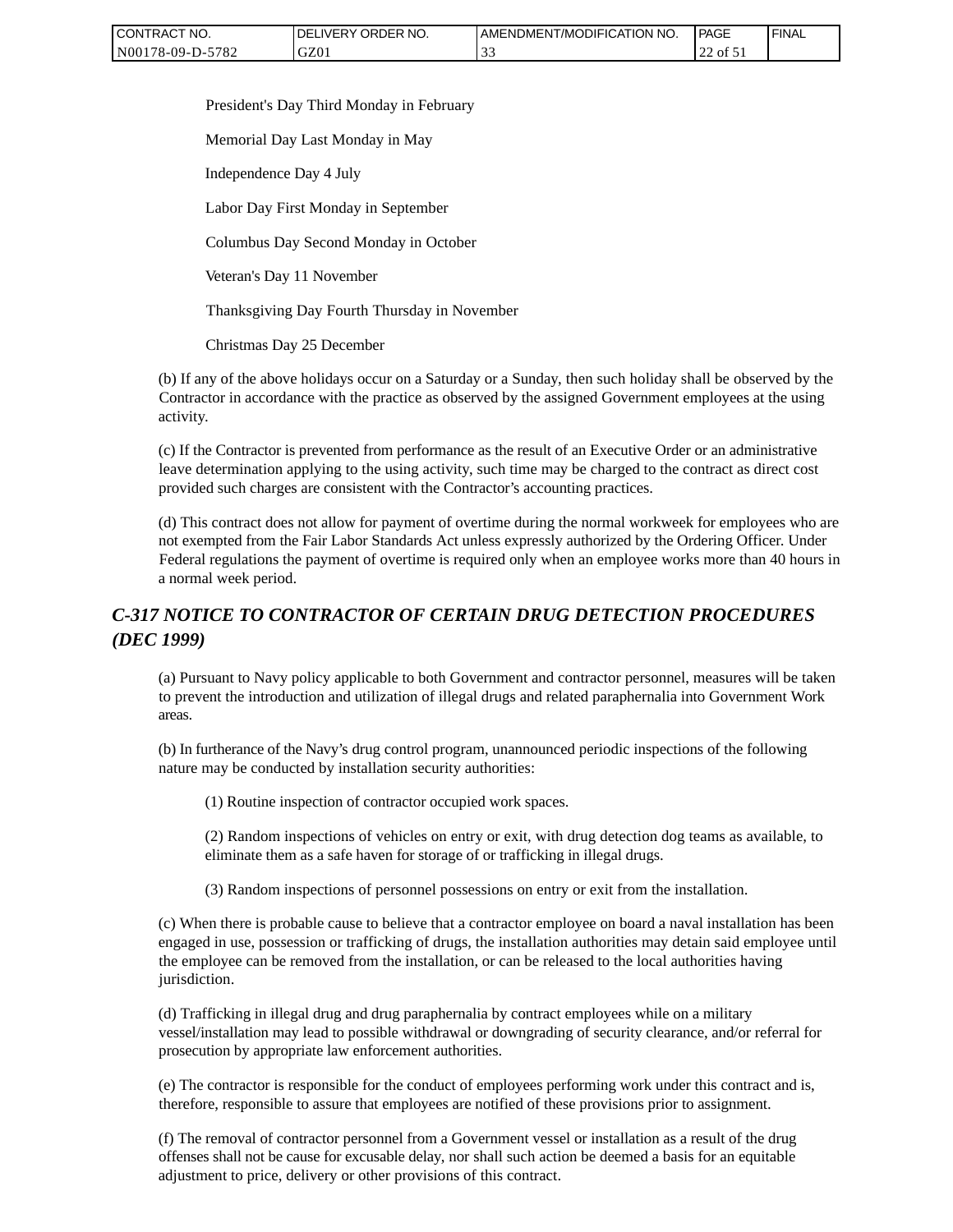| CONTRACT NO.     | <b>IDELIVERY ORDER NO.</b> | AMENDMENT/MODIFICATION NO. | <b>PAGE</b> | ' FINAL |
|------------------|----------------------------|----------------------------|-------------|---------|
| N00178-09-D-5782 | GZ01                       |                            | of 51<br>ت  |         |

# *C-718 ACCESSIBILITY OF ELECTRONIC AND INFORMATION TECHNOLOGY (JUN 2001)*

(a) Each Electronic and Information Technology (EIT) supply or service provided under this contract shall comply with the EIT Accessibility Standards listed below:

[The Contracting Officer shall consult with the program office to determine which standards listed in subsection (a) apply and shall check all applicable standards prior to issuing the solicitation.]

\_\_36 C.F.R. § 1194.21 (Software Applications and operating systems

\_\_36 C.F.R. § 1194.22 (Web-based and internet information and applications)

\_\_36 C.F.R. § 1194.23 (Telecommunications products)

\_\_36 C.F.R. § 1194.24 (Video and multimedia products)

\_\_36 C.F.R. § 1194.25 (Self contained, closed products)

\_\_36 C.F.R. § 1194.26 (Desktop and portable computers)

In addition, each EIT supply or service provided under this contract shall comply with 36 C.F.R. § 1194.31 (Functional performance criteria) and 36 C.F.R. § 1194.41 (Information, documentation, and support).

(b) If the Contracting Officer determines that any supply or service delivered under this contract does not comply with the EIT Accessibility Standards, the Contracting Officer will notify the Contractor in writing accordingly. If the Contractor fails to promptly correct or replace the nonconforming products or services with conforming products or services within the delivery schedule contained in the contract, the Government will have the rights and remedies contained in the contract.

*(End of specification)*

# *C-719 EXEMPTION FROM ELECTRONIC AND INFORMATION TECHNOLOGY ACCESSIBILITY REQUIREMENTS (JUN 2001)*

(a) The Government has determined that the following exemption(s) to the Electronic and Information Technology (EIT) Accessibility Standards (36 C.F.R. § 1194) are applicable to this procurement:

\_\_\_\_ The EIT to be provided under this contract has been designated as a National Security System.

\_\_\_\_ The EIT acquired by the contractor is incidental to this contract.

\_\_\_\_ The EIT to be provided under this contract would require a fundamental alteration in the nature of the product or its components in order to comply with the EIT Accessibility Standards.

\_\_\_\_ The EIT to be provided under this contract will be located in spaces frequented only by service personnel for maintenance, repair, or occasional monitoring of equipment.

\_\_\_\_ Compliance with the EIT Accessibility Standards would impose an undue burden on the agency.

\_\_\_\_ The EIT to be provided under this contract is purchased in accordance with FAR Subpart 13.2 prior to January 1, 2003.

(b) Notwithstanding that an exemption exists, the Contractor may furnish supplies or services provided under this contract that comply with the EIT Accessibility Standards (36 C.F.R. § 1194).

## *C-720 PERFORMANCE BASED REVIEW AND ACCEPTANCE PROCEDURES*

This is a performance based order, as defined in FAR Part 37.6. Contractor performance will be reviewed in accordance with the Quality Assurance Plan as follows:

#### *QUALITY ASSURANCE PLAN*

(1) Objective: The purpose of this plan is to provide a quality assurance plan for the services contracted under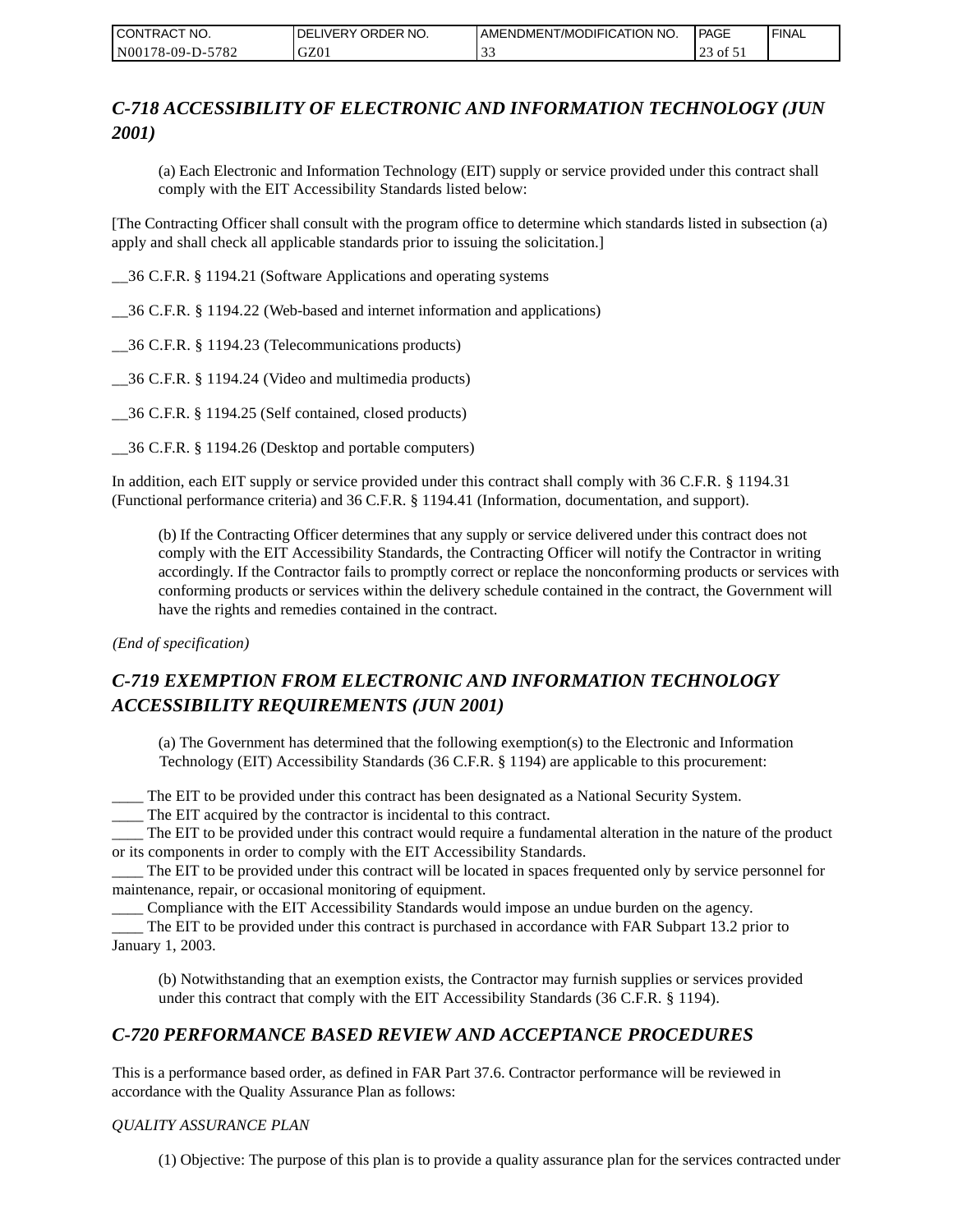| <b>CONTRACT</b><br>" NO. | ' ORDER NO.<br><b>IDELIVERY</b> | I AMENDMENT/MODIFICATION NO. | <b>PAGE</b>                          | <b>I FINAL</b> |
|--------------------------|---------------------------------|------------------------------|--------------------------------------|----------------|
| -5782<br>N00178-09-D-5   | GZ01                            | $\sim$<br>ີ້                 | 24<br>$\overline{01}$ $\overline{1}$ |                |

this Task Order. This plan provides a basis for the Task Order Manager (TOM) to evaluate the quality of the contractor's performance. The oversight provided for in this plan, and the remedy established, will help ensure that service levels are of high quality throughout the task order term.

(2) Performance Standards:

a. The deliverables under this task order will be consistently technically accurate.

b. The services delivered under this task order will be consistently of high quality.

c. The contractor's cost control efforts under this task order will be consistently effective (applicable to cost reimbursement task orders).

d. The contractor will be consistently responsive to Government customers in its performance of this task order.

e. For the purposes of this plan, "consistently" is defined as "generally holding true", "persistently over time", and/or "overall uniformly".

(3) Evaluation Methods: The TOM will conduct performance evaluations based on the standards in paragraph 2 above using the following technique:

a. During the performance period of the task order, the TOM will continually and proactively monitor contractor efforts and obtain input from other Government personnel with performance oversight functions to ascertain the level of compliance with the Performance Standards.

b. Every 12 months after the effective date of the task order, the TOM will prepare a Task Order Performance Evaluation (TOPE) documenting the results of the efforts performed under paragraph 3.a. above.

c. The TOM will upload the TOPE to the SeaPort Portal.

(4) Remedy

a. If the annual Performance Evaluation indicates that the contractor has not met one or more of the Performance Standards, the following negative remedy becomes effective: the TOM will submit a negative TOPE on the SeaPort Portal for the applicable Performance Standard.

b. This is a significant negative remedy as the TOPE is a key part of the Performance Monitoring process which:

i. Provides input to the annual Contractor Performance Assessment Report (CPAR); and

ii. Determines the contractor's ability to earn term extensions to its basic SeaPort-e contract in accordance with the Award Term provisions contained therein.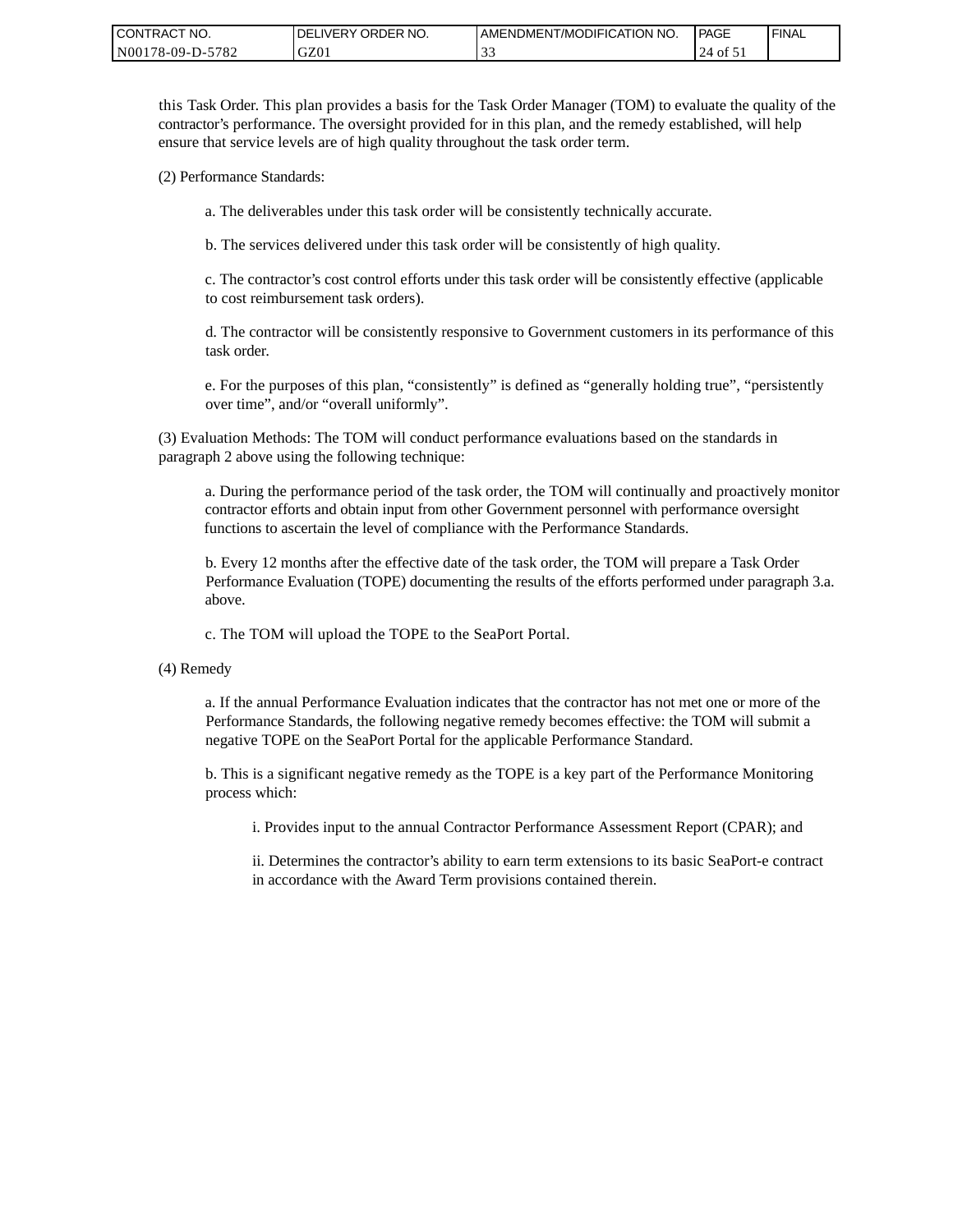| CONTRACT NO.     | ORDER NO.<br><b>DELIVERY</b> | AMENDMENT/MODIFICATION NO. | l PAGE             | ' FINAL |
|------------------|------------------------------|----------------------------|--------------------|---------|
| N00178-09-D-5782 | GZ01                         | $\sim$                     | $\sim$ 01 د $\sim$ |         |

# **SECTION D PACKAGING AND MARKING**

SHIP TO INFORMATION:

See Section G - Task Order Manager

Packaging and Marking shall be in accordance with Section D of the SeaPort-e Multiple Award IDIQ contract.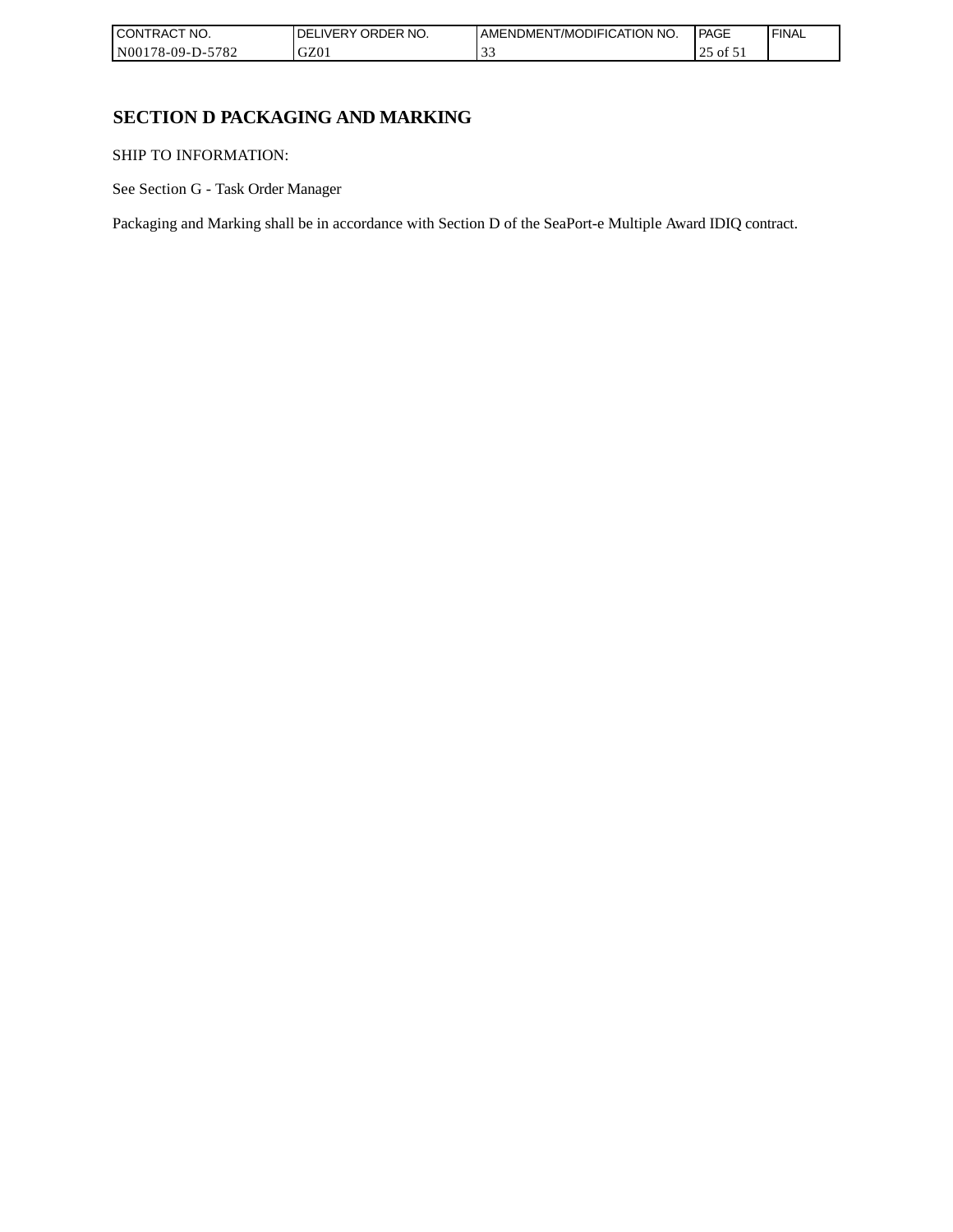| CONTRACT<br>`CT NO.      | `NO.<br>' ORDER<br><b>DELIVERY</b> | AMENDMENT/MODIFICATION NO. | l PAGE  | ' FINAL |
|--------------------------|------------------------------------|----------------------------|---------|---------|
| $-5782$<br>N00178-09-D-5 | GZ01                               | . J .                      | 26 of 5 |         |

## **SECTION E INSPECTION AND ACCEPTANCE**

E-303 INSPECTION AND ACCEPTANCE- - DESTINATION (JAN 2002)

Inspection and acceptance of the services to be furnished hereunder shall be made at destination by the Task Order Manager or his duly authorized representative.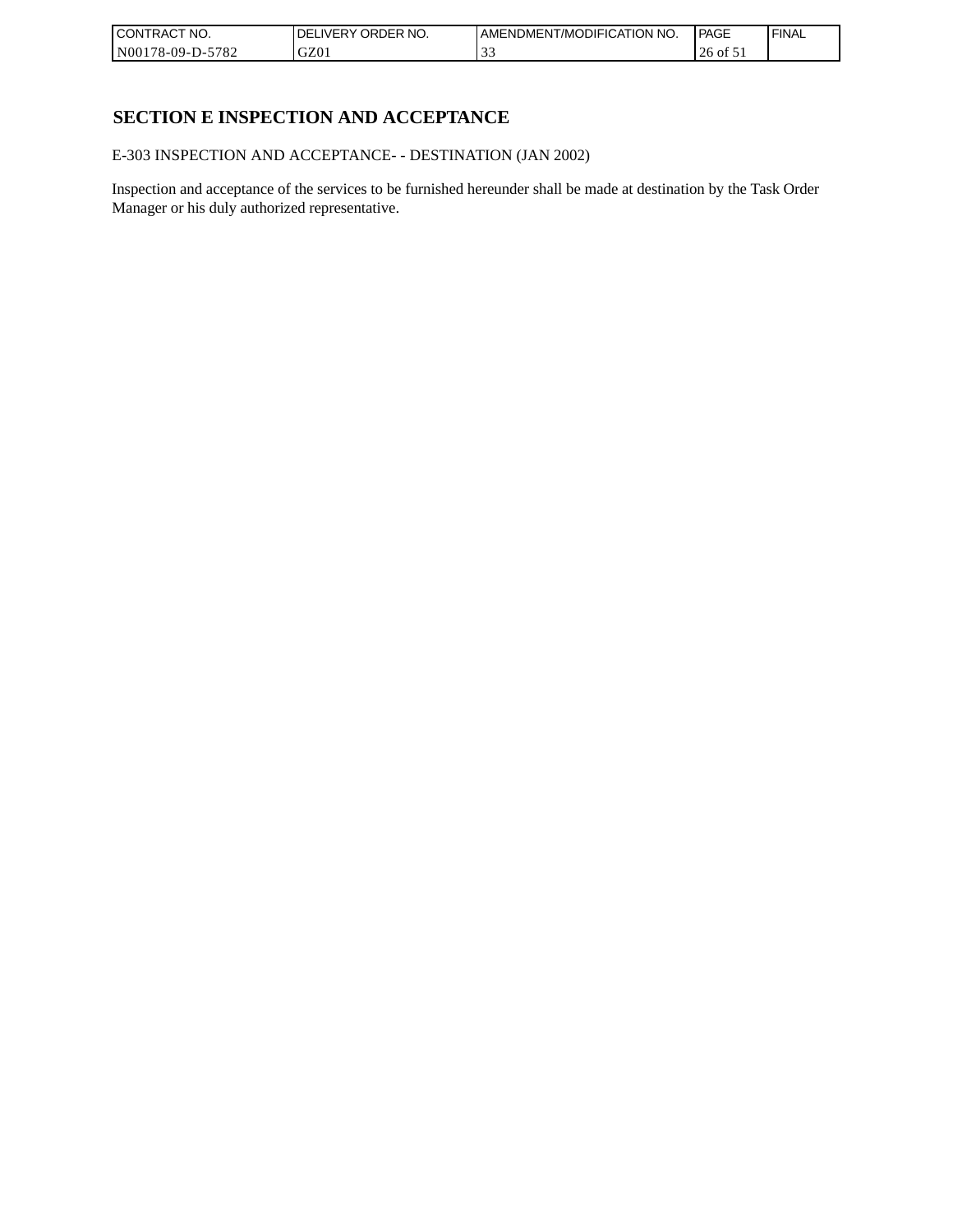| CON <sub>1</sub><br>'TRACT NO. | <b>IDELIVERY ORDER NO.</b> | AMENDMENT/MODIFICATION NO. | PAGE         | 'FINAL |
|--------------------------------|----------------------------|----------------------------|--------------|--------|
| N00178-09-D-5782               | GZ01                       |                            | $ot$ 51<br>∼ |        |

# **SECTION F DELIVERABLES OR PERFORMANCE**

The periods of performance for the following Items are as follows:

| 4001 | $1/11/2012 - 1/10/2013$ |
|------|-------------------------|
| 4002 | $9/11/2012 - 9/10/2013$ |
| 4003 | $9/11/2013 - 9/10/2014$ |
| 4004 | $9/11/2014 - 9/10/2015$ |
| 4005 | $9/11/2015 - 9/12/2016$ |
| 4006 | $9/11/2016 - 7/10/2017$ |
| 6001 | $1/11/2012 - 1/10/2013$ |
| 6002 | $9/11/2012 - 9/10/2013$ |
| 6003 | $9/11/2013 - 9/10/2014$ |
| 6004 | $9/11/2014 - 9/10/2015$ |
| 6005 | $9/11/2015 - 9/10/2016$ |
| 6006 | $9/11/2016 - 7/10/2017$ |
|      |                         |

The periods of performance for the following Items are as follows:

| 4001 | 1/11/2012 - 1/10/2013   |
|------|-------------------------|
| 4002 | $9/11/2012 - 9/10/2013$ |
| 4003 | $9/11/2013 - 9/10/2014$ |
| 4004 | $9/11/2014 - 9/10/2015$ |
| 4005 | $9/11/2015 - 9/12/2016$ |
| 6001 | $1/11/2012 - 1/10/2013$ |
| 6002 | $9/11/2012 - 9/10/2013$ |
| 6003 | $9/11/2013 - 9/10/2014$ |
| 6004 | $9/11/2014 - 9/10/2015$ |
| 6005 | $9/11/2015 - 9/10/2016$ |
|      |                         |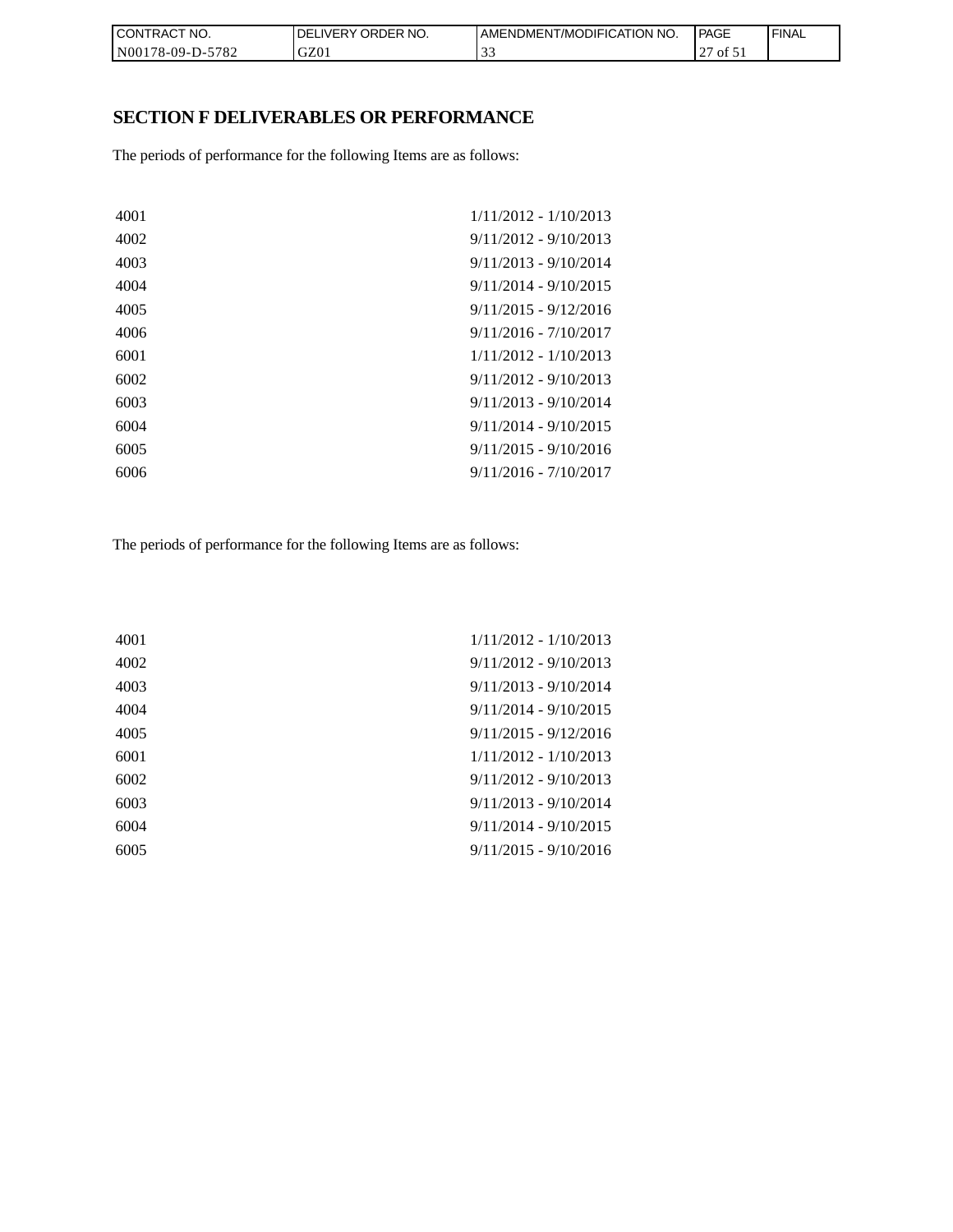| I CONTRACT NO.   | DELIVERY ORDER NO. | AMENDMENT/MODIFICATION NO. | PAGE                   | 'FINAL |
|------------------|--------------------|----------------------------|------------------------|--------|
| N00178-09-D-5782 | GZ01               | . J .                      | 28<br>$\sim$ 01 $\sim$ |        |

## **SECTION G CONTRACT ADMINISTRATION DATA**

COR

Philip A. Middleton, Code 58210, P. O. Box 19022 North Charleston, SC 29419-9022 [philip.a.middleton@navy.mil,](mailto:cphilip.a.middleton@navy.mil) 843-218-3331

G-314 TYPE OF CONTRACT (DEC 1999)

This is a CPFF task order.

# **G-317 INVOICING INSTRUCTIONS FOR SERVICES USING WIDE AREA WORK FLOW (WAWF) (JAN 2007)**

(a) Invoices for services rendered under this task order shall be submitted electronically through the Wide Area Work Flow-Receipt and Acceptance (WAWF). The contractor shall submit invoices for payment per contract terms. The Government shall process invoices for payment per contract terms.

(b) The vendor shall have their CAGE Code activated by calling 1-866-618-5988. Once activated, the vendor shall self-register at the WAWF website at [https://wawf.eb.mil.](https://wawf.eb.mil/) Vendor training is available on the internet at [https://wawftraining.eb.mil.](https://wawftraining.eb.mil/) Additional support can be accessed by calling the Navy WAWF Assistance Line at 1-800-559-9293.

(c) Back-up documentation can be included and attached to the invoice in WAWF. Attachments created with any Microsoft Office product, or Adobe (.pdf files), is attachable to the invoice in WAWF.

(d) A separate invoice will be prepared no more frequently than every two weeks. Do not combine the payment claims for services provided under this contract.

| Invoice<br>Type        | <b>Cost Vouchers</b>              |
|------------------------|-----------------------------------|
| Issued by $N65236$     |                                   |
| Admin<br>by            | S2404A DCMA MANASSAS              |
| <b>DCAA</b><br>Auditor | HAA47F DCAA Fairfax Branch Office |
| Service<br>Approver    | S2404A DCMA MANASSAS              |
| Pay by                 | HQ0338 DFAS COLUMBUS CENTER       |

(e) The following information is provided for completion of the invoice in WAWF:

Pursuant to the requirement at DFARS PGI 204.7108, Payment Instructions (d) (12) none of the standard payment instructions identified in paragraphs  $(d)(1)$  through  $(11)$  of this section are appropriate, the Payment instructions below provide a significantly better reflection of how funds will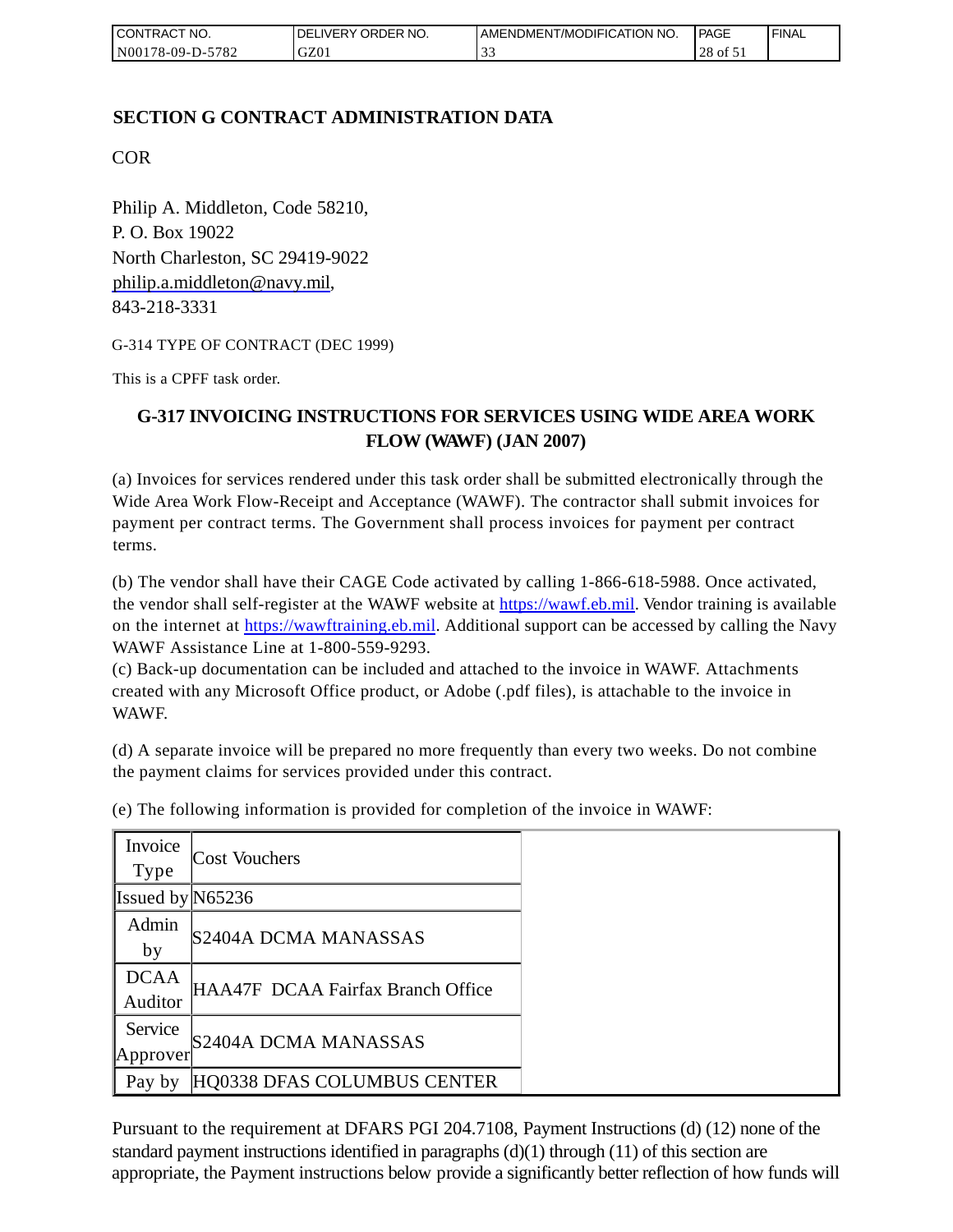| CONTRACT NO.     | I DELIVERY ORDER NO. | AMENDMENT/MODIFICATION NO. | <b>PAGE</b>                                | 'FINAL |
|------------------|----------------------|----------------------------|--------------------------------------------|--------|
| N00178-09-D-5782 | GZ01                 | $\sim$<br>ັ້               | 29.<br>$\overline{01}$ $\overline{1}$<br>∸ |        |

be expended in support of contract performance.

# **INVOICING AND PAYMENT INSTRUCTIONS FOR MULTIPLE ACCOUNTING CLASSIFICATION CITATIONS**

Consistent with task order clause 5252.232-9206, Segregation of Costs, the contractor shall segregate and accumulate costs for the performance of this task order by the appropriate Accounting Classification Reference Number (ACRN). The contractor's invoice shall identify the appropriate Contract and Task Order numbers. For the work performed, invoiced costs shall be associated to the Contract Line Item Number (CLIN), the Contract Subline Item (SLIN), and the specific ACRN. Invoices submitted to the paying office that do not comply with this requirement will be returned to the contractor for resubmission. The contractor shall provide an electronic copy of each invoice to the Task Order Manager at the time of submission to DCAA/DFAS. The paying office will disburse funds in strict compliance with the amounts invoiced by CLIN/SLIN/ACRN.

## **SPAWAR ATLANTIC OMBUDSMAN**

The SPAWAR Ombudsman for this Task Order is: Steve Harnig- 843-218-4560

Address: PO Box 190022, N. Charleston, SC 29419

Accounting Data

SLINID PR Number Amount -------- -------------------------------------------------- --------------------- 400101 1300239279 25000.00  $T.T.A$  : AA 970130.1212D 2012 010 1 010400807793-1 884 257.22 DRAM 26316 044226 Standard Number: DRAM 26316/AA NWA: 100000579665 0060 ALL TASKS IN THE PWS BASE Funding 25000.00 Cumulative Funding 25000.00 MOD 01 400102 1300286595 270000.00 LLA : AB 9720130 1212 201 2 010 1 010100 80 7700-1 884 257.31 P RM 22085 Standard Number: PRM 22085/AA NWA: 100000579674 0060 ALL TASKS 600101 1300286595 10000.00 LLA : AB 9720130 1212 201 2 010 1 010100 80 7700-1 884 257.31 P RM 22085 Standard Number: PRM 22085/AA NWA: 100000579674 0060 ODCS MOD 01 Funding 280000.00 Cumulative Funding 305000.00 MOD 02 400201 1300298860 1865000.00  $T.T.A$  : AC 9720130.18P2 252 46896 0 068688 2D JTF42 468962 1H303Q Standard Number: N4689612MPJTF42/AA NWA: 100000742221 0060 TASK MCIS CNDSP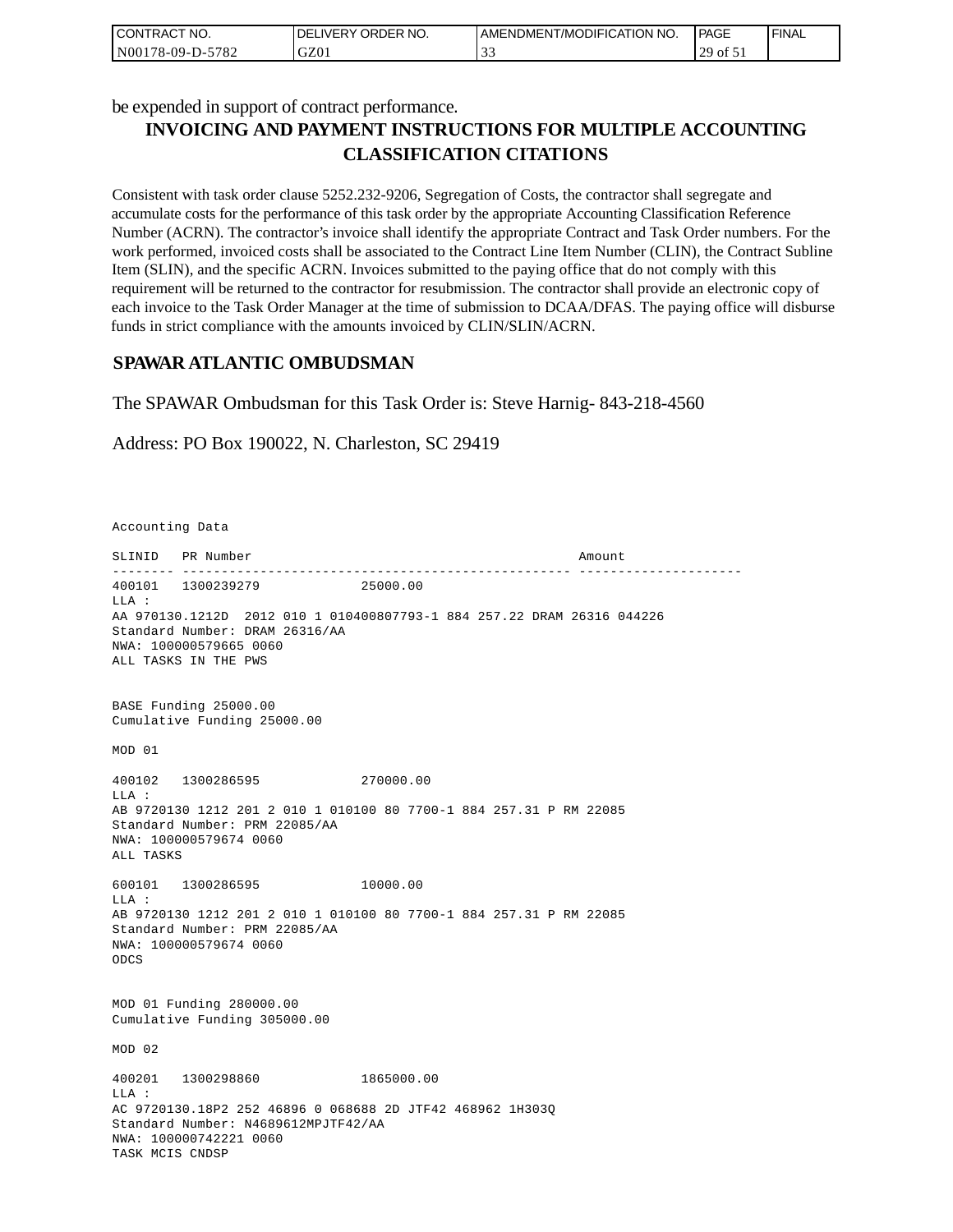| <b>CONTRACT</b><br>" NO. | ' ORDER<br>NO.<br><b>DELIVERY</b> | AMENDMENT/MODIFICATION NO. | PAGE     | <b>FINAL</b> |
|--------------------------|-----------------------------------|----------------------------|----------|--------------|
| N00178-09-D-5782         | GZ01                              | . J .                      | 30 of 51 |              |

600201 1300298860 20000.00 LLA : AC 9720130.18P2 252 46896 0 068688 2D JTF42 468962 1H303Q Standard Number: N4689612MPJTF42/AA NWA: 100000742221 0060 ODCS TASK MCIS CNDSP

MOD 02 Funding 1885000.00 Cumulative Funding 2190000.00

MOD 03

400202 1300319971 272477.34 LLA : AD 970130.1313D 2013 0101010400807793-1884 257.31 PRM 3347 044226 Standard Number: PRM 33474 NWA: 100000773020 0060

MOD 03 Funding 272477.34 Cumulative Funding 2462477.34

MOD 04

400203 1300332147 185367.00 LLA : AE 9730130 1884 201 3 010 1 010400 80 7793-1 884 257.31 P RM 34293 044226 Standard Number: PRM 34293 NWA: 100000809878 0060 TASK MCIS NETTOPS

MOD 04 Funding 185367.00 Cumulative Funding 2647844.34

MOD 05 Funding 0.00 Cumulative Funding 2647844.34

MOD 06

400204 1300354996 150000.00 LLA : AG 970130.1313D 2013 0101010400807793-1884 275.31 PRM35086 044226 Standard Number: PMR 35086 NWA:100000832927-0060 TASK MCIS NETTOPS

400205 1300354996 125000.00 LLA : AH 970130.1313D 2013 0101010400807793-1884 275.31 PRM35050 044226 Standard Number: PRM 35050 NWA: 100000832928-0060 TASK MCIS NETTOPS

600202 1300354996 5000.00 LLA : AH 970130.1313D 2013 0101010400807793-1884 275.31 PRM35050 044226 Standard Number: PRM 35050 NWA: 100000832928-0060 ODCS MCIS NETTOPS

MOD 06 Funding 280000.00 Cumulative Funding 2927844.34

MOD 07 Funding 0.00 Cumulative Funding 2927844.34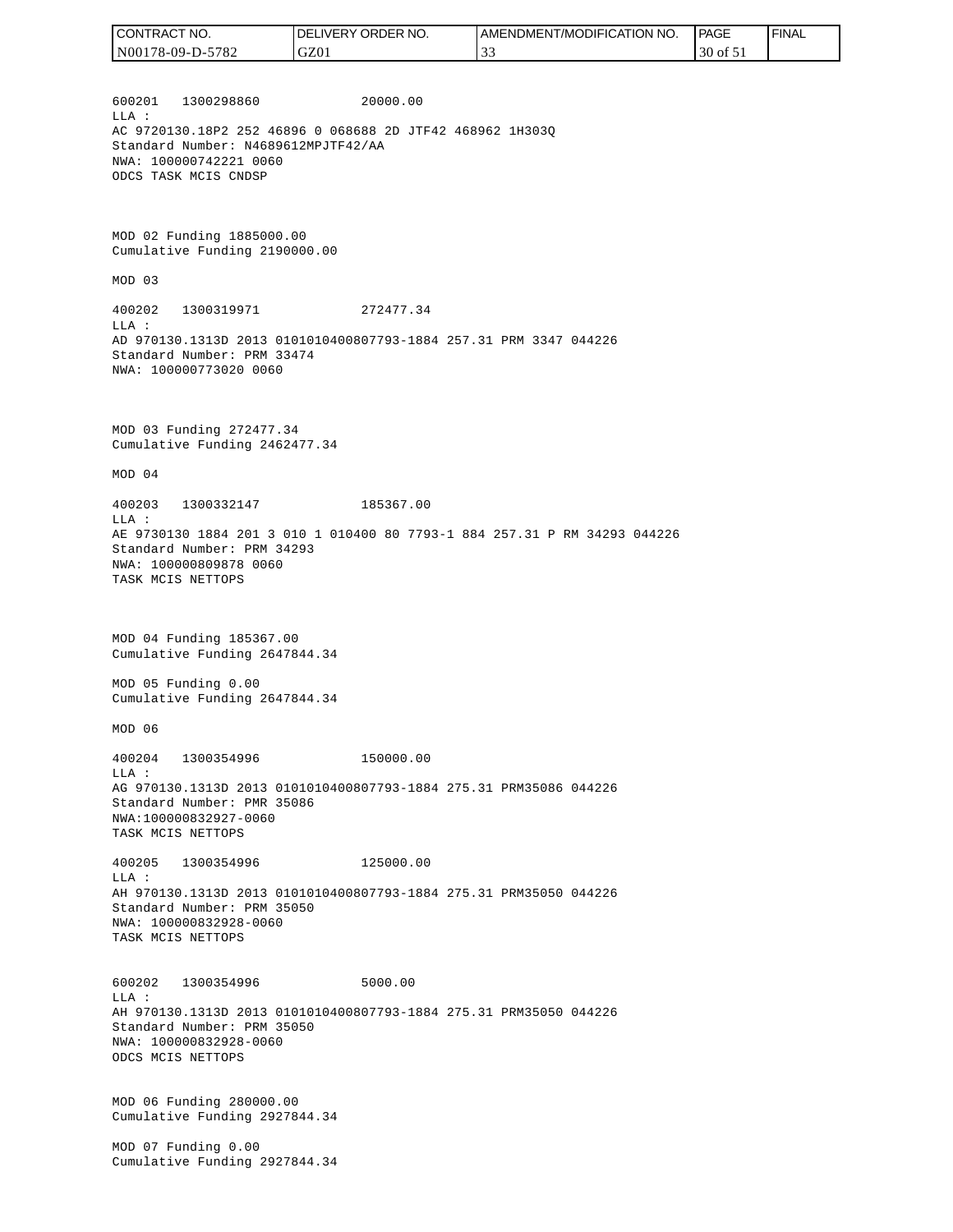| CONTRACT NO.     | <b>IDELIVERY ORDER NO.</b> | I AMENDMENT/MODIFICATION NO. | PAGE                         | ' FINAL |
|------------------|----------------------------|------------------------------|------------------------------|---------|
| N00178-09-D-5782 | GZ01                       | $\sim$<br>-22                | $1$ of 51<br>$\rightarrow$ 1 |         |

MOD 08 400301 1300373150 1700000.00 LLA : AJ 9730130 18P2 253 46896 0 068688 2D PJTF38 4689631H304Q Standard Number: N4689613MPJTF38 NWA: 100000831524-0060 MCIS NETTOPS 400302 1300373150 180000.00 LLA : AK 9730130 1884 010 10104 0 080779 3 257.31 PRM36219 044226 Standard Number: PRM 36219 NWA: 100000852592-0060 MCIS NETTOPS 400303 1300373150 50000.00 LLA : AL 9730130 1884 010 10104 0 080779 3 257.31 PRM36229 044226 Standard Number: PRM 36229 NWA: 100000852590-0060 MCIS NETTOPS 600301 1300373150 9215.99  $T.T.A$  : AJ 9730130 18P2 253 46896 0 068688 2D PJTF38 4689631H304Q MOD 08 Funding 1939215.99 Cumulative Funding 4867060.33 MOD 09 Funding 0.00 Cumulative Funding 2927844.34 MOD 10 Funding 0.00 Cumulative Funding 4867060.33 MOD 11 400304 1300394554 150000.00 LLA : AM 970130.1414D 1884 0101010400807793 257.31 PRM46252 044226 Standard Number: PRM 46252 NWA: 100000876563 0060 TASK MCIS NETTOPS MOD 11 Funding 150000.00 Cumulative Funding 5017060.33 MOD 12 Funding 0.00 Cumulative Funding 5017060.33 MOD 13 400305 1300415544 450000.00  $L.L.A$  : AN 970130.1414D 1884 0101010400807793 257.31 PRM47234 044226 Standard Number: PRM47234 NWA: 100000876217 0060 MCIS NETTOPS MOD 13 Funding 450000.00 Cumulative Funding 5467060.33 MOD 14 400306 1300436371 432000.00 LLA : AP 970130 1414D 1884 010 10104 0 080779 3 257.31 PRM47625 044226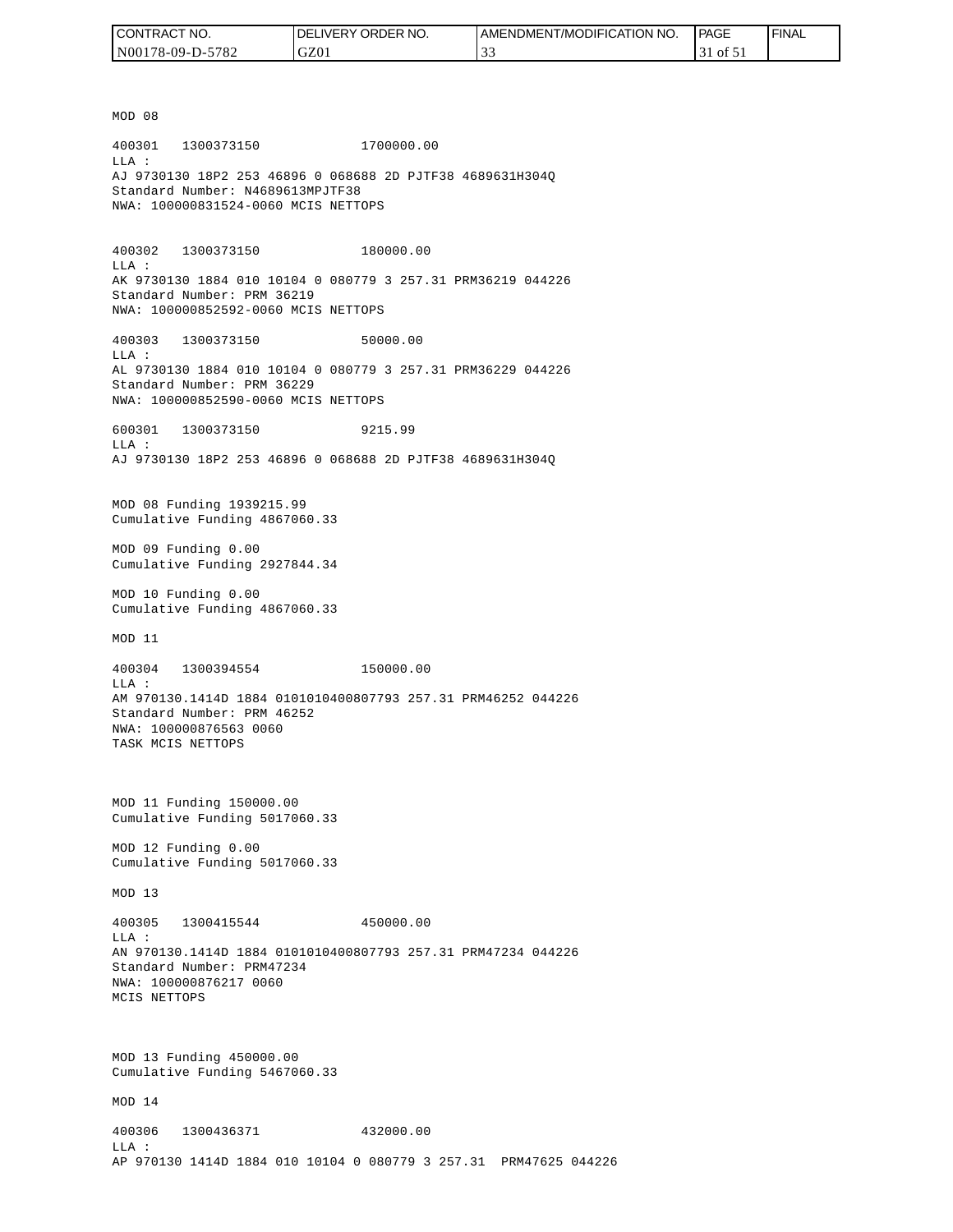CONTRACT NO. DELIVERY ORDER NO. AMENDMENT/MODIFICATION NO. PAGE FINALCONTRACT NO.<br>NO0178-09-D-5<br>Standard Numk<br>NWA: 1000087<br>IA CNDSP SUPP<br>400307 1300<br>400307 1300<br>400307 1300<br>MLA: 2000087<br>NET CNDSP SUPPC<br>600302 1300<br>NET TOPS SUPPC<br>600302 1300<br>LLA: AP 970130 141<br>Standard Numk<br>NWA: 10000087<br>MAD N00178-09-D-5782 GZ01 33 32 of 51 Standard Number: PRM 47625 NWA: 100000876218 0060 IA CNDSP SUPPORT 400307 1300436371 100000.00 LLA : AQ 970130 1414D 1884 010 10104 0 080779 3 257.31 PRM47236 044226 Standard Number: PRM 47236 NWA: 100000876564 0060 NETTOPS SUPPORT 600302 1300436371 1000.00 LLA : AP 970130 1414D 1884 010 10104 0 080779 3 257.31 PRM47625 044226 Standard Number: PRM 47625 NWA:100000876218 0060 ODCs IA CNDSP MOD 14 Funding 533000.00 Cumulative Funding 6000060.33 MOD 15 400401 1300443439 146506.30 LLA : AR 970130.1414D 1884 0101010400807793 257.31 PRM47246 044226 Standard Number: PRM 47246 NWA: 100000876513 0060 HAIMS SUPPORT 400402 1300443439 326566.16 LLA : AS 970130.1414D 1884 0101010400807793 257.31 PRM47632 044226 Standard Number: PRM 47632 NWA: 100000876514 0060 HAIMS SUPPORT 400403 1300443439 170045.28 LLA : AT 970130.1414D 1884 0101010400807793 257.31 PRM47629 044226 Standard Number: PRM 47629 NWA: 100000876565 0060 NET OPS 600401 1300443439 2000.00 LLA : AS 970130.1414D 1884 0101010400807793 257.31 PRM47632 044226 Standard Number: PRM 47632 NWA: 100000876514 0060 ODC HAIMS SUPPORT MOD 15 Funding 645117.74 Cumulative Funding 6645178.07 MOD 16 400403 1300443439 100.00 LLA : AT 970130.1414D 1884 0101010400807793 257.31 PRM47629 044226 Standard Number: PRM 47629 NWA: 100000876565 0060 NET OPS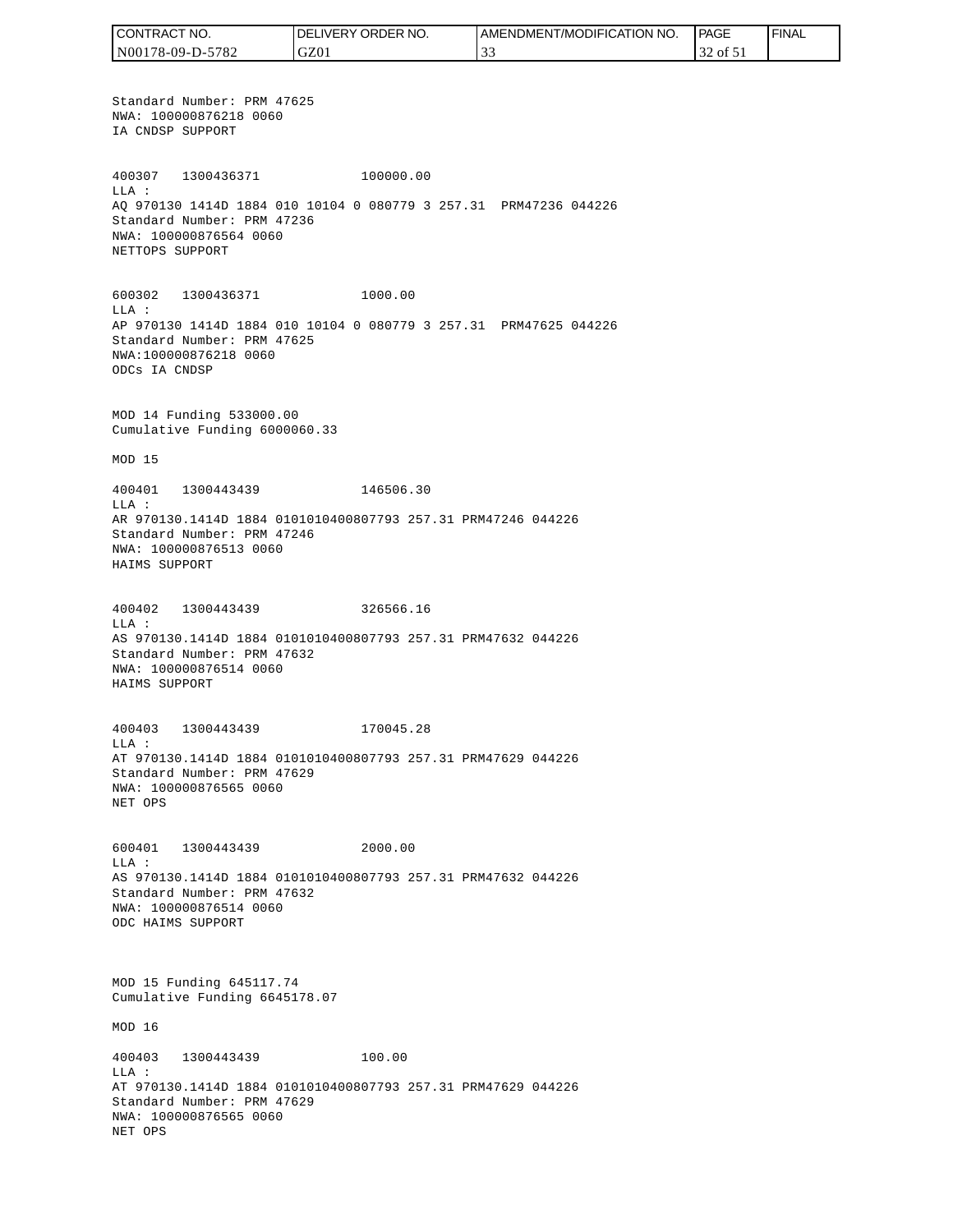| CONTRACT<br>CT NO.    | NO.<br><b>ORDER</b><br>.IVERY<br>DELI' | AMENDMENT/MODIFIC/<br>FICATION NO. | <b>PAGE</b>   | ' FINAL |
|-----------------------|----------------------------------------|------------------------------------|---------------|---------|
| 5782<br>N00178-09-D-5 | GZ01                                   | <u>.</u>                           | 0Ī<br>JJ<br>. |         |

MOD 16 Funding 100.00 Cumulative Funding 6645278.07 MOD 17 400404 1300447315 79883.00 LLA : AU 9740130.14140 1884 010 10104 0 080779 3 257.31 PRM47236 044226 Standard Number: PRM 47236 NWA#100000876564-0060 400405 1300447315 31866.63 LLA : AV 9740130.1414D 1884 010 10104 0 080779 3 257.31 PRM47625 044226 Standard Number: PRM 47625 NWA# 100000876218-0060 400406 1300447315 1700000.00 LLA : AW 9740130.1414D 1884 010 10104 0 080778 1 257.31 PRM48711 044226 Standard Number: PRM 48711 NWA# 100000961211-0060 600402 1300447315 5000.00 LLA : AW 9740130.1414D 1884 010 10104 0 080778 1 257.31 PRM48711 044226 Standard Number: PRM 48711 NWA#100000961211-0060 MOD 17 Funding 1816749.63 Cumulative Funding 8462027.70 MOD 18 400407 1300481274 175000.00 LLA : AX 970130.1515D-1884 0101010400807793 257.31 044226 PRM510087 Standard Number: PRM510087 PR 1300481274 Funding Doc PRM510087 400408 1300481274 195000.00 LLA : AY 9750130 1884 010 10104 0 080779 3 257.31 PRM58800 044226 130048127400002 Standard Number: PRM58800 PR 1300481274 Funding DOC PRM58800 400409 130048127400004 90000.00 LLA : AZ 9750130 1884 010 10104 0 080779 3 257.31 PRM58810 044226 Standard Number: PRM58810 PR 1300481274 Funding DOC PRM58810 600403 130048127400003 5000.00 LLA : BA 9750130 1884 010 10104 0 080779 3 257.31 PRM58800 044226 Standard Number: PRM58800(odc) PR 1300481274 Funding Doc PRM58800(odc) MOD 18 Funding 465000.00 Cumulative Funding 8927027.70 MOD 19 400410 130049346600001 400000.00  $L.L.A$  : BB 9750130 1884 010 10104 0 080779 3 257.31 PRM510177 044226 Standard Number: PRM510177 ACRN BB: Labor PR 1300493466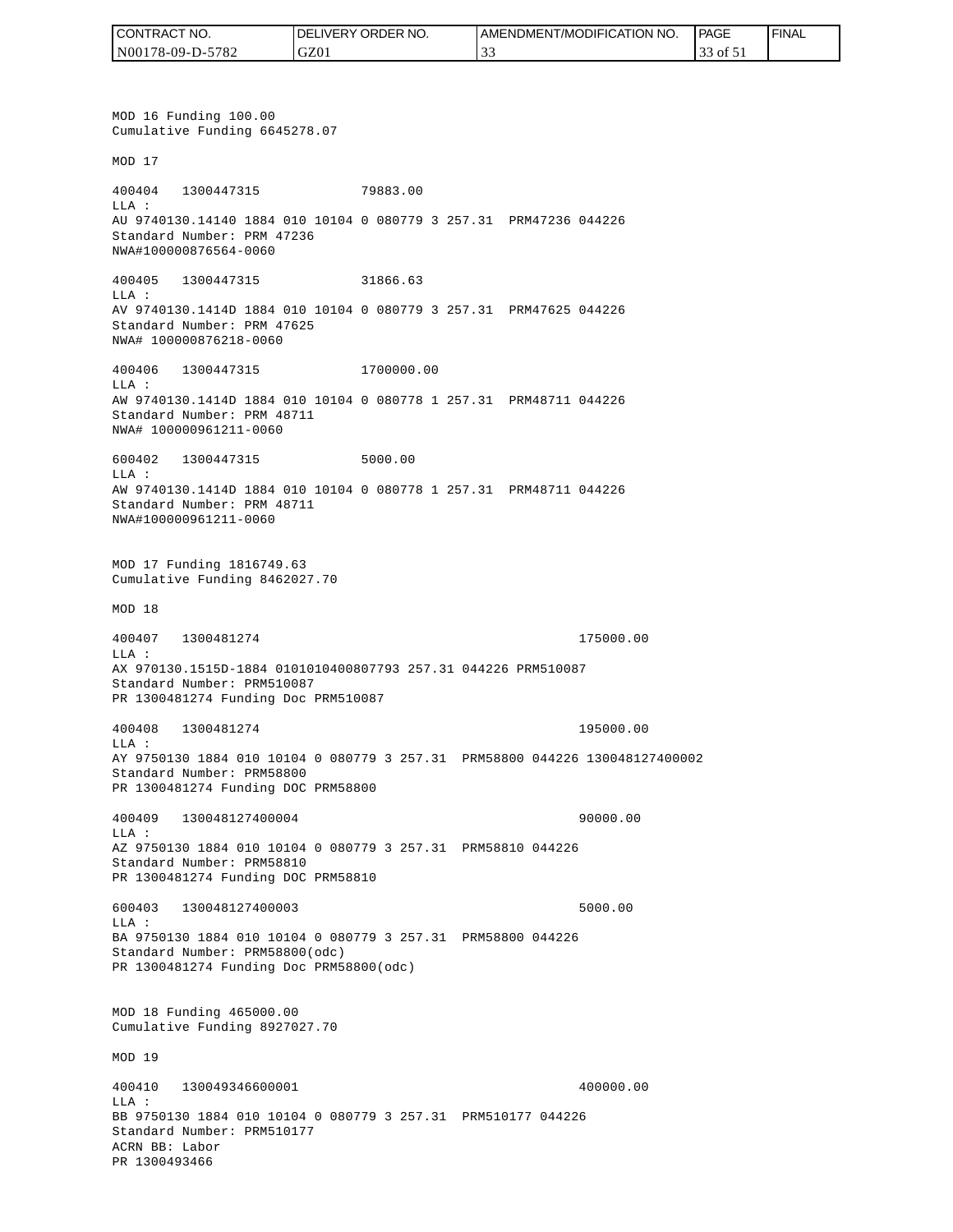DOC: PRM510177 NWA/BS# 100000986791 0060 400411 130049346600002 300000.00 LLA : BC 9750130 1884 010 10104 0 080779 3 257.31 044226 Standard Number: PRM510223 ACRN BC: Labor PR: 1300493466 DOC: PRM510223 NWA/BS# 100000986794 0060 400412 130049346600003 65000.00 LLA : BD 9750130 1884 010 10104 0 080779 3 257.31 PRM58810 044226 Standard Number: PRM58810 ACRN BD: Labor PR 1300493466 DOC NO. PRM58810 NWA/BS# 100000989199 0060 MOD 19 Funding 765000.00 Cumulative Funding 9692027.70 MOD 20 400413 130049476600001 492000.00 LLA : BE 9750130 1882 252 00018 0 068688 2D CV0003 6890151H334Q Standard Number: N6890115RCV0003 PR: 1300494766 COST CODE: 6890151H334Q FUNDING DOC: N6890115RCV0003 NWA: 100001020678 0401 600404 130049476600002 8000.00 LLA : BE 9750130 1882 252 00018 0 068688 2D CV0003 6890151H334Q Standard Number: N6890115RCV0003 PR: 1300494766 COST CODE: 6890151H334Q FUNDING DOC: N6890115RCV0003 NWA:100001020678 0401 MOD 20 Funding 500000.00 Cumulative Funding 10192027.70 MOD 21 400414 130050311200001 362806.38  $T.T.A$  : BF 9750130 1884 010 10104 0 080779 3 257.31 PRM510760 044226 Standard Number: PRM510760 ACRN BF PR1300503112 FUNDING DOC:PRM510760 NWA/BS: 100000986792 0060 EXPIRATION DATE: 9/30/2015 400415 130050311200002 137193.62 LLA : BG 9750130 1884 010 10104 0 080778 3 257.31 PRM510785 044226 Standard Number: PRM510785 ACRN BG PR1300503112 FUNDING DOC:PRM510785 NWA/BS: 100001054404 0060 EXPIRATION DATE: 9/30/2015 MOD 21 Funding 500000.00 CONTRACT NO. N00178-09-D-5782 DELIVERY ORDER NO. GZ01 AMENDMENT/MODIFICATION NO. 33 **PAGE**  34 of 51 FINAL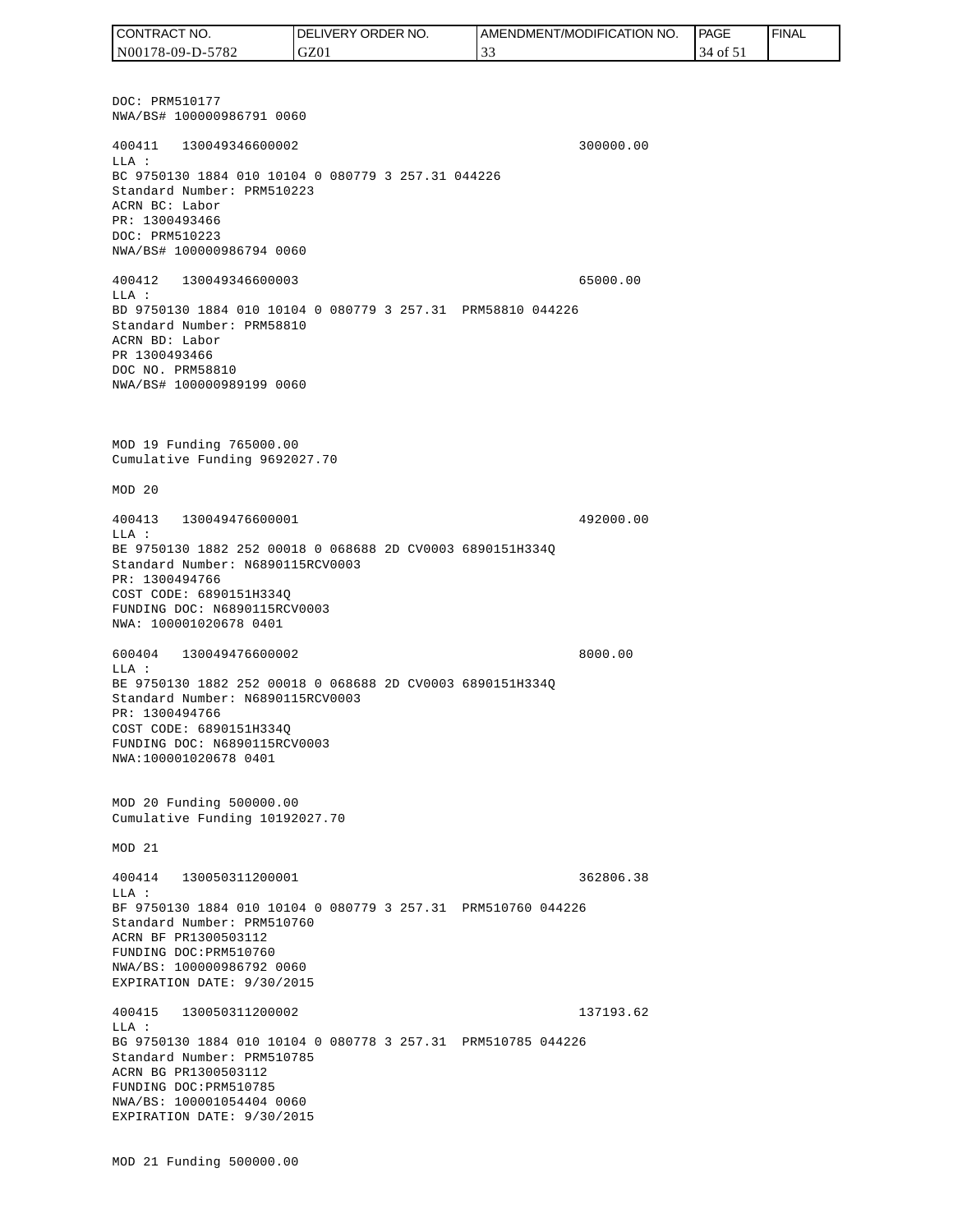| CONTRACT NO.     | <b>IDELIVERY ORDER NO.</b> | <b>I AMENDMENT/MODIFICATION NO.</b> | <b>PAGE</b> | ' FINAL |
|------------------|----------------------------|-------------------------------------|-------------|---------|
| N00178-09-D-5782 | GZ01                       |                                     | ۵t ג'וס ר'. |         |

Cumulative Funding 10692027.70 MOD 22 400408 1300481274 5000.00 LLA : AY 9750130 1884 010 10104 0 080779 3 257.31 PRM58800 044226 130048127400002 Standard Number: PRM58800 PR 1300481274 Funding DOC PRM58800 Realigned +\$5,000.00 from 600403 BA Originally on PR1300481274, this was as directed on PR1300513212 400416 130051321200001 275000.00 LLA : BH 9750130 1884 010 10104 0 080779 3 257.31 PRM510771 044226 Standard Number: PRM510771 ACRN:BH PR1300513212 FUNDING DOC: PRM510771 FUNDS EXPIRATION: 9/30/2015 NWA/BS: 100000989184 0060 400417 130051321200002 130000.00 LLA : BF 9750130 1884 010 10104 0 080779 3 257.31 PRM510760 044226 Standard Number: PRM510760 ACRN:BF PR1300513212 FUNDING DOC: PRM510760 FUNDS EXPIRATION: 9/30/2015 NWA/BS: 100000986792 0060 600403 130048127400003 (5000.00)  $L.L.A$  : BA 9750130 1884 010 10104 0 080779 3 257.31 PRM58800 044226 Standard Number: PRM58800(odc) PR 1300481274 Funding Doc PRM58800(odc)- Realigned to 400408 AY per PR1300513212 MOD 22 Funding 405000.00 Cumulative Funding 11097027.70 MOD 23 400501 130051857200002 20000.00  $L.L.A$  : BD 9750130 1884 010 10104 0 080779 3 257.31 PRM58810 044226 Standard Number: PRM58810 ACRN: BD PR1300518572 FUNDING DOC: PRM58810 EXPIRATION OF FUNDS: 9/30/2015 NWA/BS: 100000989199 0060 400502 130051857200003 76123.00 LLA : BJ 9750130 1884 010 10104 0 080779 3 257.31 PRM510772 044226 Standard Number: PRM510772 ACRN: BJ PR1300518572 FUNDING DOC: PRM510772 EXPIRATION OF FUNDS: 9/30/2015 NWA/BS: 100000989224 0060 400503 130051857200004 94353.76  $T.T.A$  : BF 9750130 1884 010 10104 0 080779 3 257.31 PRM510760 044226 Standard Number: PRM510760 ACRN: BF PR1300518572 FUNDING DOC: PRM510760 EXPIRATION OF FUNDS: 9/30/2015 NWA/BS: 100000986792 0060 400504 130051857200005 125000.00 LLA : BK 9750130 1884 010 10104 0 080779 3 257.31 PRM510762 044226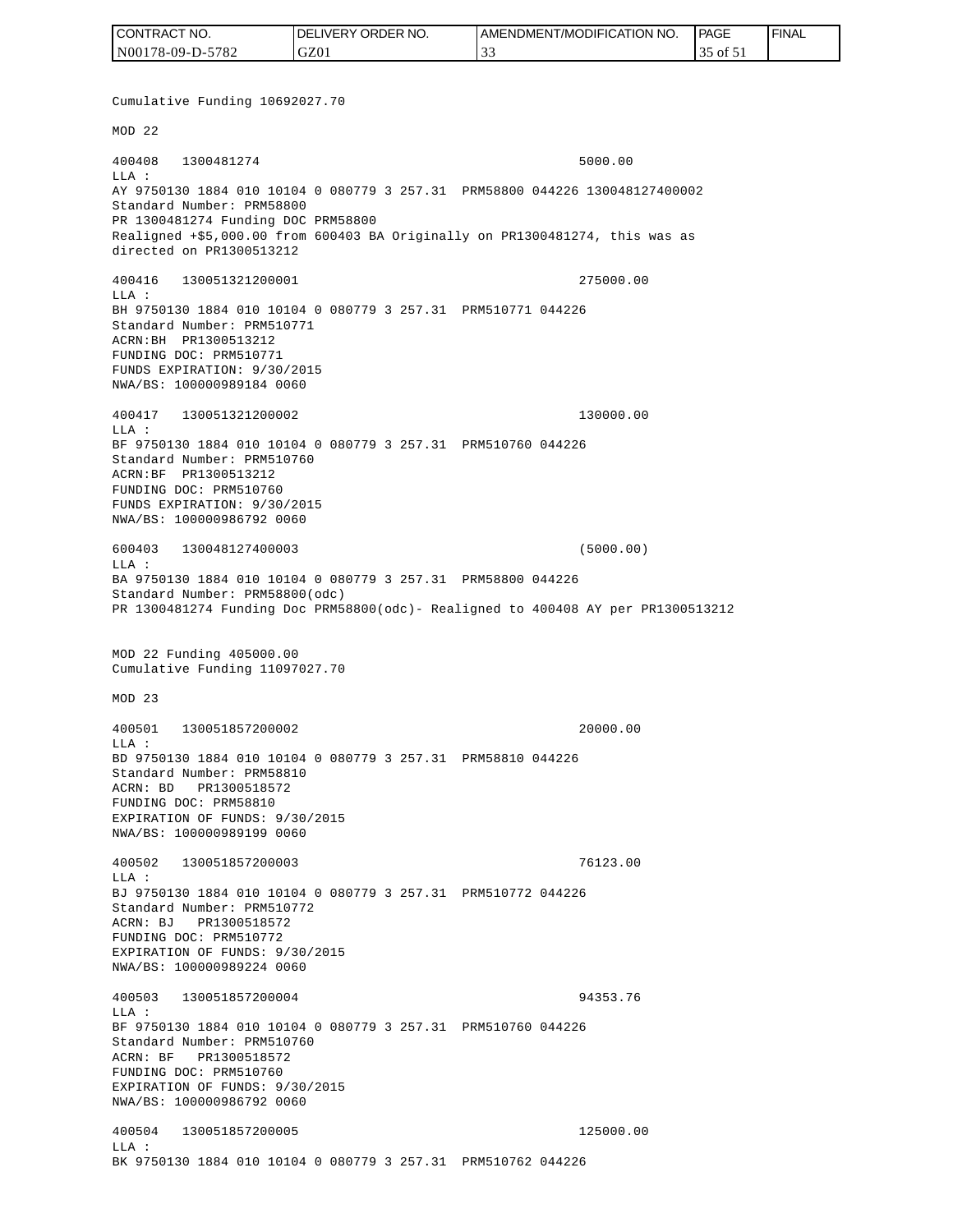| <b>CONTRACT</b><br>" NO. | <b>ORDER</b><br>NO.<br><b>DELIVERY</b> | AMENDMENT/MODIFICATION NO. | PAGE     | <b>FINAL</b> |
|--------------------------|----------------------------------------|----------------------------|----------|--------------|
| N00178-09-D-5782         | GZ01                                   | . J .                      | 36 of 51 |              |

Standard Number: PRM510762 ACRN: BK PR1300518572 FUNDING DOC: PRM510762 EXPIRATION OF FUNDS: 9/30/2015 NWA/BS: 100000986795 0060 400505 130051857200006 28156.00 LLA : BL 9750130 1884 010 10104 0 080779 3 257.31 PRM510768 044226 Standard Number: PRM510768 ACRN: BL PR1300518572 FUNDING DOC: PRM510768 EXPIRATION OF FUNDS: 9/30/2015 NWA/BS: 100001000323 0060 400506 130051857200007 632766.00 LLA : BM 9750130 1884 010 10104 0 080779 3 257.31 HT000351098 6 044226 Standard Number: HT0003510986 ACRN: BM PR1300518572 FUNDING DOC: HT0003510986 EXPIRATION OF FUNDS: 9/30/2015 NWA/BS: 100001060851 0060 MOD 23 Funding 976398.76 Cumulative Funding 12073426.46 MOD 24 400507 130051922900001 386143.95  $T.T.A$  : BN 9750130 1882 252 00018 0 068688 2D CV0003 6890151H334Q ACRN BN: Labor for PWS PR: 1300519229 FUNDING DOC: N6890115RCV0003 COST CODE: 6890151H334Q NWA/BS: 100001020678 0401 400508 130051922900003 38856.05 LLA : BP 9750130 1882 254 68908 0 068688 2D C09018 6156451H303Q ACRN BP: Labor for PWS PR: 1300519229 FUNDING DOC: N6156415RC09018 COST CODE: 6156451H303Q NWA/BS: 100001072719 0400 600501 130051922900002 8000.00 LLA : BN 9750130 1882 252 00018 0 068688 2D CV0003 6890151H334Q ACRN BN: ODCs PR: 1300519229 FUNDING DOC: N6890115RCV0003 COST CODE: 6890151H334Q NWA/BS: 100001020678 0401 MOD 24 Funding 433000.00 Cumulative Funding 12506426.46 MOD 25 400509 130052791900001 1440942.18 LLA : BN 9750130 1882 252 00018 0 068688 2D CV0003 6890151H334Q Standard Number: N6890115RCV0003 ACRN: BN PR1300527919 FUNDING DOC: N6890115RCV0003 FUNDS EXPIRATION: 9/30/2015 COST CODE: 6890151H334Q NWA/BS: 100001020678 0401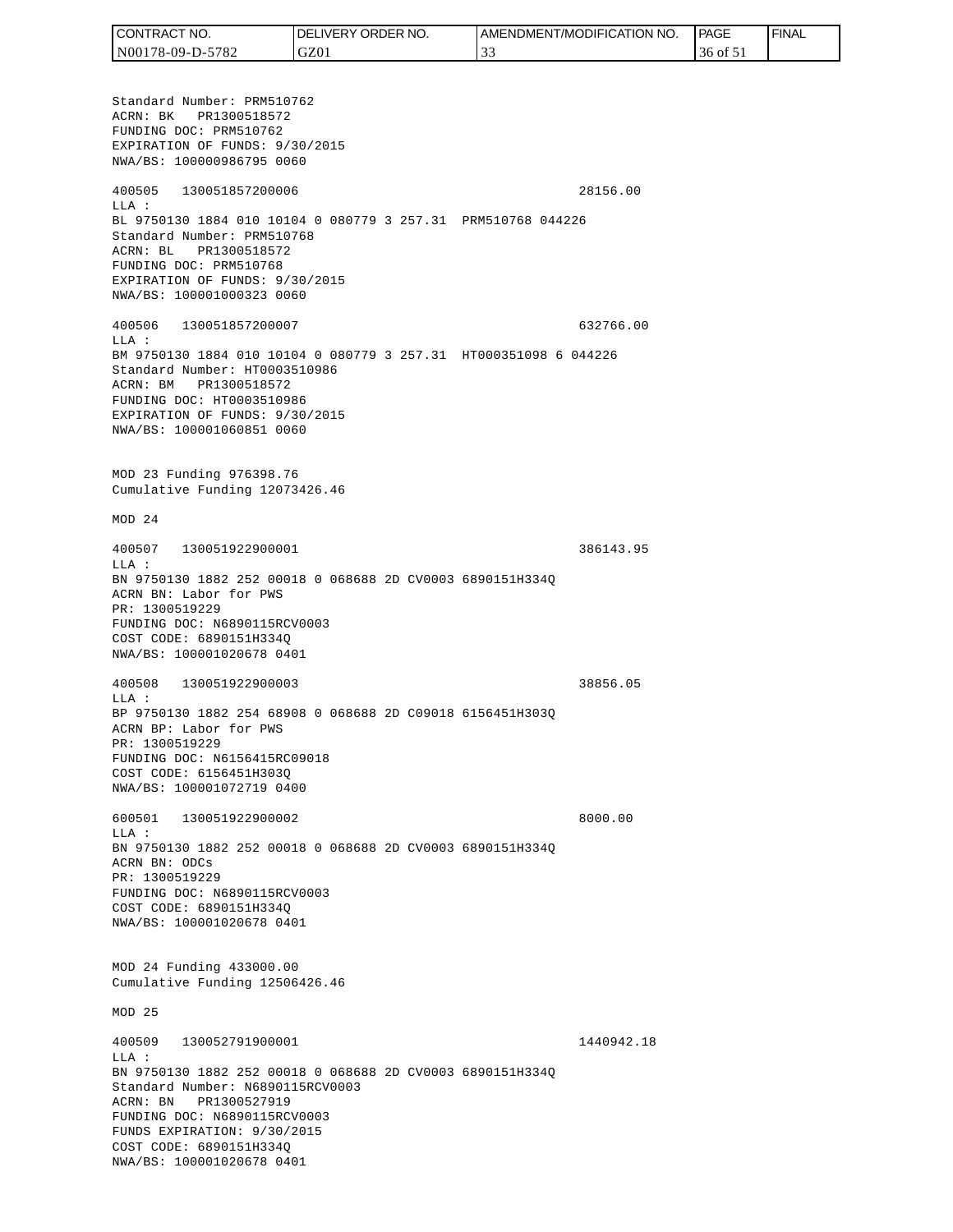| CONTRACT NO.     | <b>IDELIVERY ORDER NO.</b> | AMENDMENT/MODIFICATION NO. | <b>PAGE</b>                    | ' FINAL |
|------------------|----------------------------|----------------------------|--------------------------------|---------|
| N00178-09-D-5782 | GZ01                       |                            | $\overline{01}$ $\overline{1}$ |         |

MOD 25 Funding 1440942.18 Cumulative Funding 13947368.64 MOD 26 400510 130052095600001 1122505.00 LLA : BQ 9750130 1884 010 10104 0 080779 3 257.31 HT000351189 0 044226 Standard Number: HT0003511890 ACNR: BQ PR1300520956 FUNDING DOC: HT0003511890 FUNDS EXPIRATION: 9/30/2015 NWA/BS: 100000986793 0060 400511 13005209560000 533516.35 LLA : BR 9750130 1884 010 10104 0 080779 3 257.31 HT000351098 9 044226 Standard Number: HT0003510989 ACNR: BR PR1300520956 FUNDING DOC: HT0003510989 FUNDS EXPIRATION: 9/30/2015 NWA/BS: 100001060852 0060 400512 130052095600003 1550000.00 LLA : BS 9750130 1884 010 10104 0 080779 3 257.31 HT000351189 2 044226 Standard Number: HT0003511892 ACNR: BS PR1300520956 FUNDING DOC: HT0003511892 FUNDS EXPIRATION: 9/30/2015 NWA/BS: 100000986796 0060 400513 130052095600005 120000.00 LLA : BT 9750130 1884 010 10104 0 080779 3 257.33 HT000351171 3 044226 Standard Number: HT0003511713 ACNR: BT PR1300520956 FUNDING DOC: HT0003511713 FUNDS EXPIRATION: 9/30/2015 NWA/BS: 100000989225 0060 400514 130052095600007 211947.36 LLA : BU 9750130 1884 010 10104 0 080779 3 257.31 PRM510766 044226 Standard Number: PRM510766 ACNR: BU PR1300520956 FUNDING DOC: PRM510766 FUNDS EXPIRATION: 9/30/2015 NWA/BS: 100000987052 0060 400515 130052095600008 313760.00  $T.T.A$  : BV 9750130 1884 010 10104 0 080778 7 257.31 PRM510911 044226 Standard Number: PRM510911 ACNR: BV PR1300520956 FUNDING DOC: PRM510911 FUNDS EXPIRATION: 9/30/2015 NWA/BS: 100001054759 0060 400516 130052095600009 150000.00 LLA : BH 9750130 1884 010 10104 0 080779 3 257.31 PRM510771 044226 Standard Number: PRM510771 ACNR: BH PR1300520956 FUNDING DOC: PRM510771 FUNDS EXPIRATION: 9/30/2015 NWA/BS: 100000989184 0060 400517 130052095600011 1544154.27 LLA :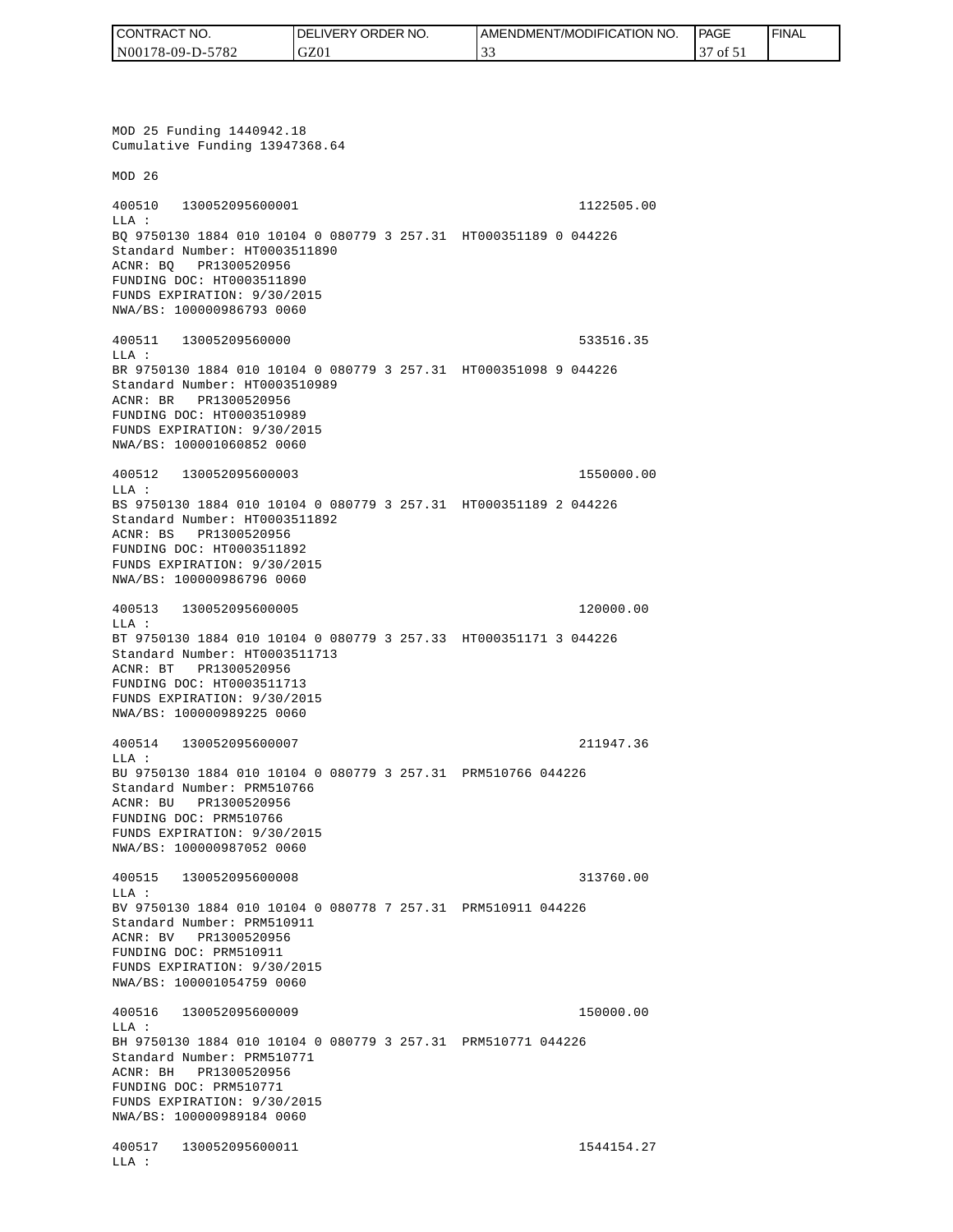CONTRACT NO. DELIVERY ORDER NO. AMENDMENT/MODIFICATION NO. **PAGE**  FINALCONTRACT NO.<br>
NO0178-09-D-5<br>
BW 9750130 18<br>
Standard Numb<br>
Standard Numb<br>
ACNR: BW PR<br>
FUNDING DOC:<br>
FUNDS EXPIRAT<br>
FUNDING DOC:<br>
TEUNDS EXPIRAT<br>
600502 1300<br>
600502 1300<br>
LLA: BX 9750130 18<br>
Standard Numb<br>
ACRR: BW PR<br>
FU N00178-09-D-5782 GZ01 33 38 of 51 BW 9750130 1884 010 10104 0 080779 3 257.31 HT000351115 7 044226 Standard Number: HT0003511157 ACNR: BW PR1300520956 FUNDING DOC: HT0003511157 FUNDS EXPIRATION: 9/30/2015 NWA/BS: 100000987059 0060 600502 130052095600006 17633.00 LLA : BX 9750130 1884 010 10104 0 080779 3 257.31 PRM510225 044226 Standard Number: PRM510225 ACRN: BX PR1300520956 FUNDING DOC: PRM510225 FUNDS EXPIRATION: 9/30/2015 NWA/BS: 100000987051 0060 600503 130052095600010 75000.00  $T.T.A$  : BW 9750130 1884 010 10104 0 080779 3 257.31 HT000351115 7 044226 Standard Number: HT0003511157 ACRN: BW PR1300520956 FUNDING DOC: HT0003511157 FUNDS EXPIRATION: 9/30/2015 NWA/BS: 100000987059 0060 MOD 26 Funding 5638515.98 Cumulative Funding 19585884.62 MOD 27 400518 130054151600001 140000.00 LLA : BY 9760130 1884 IO6 596-C S -16807 79 3-2016 MEDCOI-TMA- 257-HT0003512377 044226 ACRN BY: Labor for PWS PR: 1300541516 FUNDING DOC: HT0003512377 NWA/BS: 100001091456 0060 400519 130054151600003 105000.00 LLA : BZ 9760130 1884 DHM SM003 3 \_CS\_16 80 7787-2 016 DHMSM TE ST-TMA-257 044226 ACRN BZ: Labor for PWS PR: 1300541516 FUNDING DOC: HT0003612852 NWA/BS: 100001099806 0060 400520 130054151600004 500000.00  $L.L.A$  : CA 9760130 1884 010 10104 0 080779 3 257.31 HT000351234 9 044226 ACRN CA: Labor for PWS PR: 1300541516 FUNDING DOC: HT0003512349 NWA/BS: 100001090127 0060 600504 130054151600002 55000.00  $T.T.A$  : BY 9760130 1884 IO6 596-C S -16807 79 3-2016 MEDCOI-TMA- 257-HT0003512377 044226 ACRN BY: ODCs PR: 1300541516 FUNDING DOC: HT0003512377 NWA/BS: 100001091456 0060 MOD 27 Funding 800000.00 Cumulative Funding 20385884.62 MOD 28 Funding 0.00 Cumulative Funding 20385884.62 MOD 29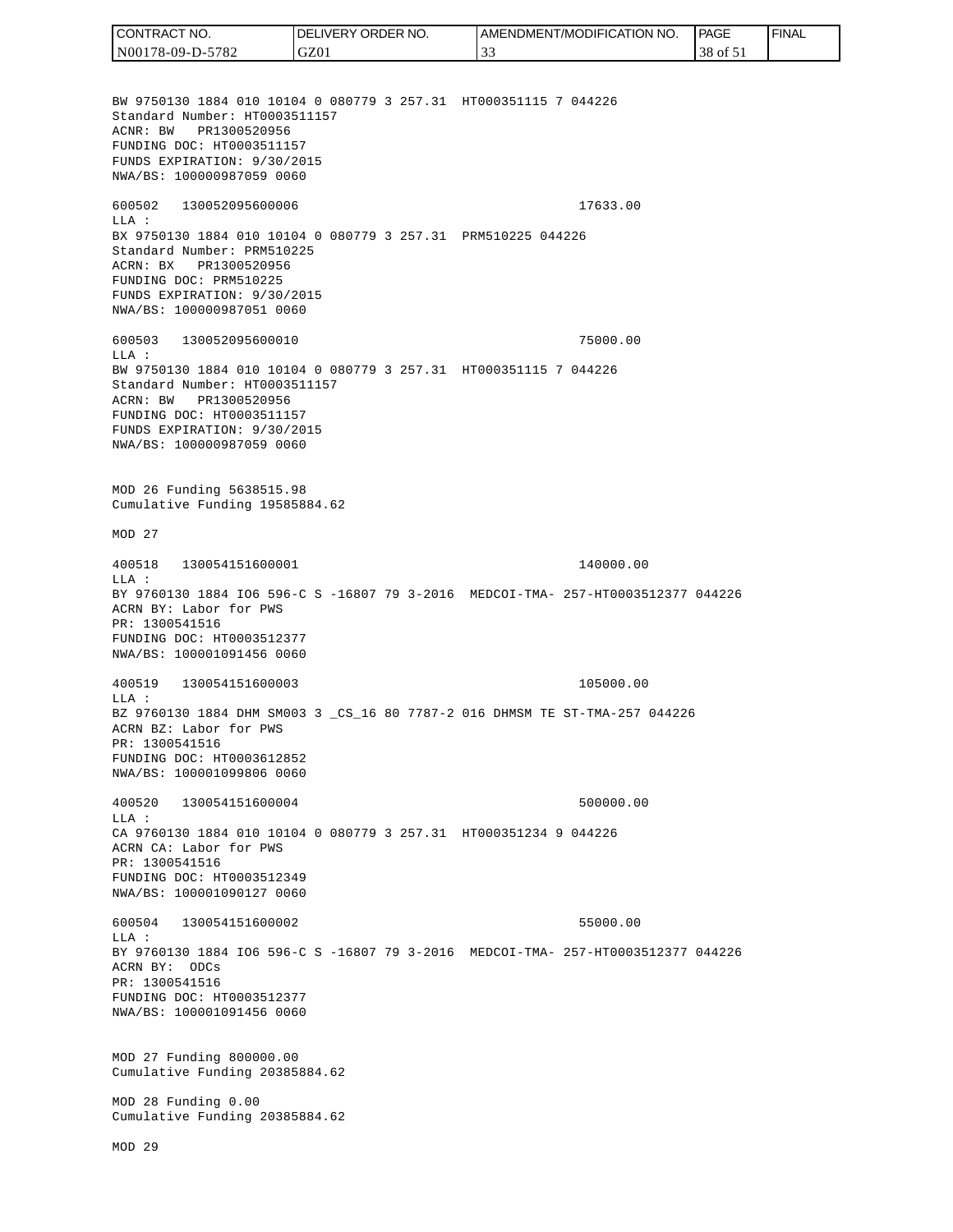400509 130052791900001 (15000.00) LLA : BN 9750130 1882 252 00018 0 068688 2D CV0003 6890151H334Q Standard Number: N6890115RCV0003 ACRN: BN PR1300527919 FUNDING DOC: N6890115RCV0003 FUNDS EXPIRATION: 9/30/2015 COST CODE: 6890151H334Q NWA/BS: 100001020678 0401 600501 130051922900002 15000.00 LLA : BN 9750130 1882 252 00018 0 068688 2D CV0003 6890151H334Q ACRN BN: ODCs PR: 1300519229 FUNDING DOC: N6890115RCV0003 COST CODE: 6890151H334Q NWA/BS: 100001020678 0401 MOD 29 Funding 0.00 Cumulative Funding 20385884.62 MOD 30 400521 130057643900004 175000.00 LLA : CB 9760130 1884 010 10104 0 080779 3 257.31 HT000351234 9 044226 Standard Number: HT0003512349 ACRN: CB - Incr. funding PR: 1300576439 CIN: 130057643900004 NWA/BS: 100001090127 0060 Type: Direct Cite Funding doc - HT0003512349 400522 130057643900001 50000.00 LLA : CC 9760130 1884 DHM SM003 3 \_CS\_16 80 7787-2 016 DHMSM TE ST-TMA-257 044226 Standard Number: HT0003612852 ACRN: CC - Incr. funding PR: 1300576439 CIN: 130057643900001 NWA/BS: 100001099806 0060 Type: Direct Cite Funding Doc - HT0003612852 400523 130057643900002: 350000.00  $L.L.A$  : CD 9760130 1884 IO6 596\_C S \_16807 79 3-2016 D2D UFR-TMA -257-HT0003613773 044226 Standard Number: HT0003613773 ACRN: CD - Incr. funding PR: 1300576439 CIN: 130057643900002 NWA/BS: 100001094073 0060 Type: Direct Cite Funding Doc - HT0003613773 400524 130057643900007 200000.00 LLA : CE 9760130 1884 IO6 596\_C S \_16807 79 3-2016 GENSPT-TMA- 257-HT0003512351 01-0 044226 Standard Number: HT0003512379 ACRN: CE - Incr. funding PR: 1300576439 CIN: 130057643900007 NWA/BS: 100001093445 0060 Type: Direct Cite Funding Doc - HT0003512379 400525 130057643900003 200000.00 LLA : CF 9760130 1884 IO6 596\_C S \_16807 79 3-2016 MHSV-TMA-25 7-HT0003512379 044226 CONTRACT NO. N00178-09-D-5782 DELIVERY ORDER NO. GZ01 AMENDMENT/MODIFICATION NO. 33 **PAGE**  39 of 51 FINAL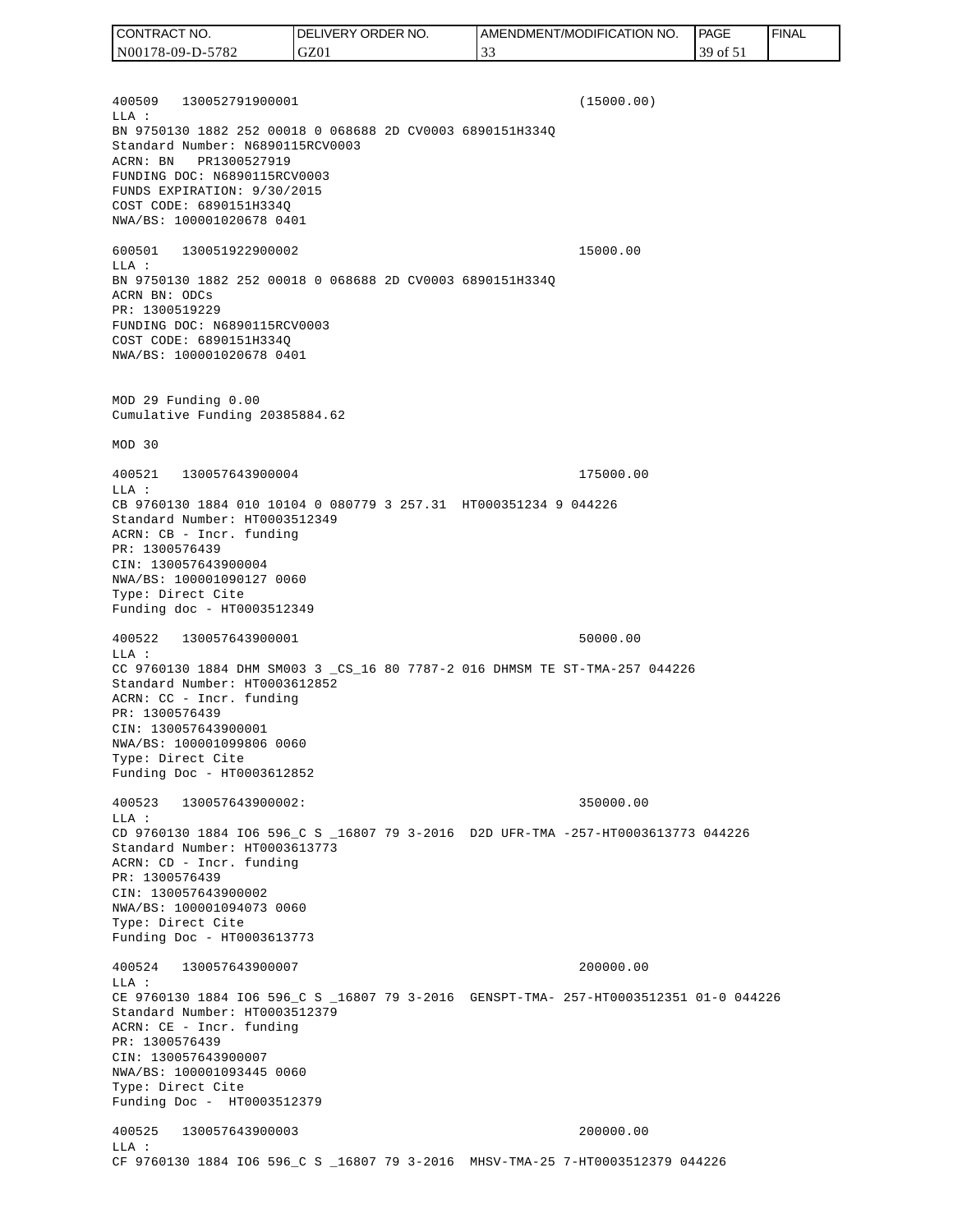Standard Number: HT0003512351 ACRN: CF - Incr. funding PR: 1300576439 CIN: 130057643900003 NWA/BS: 100001091357 0060 Type: Direct Cite Funding doc - HT0003512351 400526 130057643900005 170000.00 LLA : BY 9760130 1884 IO6 596-C S -16807 79 3-2016 MEDCOI-TMA- 257-HT0003512377 044226 Standard Number: HT0003512377 ACRN: BY - Incr. funding PR: 1300576439 CIN: 130057643900005 NWA/BS: 100001091456 0060 Type: Direct Cite Funding Doc - HT0003512377 600505 130057643900006 15000.00  $T.T.A$  : BY 9760130 1884 IO6 596-C S -16807 79 3-2016 MEDCOI-TMA- 257-HT0003512377 044226 Standard Number: HT0003512377 ACRN: BY - Incr. funding PR: 1300576439 CIN: 130057643900006 NWA/BS: 100001091456 0060 Type: Direct Cite Funding Doc - HT0003512377 MOD 30 Funding 1160000.00 Cumulative Funding 21545884.62 MOD 31 400527 130058580400001 86000.00 LLA : CG 9760130 1884 IO6 596\_C S \_16807 79 3-2016 D2D UFR-TMA -257-HT0003613773 044226 Standard Number: HT0003613773 ACRN: CG PR: 1300585804 FUNDING DOC: HT0003613773 NWA: 100001094073 0060 FUNDS EXPIRATION: 09/30/2016 400528 130058580400003 23000.00 LLA : CC 9760130 1884 DHM SM003 3 \_CS\_16 80 7787-2 016 DHMSM TE ST-TMA-257 044226 Standard Number: HT0003612852 ACRN: CC PR: 1300585804 FUNDING DOC: HT0003612852 NWA: 100001099806 0060 FUNDS EXPIRATION: 09/30/2016 400529 130058580400005 33000.00 LLA : CH 9760130 1884 IO6 596-C S -16807 79 3-2016 MEDCOI-TMA- 257-HT0003512377 044226 Standard Number: HT0003512377 ACRN: CH PR: 1300585804 FUNDING DOC: HT0003512377 NWA: 100001091456 0060 FUNDS EXPIRATION: 09/30/2016 400530 130058580400007 115000.00  $T.T.A$  : CJ 9760130 1884 IO6 596\_C S \_16807 79 3-2016 GENSPT-TMA- 257-HT0003512351 01-0 044226 Standard Number: HT0003512351 ACRN: CJ PR: 1300585804 CONTRACT NO. N00178-09-D-5782 DELIVERY ORDER NO. GZ01 AMENDMENT/MODIFICATION NO. 33 **PAGE**  40 of 51 FINAL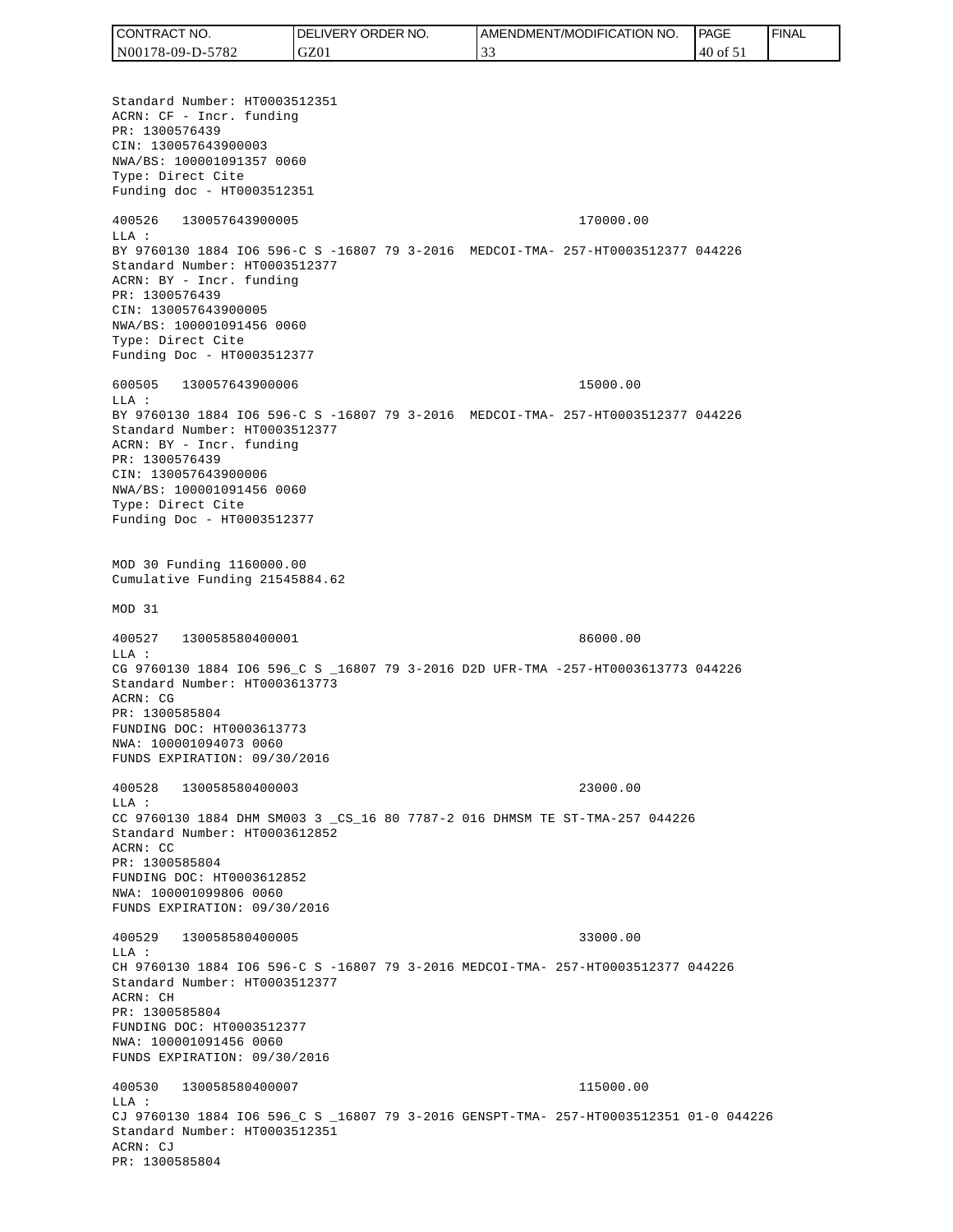FUNDING DOC: HT0003512351 NWA: 100001091357 0060 FUNDS EXPIRATION: 09/30/2016 600506 130058580400002 30000.00 LLA : CG 9760130 1884 IO6 596\_C S \_16807 79 3-2016 D2D UFR-TMA -257-HT0003613773 044226 Standard Number: HT0003613773 ACRN: CG PR: 1300585804 FUNDING DOC: HT0003613773 NWA: 100001094073 0060 FUNDS EXPIRATION: 09/30/2016 600507 130058580400004 10000.00 LLA : CK 9760130 1884 IO4 26596 \_ CS\_168 07 793-20 16 HAIM42-TM A-257-HT0003512383 044226 Standard Number: HT0003512383 ACRN: CK PR: 1300585804 FUNDING DOC: HT0003512383 NWA: 100001094141 0060 FUNDS EXPIRATION: 09/30/2016 600508 130058580400006 12000.00 LLA : CH 9760130 1884 IO6 596-C S -16807 79 3-2016 MEDCOI-TMA- 257-HT0003512377 044226 Standard Number: HT0003512377 ACRN: CH PR: 1300585804 FUNDING DOC: HT0003512377 NWA: 100001091456 0060 FUNDS EXPIRATION: 09/30/2016 MOD 31 Funding 309000.00 Cumulative Funding 21854884.62 MOD 32 400601 130058801900002 280000.00 LLA : CL 9760130 1884 IO4 26596 \_ CS\_168 07 793-20 16 HAIM42-TM A-257-HT0003512383 044226 Standard Number: HT0003512383 400602 130058801900003 252095.52 LLA : CM 9760130 1884 IO4 26596 CS 168 07 793-20 16 HAIM42-TM A-257-HT0003512383 044226 Standard Number: HT0003512383 400603 130058801900004 56756.16 LLA : CN 9760130 1884 DHM SM003 3 \_CS\_16 80 7787-2 016 DHMSM TE ST-TMA-257 044226 Standard Number: HT0003612852 400604 130058801900005 376533.00  $T.T.A$  : CP 9760130 1884 DHM SM003 3 CS 16 80 7787 2 016 DHMSM TE ST TMA 257 HT00036125 044226 Standard Number: HT0003612563 400605 130058801900006 300597.50  $T.T.A$  : CQ 9760130 1884 IO6 596\_C S \_16807 79 3-2016 D2D UFR-TMA -257-HT0003613773 044226 Standard Number: HT0003613773 400606 130058801900007 120000.00 LLA : CF 9760130 1884 IO6 596\_C S \_16807 79 3-2016 MHSV-TMA-25 7-HT0003512379 044226 Standard Number: HT0003512379 400607 130058801900008 435000.00 LLA : CONTRACT NO. N00178-09-D-5782 DELIVERY ORDER NO. GZ01 AMENDMENT/MODIFICATION NO. 33 **PAGE**  41 of 51 FINAL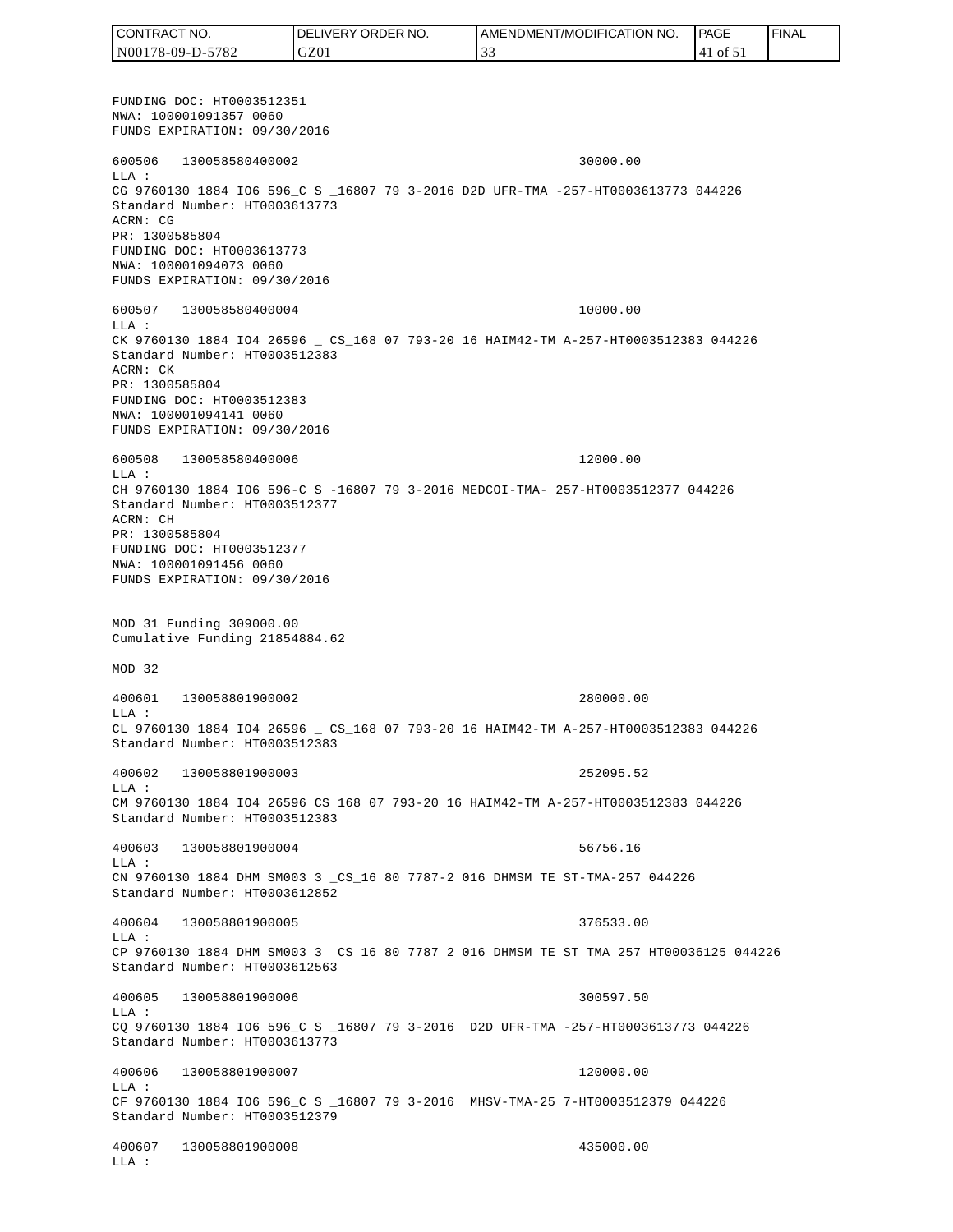CR 9760130 1884 IO6 596-C S -16807 79 3-2016 MEDCOI-TMA- 257-HT0003512377 044226 Standard Number: HT30003512377 400608 130058801900009 1600000.00 LLA : CE 9760130 1884 IO6 596 C S 16807 79 3-2016 GENSPT-TMA- 257-HT0003512351 01-0 044226 Standard Number: HT0003512351 400609 130058801900010 1219104.38 LLA : CS 9760130 1884 010 10104 0 080779 3 257.31 HT000351234 9 044226 Standard Number: HT0003512349 400610 130058801900014 726000.00 LLA : CT 9760130 1884 IAG EN\_CS \_ 16DHA8 07 793-20 16 IA-TMA-25 7-HT0003613478 044226 Standard Number: HT0003613478 400611 130058801900016 945000.00 LLA : CU 9760130 1884 IO6 596CS \_ 168077 93 -2016 JAD-TMA-257- HT0003612940 01-010-1 044226 Standard Number: HT0003612940 400612 130058801900018 115438.76 LLA : CV 9760130 1884 010 10104 0 080779 3 257.31 HT000361294 1 044226 Standard Number: HT0003612941 400613 130058801900019 57771.24 LLA : CW 9760130 1884 HIT \_CIO\_ C S\_1680 77 93-201 6 PFMCR-TMA- 257-HT0003613325 044226 Standard Number: HT0003613325 600601 130058801900011 60000.00 LLA : CL 9760130 1884 IO4 26596 \_ CS\_168 07 793-20 16 HAIM42-TM A-257-HT0003512383 044226 Standard Number: HT0003512383 600602 130058801900012 60000.00 LLA : CQ 9760130 1884 IO6 596\_C S \_16807 79 3-2016 D2D UFR-TMA -257-HT0003613773 044226 Standard Number: HT0003613773 600603 130058801900013 65000.00 LLA : CR 9760130 1884 IO6 596-C S -16807 79 3-2016 MEDCOI-TMA- 257-HT0003512377 044226 Standard Number: HT0003512377 600604 130058801900015 20000.00 LLA : CW 9760130 1884 HIT \_CIO\_ C S\_1680 77 93-201 6 PFMCR-TMA- 257-HT0003613325 044226 Standard Number: HT0003613478 600605 130058801900017 30000.00 LLA : CU 9760130 1884 IO6 596CS \_ 168077 93 -2016 JAD-TMA-257- HT0003612940 01-010-1 044226 Standard Number: HY0003612940 MOD 32 Funding 6719296.56 Cumulative Funding 28574181.18 MOD 33 400614 130059019600003 87011.70 LLA : CX 9760130 1884 CS\_ IHC\_1 6 DHA807 70 0-2016 CQM-TMA-257 -HT0003614581 044226 Standard Number: HT0003614581 ACRN: CX - Incr Funding PR:1300590196 CIN: 130059019600003 NWA/BS: 100001176498 0401 CONTRACT NO. N00178-09-D-5782 DELIVERY ORDER NO. GZ01 AMENDMENT/MODIFICATION NO. 33 **PAGE**  42 of 51 FINAL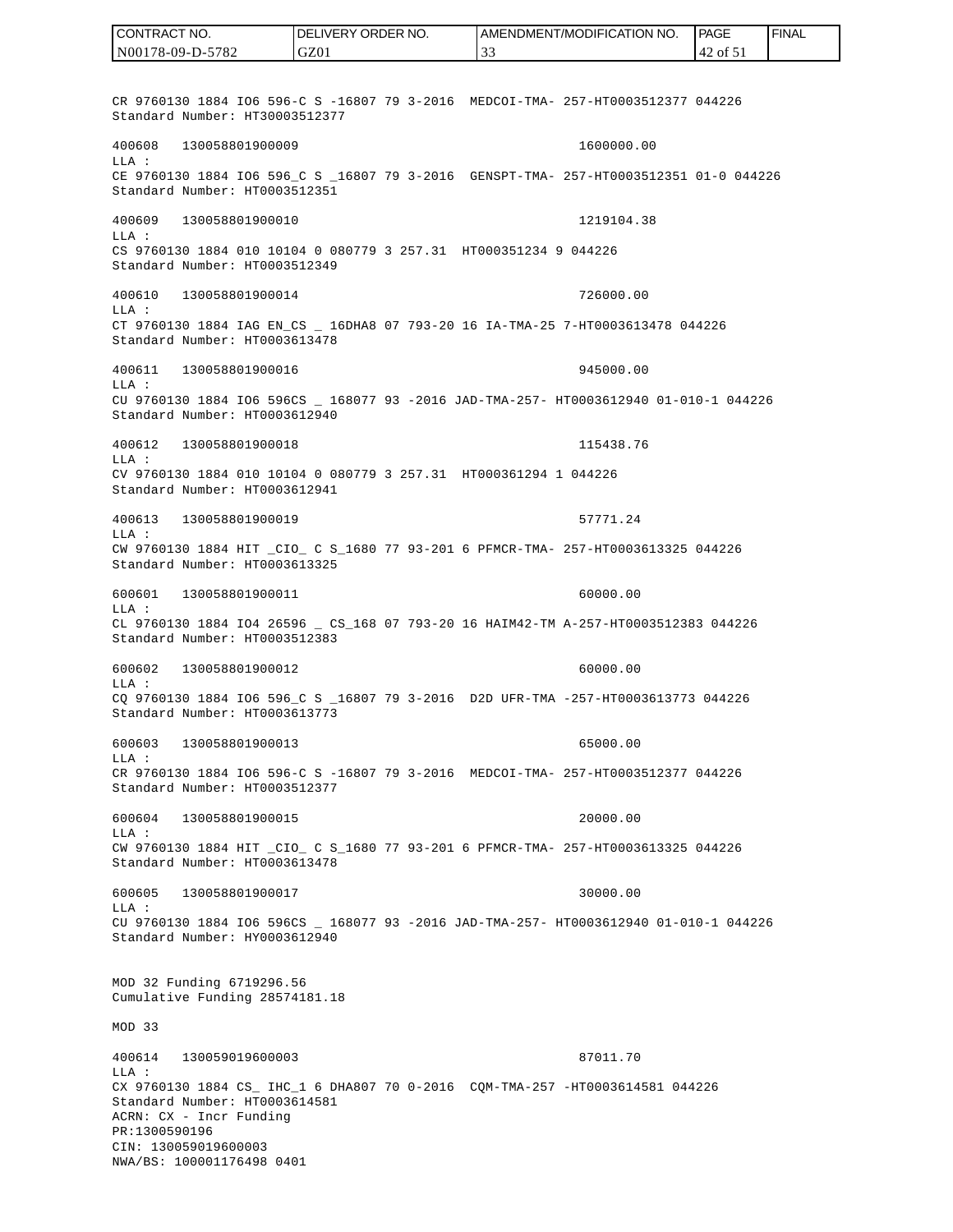| I CONTRACT NO.   | NO.<br><b>DELIVERY ORDER</b> | AMENDMENT/MODIFICATION NO. | <b>PAGE</b>    | ' FINAL |
|------------------|------------------------------|----------------------------|----------------|---------|
| N00178-09-D-5782 | GZ01                         |                            | 3 of 51<br>۰4۰ |         |

Type: Direct Cite Appropriation: 9760130 400615 130059019600001 400000.00 LLA : CQ 9760130 1884 IO6 596\_C S \_16807 79 3-2016 D2D UFR-TMA -257-HT0003613773 044226 Standard Number: HT0003613773 ACRN: CQ - Incr. funding PR: 1300590196 CIN: 130059019600001 NWA/BS: 100001094073 0060 Funding Doc: HT0003613773 Type: Direct Cite Appropriation: 9760130 400616 130059019600002 248988.30 LLA : CU 9760130 1884 IO6 596CS \_ 168077 93 -2016 JAD-TMA-257- HT0003612940 01-010-1 044226 Standard Number: HT0003612940 ACRN: CU - Incr. funding PR: 1300590196 CIN: 130059019600002 NWA/BS: 100001094679 0401 Type: Direct Cite Appropriation: 9760130

MOD 33 Funding 736000.00 Cumulative Funding 29310181.18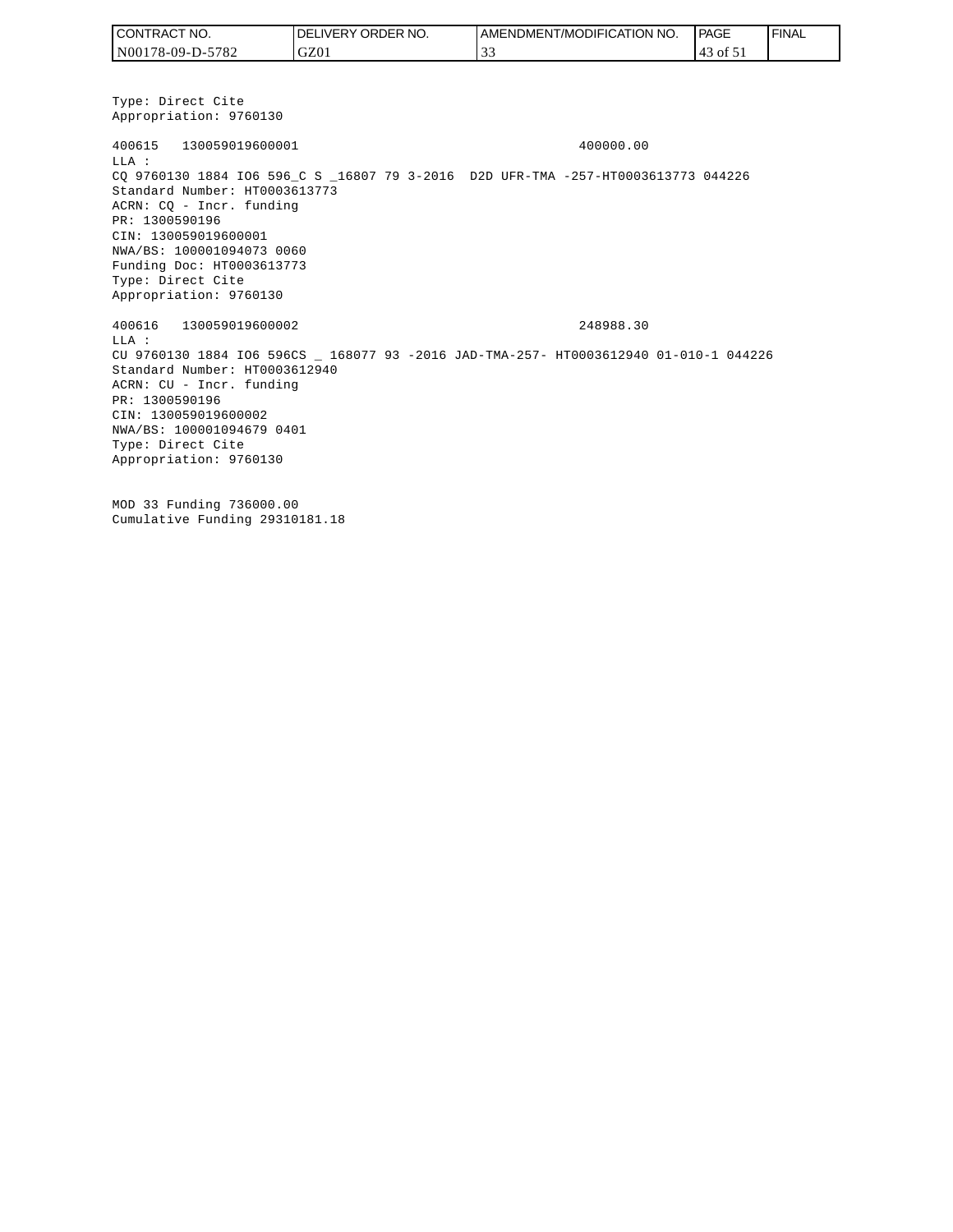| I CONTRACT NO.   | NO.<br>DELIVERY ORDER | AMENDMENT/MODIFICATION NO. | PAGE     | ' FINAL |
|------------------|-----------------------|----------------------------|----------|---------|
| N00178-09-D-5782 | GZ01                  | . J .                      | ΟĪ<br>44 |         |

## **SECTION H SPECIAL CONTRACT REQUIREMENTS**

#### 5252.232-9206 SEGREGATION OF COSTS (DEC 2003)

(a) The Contractor agrees to segregate costs incurred under this task order at the lowest level of performance, either task or subtask, rather than on a total task order basis, and to submit invoices reflecting costs incurred at that level. Invoices shall contain summaries of work charged during the period covered, as well as overall cumulative summaries by labor category for all work invoiced to date (if applicable), by line item, task or subtask.

(b) Where multiple lines of accounting are present, the ACRN preceding the accounting citation will be found in Section B and/or Section G. Payment of Contractor invoices shall be accomplished only by charging the ACRN that corresponds to the work invoiced.

(c) Except when payment requests are submitted electronically as specified in the clause at DFARS 252.232-7003, Electronic Submission of Payment Requests, one copy of each invoice or voucher will be provided, at the time of submission to DCAA, to the Task Order Manager.

#### H-350 REIMBURSEMENT OF TRAVEL COSTS (NOV 2005)

(a) Contractor Request and Government Approval of Travel

Any travel under this contract must be specifically requested in writing, by the contractor prior to incurring any travel costs. If this contract is a definite or indefinite delivery contract, then the written Government authorization will be by task/delivery orders issued by the Ordering Officer or by a modification to an issued task/delivery order. If this contract is not a definite or indefinite delivery contract, then the written Government authorization will be by written notice of approval from the Contracting Officer's Representative (COR). The request shall include as a minimum, the following:

- (1) Contract number
- (2) Date, time, and place of proposed travel
- (3) Purpose of travel and how it relates to the contract
- (4) Contractor's estimated cost of travel
- (5) Name(s) of individual(s) traveling and;
- (6) A breakdown of estimated travel and per diem charges.
- (b) General

(1) The costs for travel, subsistence, and lodging shall be reimbursed to the contractor only to the extent that it is necessary and authorized for performance of the work under this contract. The costs for travel, subsistence, and lodging shall be reimbursed to the contractor in accordance with the Federal Acquisition Regulation (FAR) 31.205-46, which is incorporated by reference into this contract. As specified in FAR 31.205-46(a) (2), reimbursement for the costs incurred for lodging, meals and incidental expenses (as defined in the travel regulations cited subparagraphs  $(b)(1)(i)$  through  $(b)(1)(iii)$  below) shall be considered to be reasonable and allowable only to the extent that they do not exceed on a daily basis the maximum per diem rates in effect at the time of travel as set forth in the following:

(i) Federal Travel Regulation prescribed by the General Services Administration for travel in the contiguous 48 United States;

(ii) Joint Travel Regulation, Volume 2, DoD Civilian Personnel, Appendix A, prescribed by the Department of Defense for travel in Alaska, Hawaii, The Commonwealth of Puerto Rico, and the territories and possessions of the United States; or

(iii) Standardized Regulations, (Government Civilians, Foreign Areas), Section 925, "Maximum Travel Per Diem Allowances in Foreign Areas" prescribed by the Department of State, for travel in areas not covered in the travel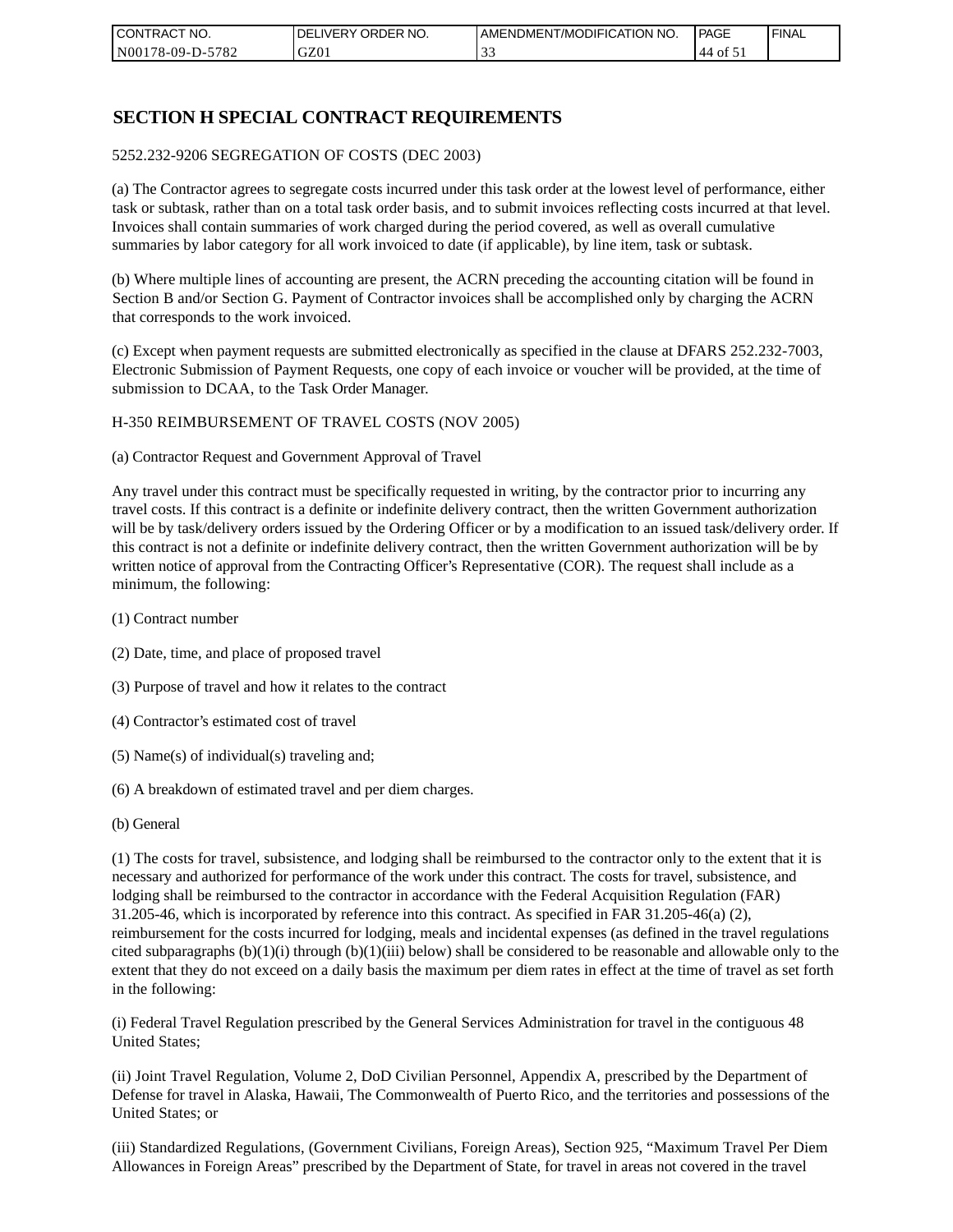| <b>I CONTRACT NO.</b> | NO.<br>' ORDER<br><b>DELIVERY</b> | I AMENDMENT/MODIFICATION NO. | <b>PAGE</b>      | <b>I FINAL</b> |
|-----------------------|-----------------------------------|------------------------------|------------------|----------------|
| N00178-09-D-5782      | GZ0 <sub>1</sub>                  | ີ້                           | $15.01 \times 1$ |                |

regulations cited in subparagraphs  $(b)(1)(i)$  and  $(b)(1)(ii)$  above.

(2) Personnel in travel status from and to the contractor's place of business and designated work site or vice versa, shall be considered to be performing work under the contract, and contractor shall bill such travel time at the straight (regular) time rate; however, such billing shall not exceed eight hours per person for any one person while in travel status during one calendar day.

(c) Per Diem

(1) The contractor shall not be paid per diem for contractor personnel who reside in the metropolitan area in which the tasks are being performed. Per diem shall not be paid on services performed at contractor's home facility and at any facility required by the contract, or at any location within a radius of 50 miles from the contractor's home facility and any facility required by this contract.

(2) Costs for subsistence and lodging shall be paid to the contractor only to the extent that overnight stay is necessary and authorized in writing by the Government for performance of the work under this contract per paragraph (a). When authorized, per diem shall be paid by the contractor to its employees at a rate not to exceed the rate specified in the travel regulations cited in FAR 31.205-46(a)(2) and authorized in writing by the Government. The authorized per diem rate shall be the same as the prevailing locality per diem rate.

(3) Reimbursement to the contractor for per diem shall be limited to payments to employees not to exceed the authorized per diem and as authorized in writing by the Government per paragraph (a). Fractional parts of a day shall be payable on a prorated basis for purposes of billing for per diem charges attributed to subsistence on days of travel. The departure day from the Permanent Duty Station (PDS) and return day to the PDS shall be 75% of the applicable per diem rate. The contractor shall retain supporting documentation for per diem paid to employees as evidence of actual payments, as required by the FAR 52.216-7 "Allowable Cost and Payment" clause of the contract.

#### (d) Transportation

(1) The contractor shall be paid on the basis of actual amounts paid to the extent that such transportation is necessary for the performance of work under the contract and is authorized in writing by the Government per paragraph (a).

(2) The contractor agrees, in the performance of necessary travel, to use the lowest cost mode commensurate with the requirements of the mission and in accordance with good traffic management principles. When it is necessary to use air or rail travel, the contractor agrees to use coach, tourist class or similar accommodations to the extent consistent with the successful and economical accomplishment of the mission for which the travel is being performed. Documentation must be provided to substantiate non-availability of coach or tourist if business or first class is proposed to accomplish travel requirements.

(3) When transportation by privately owned conveyance (POC) is authorized, the contractor shall be paid on a mileage basis not to exceed the applicable Government transportation rate specified in the travel regulations cited in FAR 31.205-46(a)(2) and is authorized in writing by the Government per paragraph (a).

(4) When transportation by privately owned (motor) vehicle (POV) is authorized, required travel of contractor personnel, that is not commuting travel, may be paid to the extent that it exceeds the normal commuting mileage of such employee. When an employee's POV is used for travel between an employee's residence or the Permanent Duty Station and one or more alternate work sites within the local area, the employee shall be paid mileage for the distance that exceeds the employee's commuting distance.

(5) When transportation by a rental automobile, other special conveyance or public conveyance is authorized, the contractor shall be paid the rental and/or hiring charge and operating expenses incurred on official business (if not included in the rental or hiring charge). When the operating expenses are included in the rental or hiring charge, there should be a record of those expenses available to submit with the receipt. Examples of such operating expenses include: hiring charge (bus, streetcar or subway fares), gasoline and oil, parking, and tunnel tolls.

#### (6) Definitions:

(i) "Permanent Duty Station" (PDS) is the location of the employee's permanent work assignment (i.e., the building or other place where the employee regularly reports for work.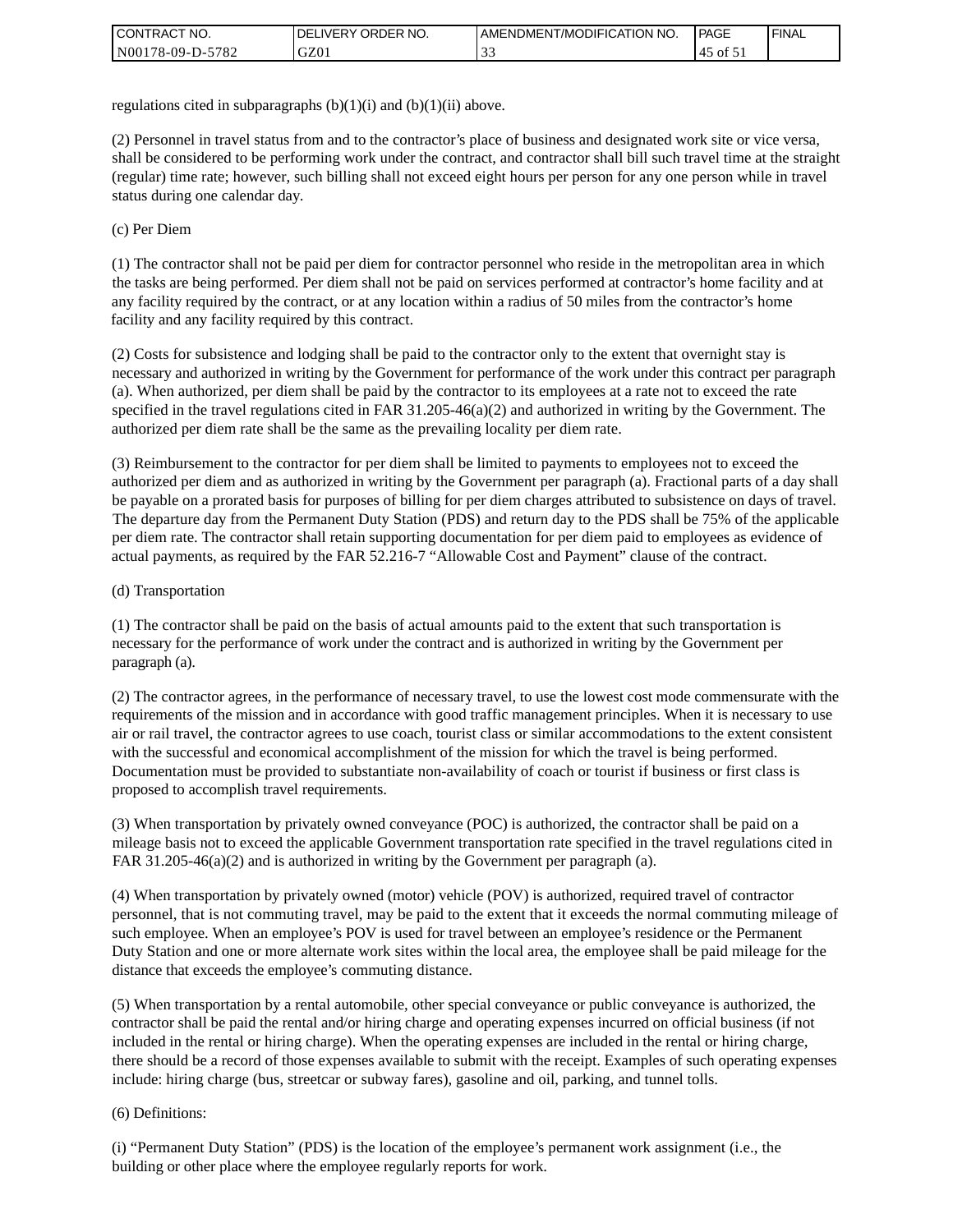| CONTRACT<br>CT NO.                                    | NO.<br>' ORDER<br><b>DELIVERY</b> | AMENDMENT/MODIFICATION NO. | l PAGE | <b>FINAL</b> |
|-------------------------------------------------------|-----------------------------------|----------------------------|--------|--------------|
| N <sub>001</sub><br>$-5782$<br>'78-09-D- <sub>~</sub> | GZ0                               | ີ້                         | '46 of |              |

(ii) "Privately Owned Conveyance" (POC) is any transportation mode used for the movement of persons from place to place, other than a Government conveyance or common carrier, including a conveyance loaned for a charge to, or rented at personal expense by, an employee for transportation while on travel when such rental conveyance has not been authorized/approved as a Special Conveyance.

(iii) "Privately Owned (Motor) Vehicle (POV)" is any motor vehicle (including an automobile, light truck, van or pickup truck) owned by, or on a long-term lease (12 or more months) to, an employee or that employee's dependent for the primary purpose of providing personal transportation, that:

(a) is self-propelled and licensed to travel on the public highways;

(b) is designed to carry passengers or goods; and

(c) has four or more wheels or is a motorcycle or moped.

(iv) "Special Conveyance" is commercially rented or hired vehicles other than a POC and other than those owned or under contract to an agency.

(v) "Public Conveyance" is local public transportation (e.g., bus, streetcar, subway, etc) or taxicab.

(iv) "Residence" is the fixed or permanent domicile of a person that can be reasonably justified as a bona fide residence.

EXAMPLE 1: Employee's one way commuting distance to regular place of work is 7 miles. Employee drives from residence to an alternate work site, a distance of 18 miles. Upon completion of work, employee returns to residence, a distance of 18 miles.

In this case, the employee is entitled to be reimbursed for the distance that exceeds the normal round trip commuting distance (14 miles). The employee is reimbursed for 22 miles (18 + 18 - 14 = 22).

EXAMPLE 2: Employee's one way commuting distance to regular place of work is 15 miles. Employee drives from residence to an alternate work site, a distance of 5 miles. Upon completion of work, employee returns to residence, a distance of 5 miles.

In this case, the employee is not entitled to be reimbursed for the travel performed (10 miles), since the distance traveled is less than the commuting distance (30 miles) to the regular place of work.

EXAMPLE 3: Employee's one way commuting distance to regular place of work is 15 miles. Employee drives to regular place of work. Employee is required to travel to an alternate work site, a distance of 30 miles. Upon completion of work, employee returns to residence, a distance of 15 miles.

In this case, the employee is entitled to be reimbursed for the distance that exceeds the normal round trip commuting distance (30 miles). The employee is reimbursed for 30 miles  $(15 + 30 + 15 - 30 = 30)$ .

EXAMPLE 4: Employee's one way commuting distance to regular place of work is 12 miles. In the morning the employee drives to an alternate work site (45 miles). In the afternoon the employee returns to the regular place of work (67 miles). After completion of work, employee returns to residence, a distance of 12 miles.

In this case, the employee is entitled to be reimbursed for the distance that exceeds the normal round trip commuting distance (24 miles). The employee is reimbursed for 100 miles  $(45 + 67 + 12 - 24 = 100)$ .

EXAMPLE 5: Employee's one way commuting distance to regular place of work is 35 miles. Employee drives to the regular place of work (35 miles). Later, the employee drives to alternate work site #1 (50 miles) and then to alternate work site #2 (25 miles). Employee then drives to residence (10 miles).

In this case, the employee is entitled to be reimbursed for the distance that exceeds the normal commuting distance (70 miles). The employee is reimbursed for 50 miles  $(35 + 50 + 25 + 10 - 70 = 50)$ .

EXAMPLE 6: Employee's one way commuting distance to regular place of work is 20 miles. Employee drives to the regular place of work (20 miles). Later, the employee drives to alternate work site #1 (10 miles) and then to alternate work site #2 (5 miles). Employee then drives to residence (2 miles).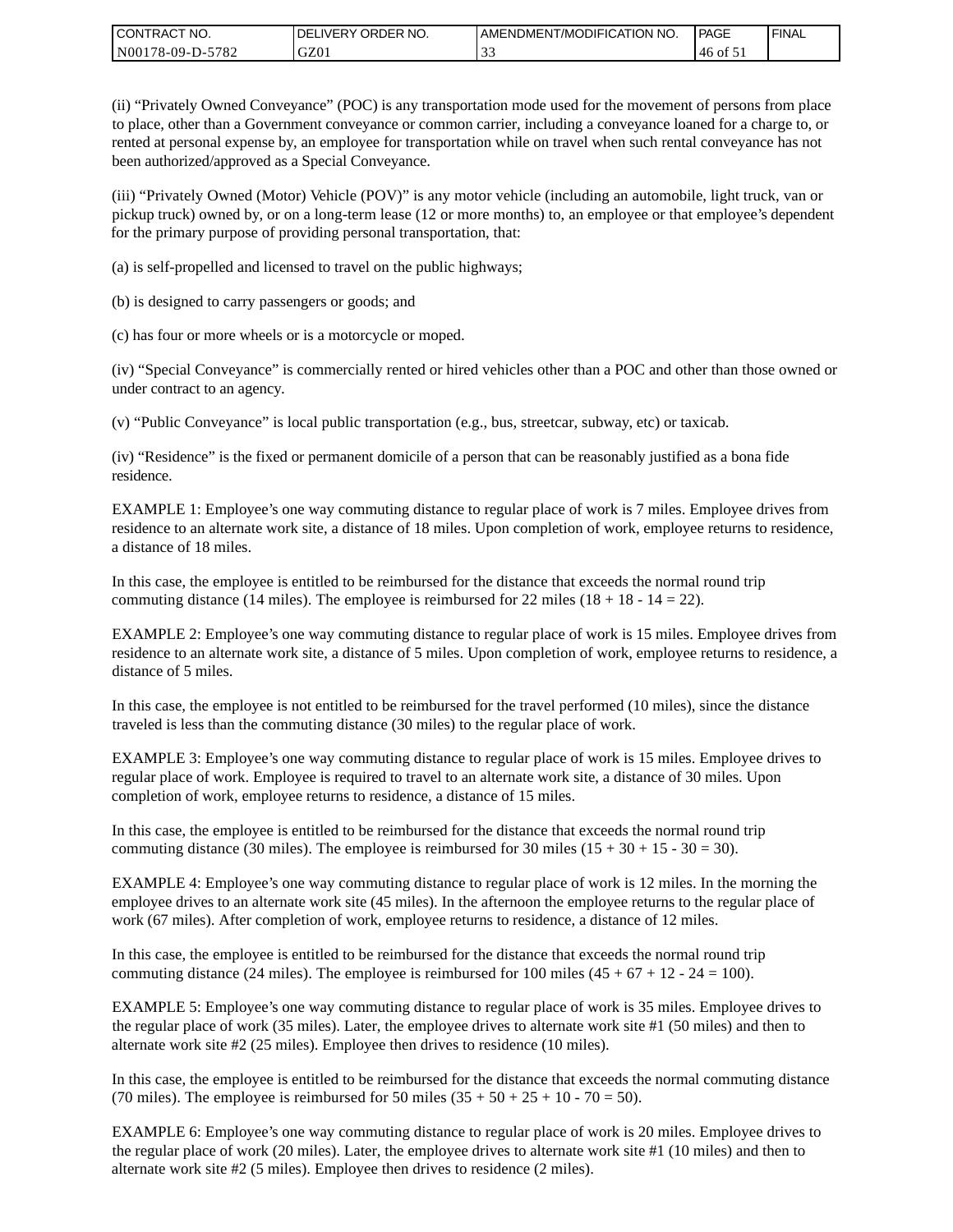| <b>CONTRACT NO.</b>                 | NO.<br>' ORDER<br><b>DELIVERY</b> | AMENDMENT/MODIFICATION NO. | PAGE | <b>I FINAL</b> |
|-------------------------------------|-----------------------------------|----------------------------|------|----------------|
| 5782<br>N001<br>78-09-I<br>$D^{-r}$ | GZ01                              | . J .                      | οt   |                |

In this case, the employee is not entitled to be reimbursed for the travel performed (37 miles), since the distance traveled is less than the commuting distance (40 miles) to the regular place of work.

#### H-355 CONTRACTOR IDENTIFICATION (DEC 1999)

(a) Contractor employees must be clearly identifiable while on Government property by wearing appropriate badges.

(b) Contractor employees are required to clearly identify themselves and the company they work for whenever making contact with Government personnel by telephone or other electronic means.

H-359 LIMITED RELEASE OF CONTRACTOR CONFIDENTIAL BUSINESS INFORMATION (CBI) (NOV 2003)

#### (a) Definition.

"Confidential business information," as used in this clause, is defined as all forms and types of financial, business, scientific, technical, economic, or engineering information, including patterns, plans, compilations, program devices, formulas, designs, prototypes, methods, techniques, processes, procedures, programs, or codes, whether tangible or intangible, and whether or how stored, compiled, or memorialized physically, electronically, graphically, photographically, or in writing if -- (1) the owner thereof has taken reasonable measures to keep such information secret, and (2) the information derives independent economic value, actual or potential from not being generally known to, and not being readily ascertainable through proper means by, the public. Confidential business information may include technical data as that term is defined in DFARS  $\S$ § 252.227-7013(a)(14),  $252.227-7015(a)(4)$ , and  $252.227-7018(a)(19)$ . It may also include computer software as that term is defined in DFARS §§ 252.227-7014(a)(4) and 252.227-7018(a)(4).

(b) The Space and Naval Warfare Systems Command (SPAWAR) may release to individuals employed by SPAWAR support contractors and their subcontractors confidential business information submitted by the contractor or its subcontractors pursuant to the provisions of this contract. Business information that would ordinarily be entitled to confidential treatment may be included in the information released to these individuals. Accordingly, by submission of a proposal or execution of this contract, the offeror or contractor and its subcontractors consent to a limited release of its confidential business information.

(c) Circumstances where SPAWAR may release the contractor's or subcontractors' confidential business information include the following:

(1) To other SPAWAR contractors and subcontractors, and their employees tasked with assisting SPAWAR in handling and processing information and documents in the administration of SPAWAR contracts, such as file room management and contract closeout.

(2) To SPAWAR contractors and subcontractors, and their employees tasked with assisting SPAWAR in accounting support services, including access to cost-reimbursement vouchers.

(3) To SPAWAR contractors and subcontractors, and their employees tasked with assisting SPAWAR in crafting performance work statements, assisting with the evaluation of task order cost/technical proposals and assembling performance metrics information.

(d) SPAWAR recognizes its obligation to protect the contractor and its subcontractors from competitive harm that could result from the release of such information. SPAWAR will permit the limited release of confidential business information under paragraphs  $(c)(1)$ ,  $(c)(2)$  and  $(c)(3)$  only under the following conditions:

(1) SPAWAR determines that access is required by other SPAWAR contractors and their subcontractors to perform the tasks described in paragraphs  $(c)(1)$ ,  $(c)(2)$  and  $(c)(3)$ ,

(2) Access to confidential business information is restricted to individuals with a bona fide need to possess,

(3) Contractors, their subcontractors, and their employees who are granted access to confidential business information have signed an appropriate non-disclosure agreement requiring them to provide the same level of protection to confidential business information that would be provided by SPAWAR employees,

(4) Contractors and their subcontractors having access to confidential business information have agreed under their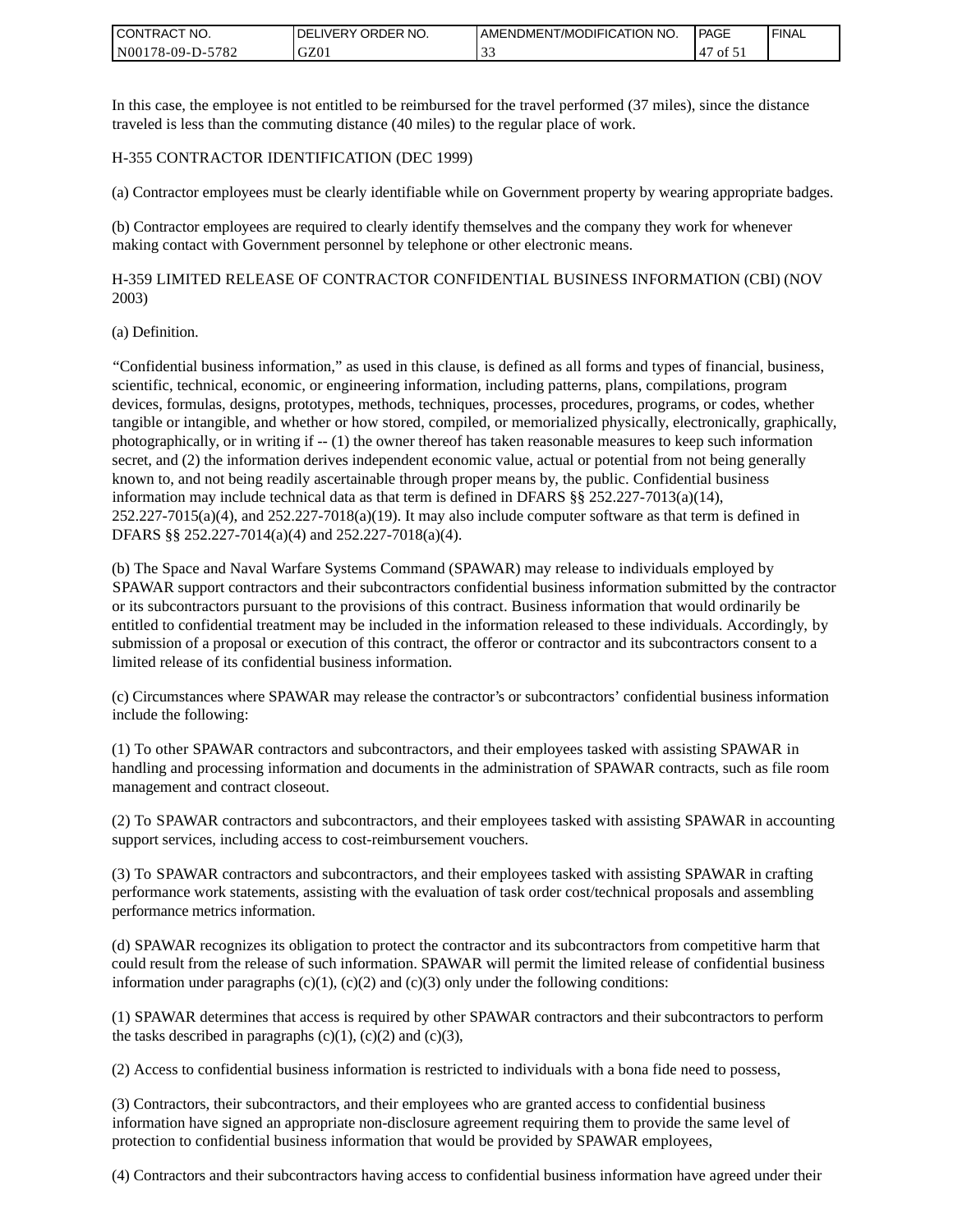| I CONTRACT NO.   | <b>IDELIVERY ORDER NO.</b> | AMENDMENT/MODIFICATION NO. | PAGE    | 'FINAL |
|------------------|----------------------------|----------------------------|---------|--------|
| N00178-09-D-5782 | GZ01                       | <u>.</u>                   | $48$ of |        |

contract or a separate corporate non-disclosure agreement to provide the same level of protection to confidential business information that would be provided by SPAWAR employees, and

(5) SPAWAR contractors and their subcontractors performing the tasks described in paragraphs  $(c)(1)$ ,  $(c)(2)$  or  $(c)(3)$ have agreed under their contract or a separate non-disclosure agreement to not use confidential business information for any purpose other than performing the tasks described in paragraphs  $(c)(1)$ ,  $(c)(2)$  and  $(c)(3)$ .

(e) SPAWAR's responsibilities under the Freedom of Information Act are not affected by this clause.

(f) If SPAWAR satisfies the conditions listed in paragraph (d), the contractor and its subcontractors agree to indemnify and hold harmless the Government, its agents, and employees from every claim or liability, including attorneys fees, court costs, and expenses, arising out of, or in any way related to, the misuse or unauthorized modification, reproduction, release, display, or disclosure of confidential business information provided by the contractor to the Government.

(g) The contractor agrees to include, and require inclusion of, this clause in all subcontracts at any tier that requires the furnishing of confidential business information.

#### ORGANIZATIONAL CONFLICT OF INTEREST (NAVSEA) (JUL 2000) (RESTATED FROM BASIC CONTRACT)

(a) "Organizational Conflict of Interest" means that because of other activities or relationships with other persons, a person is unable or potentially unable to render impartial assistance or advice to the Government, or the person's objectivity in performing the contract work is or might be otherwise impaired, or a person has an unfair competitive advantage. "Person" as used herein includes Corporations, Partnerships, Joint Ventures, and other business enterprises.

(b) The Contractor warrants that to the best of its knowledge and belief, and except as otherwise set forth in the contract, the Contractor does not have any organizational conflict of interest(s) as defined in paragraph (a).

(c) It is recognized that the effort to be performed by the Contractor under this contract may create a potential organizational conflict of interest on the instant contract or on a future acquisition. In order to avoid this potential conflict of interest, and at the same time to avoid prejudicing the best interest of the Government, the right of the Contractor to participate in future procurement of equipment and/or services that are the subject of any work under this contract shall be limited as described below in accordance with the requirements of FAR 9.5.

(d) (1) The Contractor agrees that it shall not release, disclose, or use in any way that would permit or result in disclosure to any party outside the Government any information provided to the Contractor by the Government during or as a result of performance of this contract. Such information includes, but is not limited to, information submitted to the Government on a confidential basis by other persons. Further, the prohibition against release of Government provided information extends to cover such information whether or not in its original form, e.g., where the information has been included in Contractor generated work or where it is discernible from materials incorporating or based upon such information. This prohibition shall not expire after a given period of time.

(2) The Contractor agrees that it shall not release, disclose, or use in any way that would permit or result in disclosure to any party outside the Government any information generated or derived during or as a result of performance of this contract. This prohibition shall expire after a period of three years after completion of performance of this contract.

(3) The prohibitions contained in subparagraphs  $(d)(1)$  and  $(d)(2)$  shall apply with equal force to any affiliate of the Contractor, any subcontractor, consultant, or employee of the Contractor, any joint venture involving the Contractor, any entity into or with which it may merge or affiliate, or any successor or assign of the Contractor. The terms of paragraph (f) of this Special Contract Requirement relating to notification shall apply to any release of information in contravention of this paragraph (d).

(e) The Contractor further agrees that, during the performance of this contract and for a period of three years after completion of performance of this contract, the Contractor, any affiliate of the Contractor, any subcontractor, consultant, or employee of the Contractor, any joint venture involving the Contractor, any entity into or with which it may subsequently merge or affiliate, or any other successor or assign of the Contractor, shall not furnish to the United States Government, either as a prime contractor or as a subcontractor, or as a consultant to a prime contractor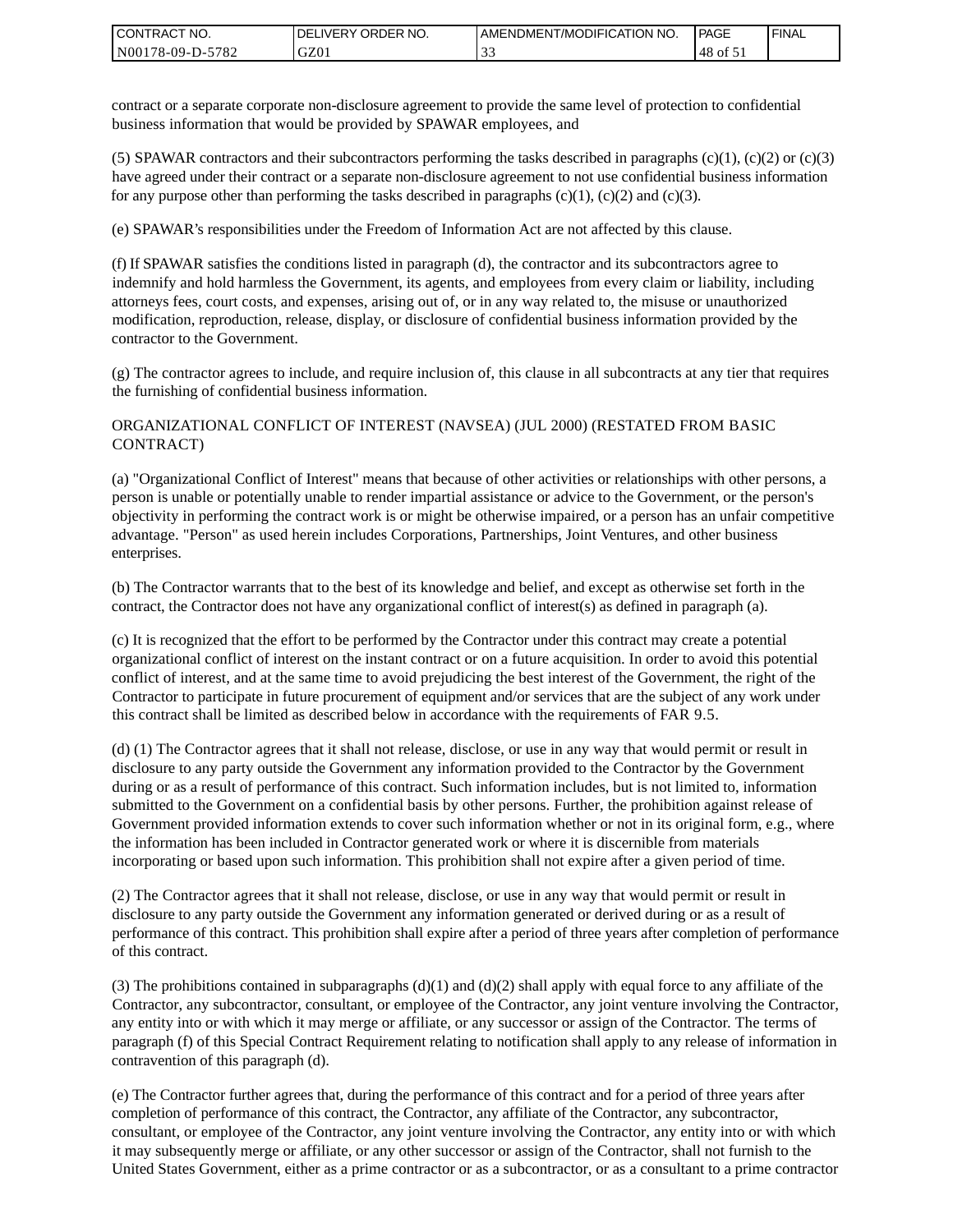| I CONTRACT NO.   | <b>IDELIVERY ORDER NO.</b> | AMENDMENT/MODIFICATION NO. | PAGE      | 'FINAL |
|------------------|----------------------------|----------------------------|-----------|--------|
| N00178-09-D-5782 | GZ01                       |                            | .49<br>0t |        |

or subcontractor, any system, component or services which is the subject of the work to be performed under this contract. This exclusion does not apply to any recompetition for those systems, components or services furnished pursuant to this contract. As provided in FAR 9.505-2, if the Government procures the system, component, or services on the basis of work statements growing out of the effort performed under this contract, from a source other than the contractor, subcontractor, affiliate, or assign of either, during the course of performance of this contract or before the three year period following completion of this contract has lapsed, the Contractor may, with the authorization of the SeaPort/Task Order Contracting Officer, participate in a subsequent procurement for the same system, component, or service. In other words, the Contractor may be authorized to compete for procurement(s) for systems, components or services subsequent to an intervening procurement.

(f) The Contractor agrees that, if after award, it discovers an actual or potential organizational conflict of interest, it shall make immediate and full disclosure in writing to the SeaPort/Task Order Contracting Officer. The notification shall include a description of the actual or potential organizational conflict of interest, a description of the action which the Contractor has taken or proposes to take to avoid, mitigate, or neutralize the conflict, and any other relevant information that would assist the SeaPort/Task Order Contracting Officer in making a determination on this matter. Notwithstanding this notification, the Government may terminate the contract/Task Orders for the convenience of the Government if determined to be in the best interest of the Government.

(g) Notwithstanding paragraph (f) above, if the Contractor was aware, or should have been aware, of an organizational conflict of interest prior to the award of this contract or becomes, or should become, aware of an organizational conflict of interest after award of this contract and does not make an immediate and full disclosure in writing to the SeaPort/Task Order Contracting Officer, the Government may terminate this contract/task orders for default.

(h) If the Contractor takes any action prohibited by this requirement or fails to take action required by this requirement, the Government may terminate this contract for default.

(i) The SeaPort/Task Order's Contracting Officer's decision as to the existence or nonexistence of an actual or potential organizational conflict of interest shall be final.

(j) Nothing in this requirement is intended to prohibit or preclude the Contractor from marketing or selling to the United States Government its product lines in existence on the effective date of this contract; nor, shall this requirement preclude the Contractor from participating in any research and development or delivering any design development model or prototype of any such equipment. Additionally, sale of catalog or standard commercial items are exempt from this requirement.

(k) The Contractor shall promptly notify the Contracting Officer, in writing, if it has been tasked to evaluate or advise the Government concerning its own products or activities or those of a competitor in order to ensure proper safeguards exist to guarantee objectivity and to protect the Government's interest.

(l) The Contractor shall include this requirement in subcontracts of any tier which involve access to information or situations/conditions covered by the preceding paragraphs, substituting "subcontractor" for "contractor" where appropriate.

(m) The rights and remedies described herein shall not be exclusive and are in addition to other rights and remedies provided by law or elsewhere included in the basic contract or this task order.

(n) Compliance with this requirement is a material requirement of the basic contract and this task order.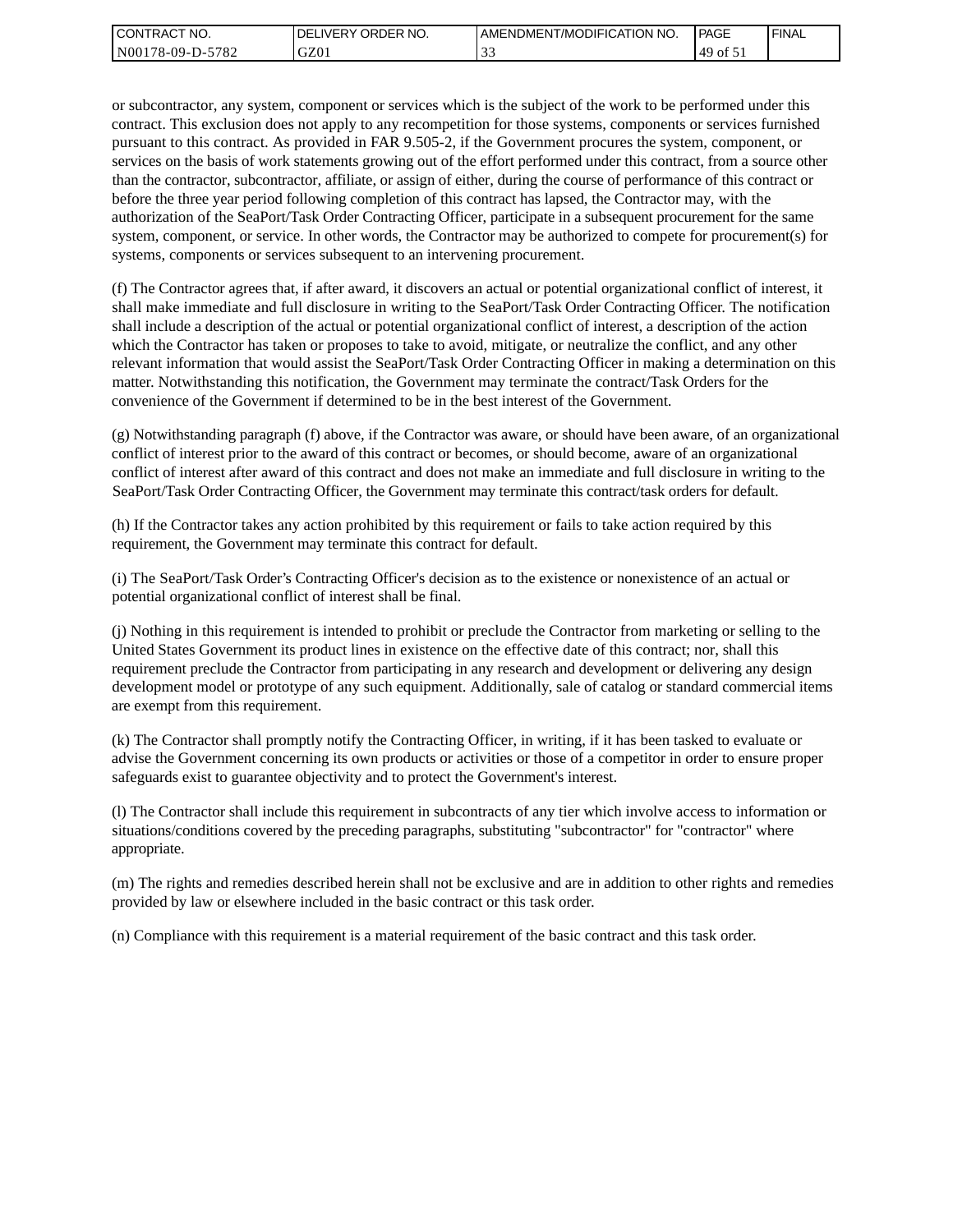| CONTRACT NO.          | NO.<br>ORDER<br><b>DELIVERY</b> | AMENDMENT/MODIFICATION NO. | <b>PAGE</b>           | ' FINAL |
|-----------------------|---------------------------------|----------------------------|-----------------------|---------|
| N00178-09-D-5<br>5782 | GZ01                            | ີ້                         | 50<br>ΟĪ<br><u>JI</u> |         |

### **SECTION I CONTRACT CLAUSES**

52.217-8 Option to Extend Services. (NOV 1999)

The Government may require continued performance of any services within the limits and at the rates specified in the contract. These rates may be adjusted only as a result of revisions to prevailing labor rates provided by the Secretary of Labor. The option provision may be exercised more than once, but the total extension of performance hereunder shall not exceed 6 months. The Contracting Officer may exercise the option by written notice to the Contractor within 60 days.

#### 52.217-9 OPTION TO EXTEND THE TERM OF THE CONTRACT (MAR 2000)

(a) The Government may extend the term of this task order by written notice to the Contractor on or before the expiration of the task order; provided, that the Government gives the Contractor a preliminary written notice of its intent to extend at least 60 days before the task order expires. The preliminary notice does not commit the Government to an extension.

(b) If the Government exercises this option, the extended task order shall be considered to include this option clause.

(c) The total duration of this task order, including the exercise of any options under this clause, shall not exceed five years.

#### 52.219-14 LIMITATIONS OF SUBCONTRACTING (DEC 1996)

Authorized subcontractors:

Nortel Government Solutions, Inc

Mandex, Inc.

Planned Systems International, Inc.

Dependable global Solutions, Inc

Cyber Squared, Inc.